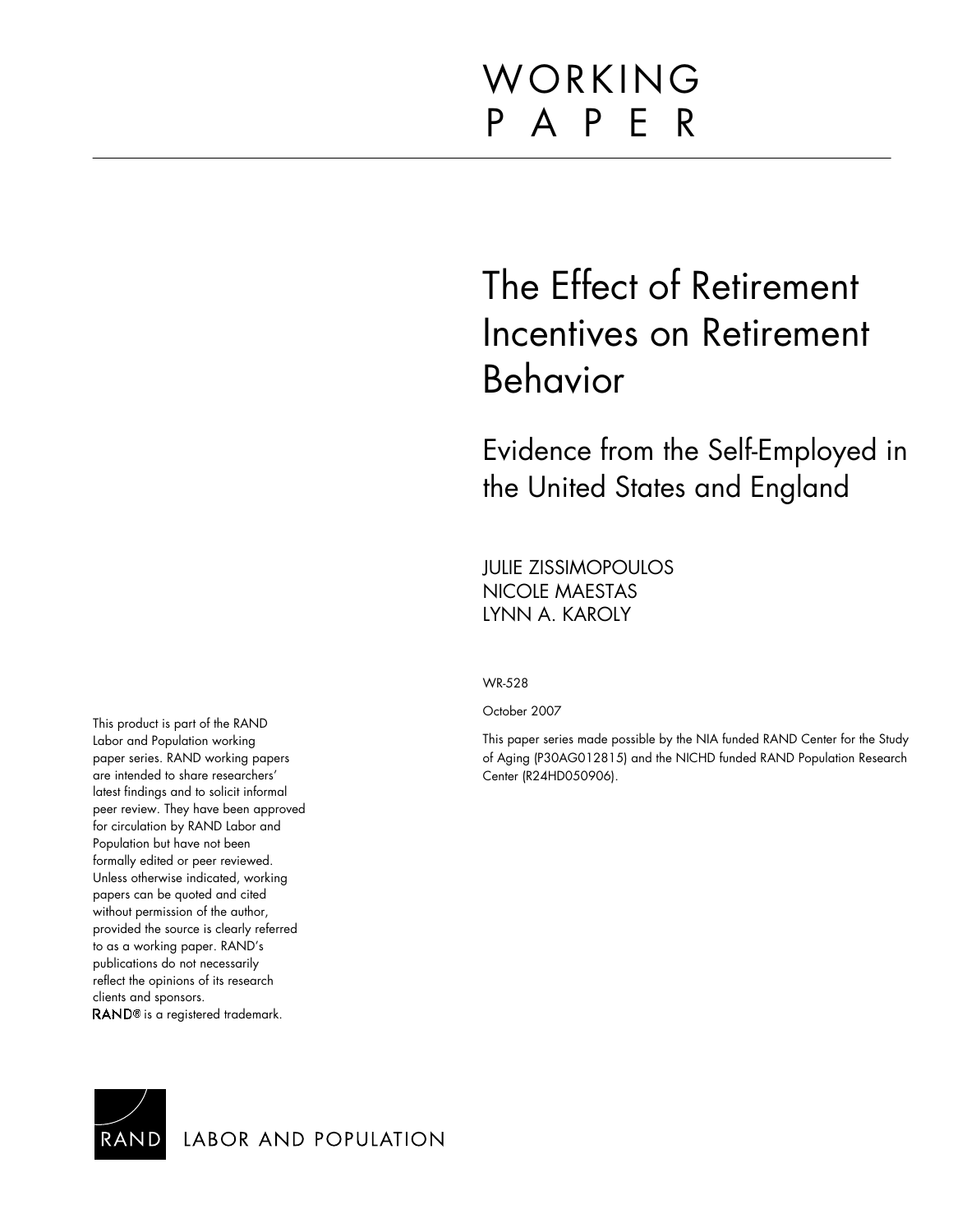# **THE EFFECT OF RETIREMENT INCENTIVES ON RETIREMENT BEHAVIOR: EVIDENCE FROM THE SELF-EMPLOYED IN THE UNITED STATES AND ENGLAND**

Julie M. Zissimopoulos

Nicole Maestas

Lynn A. Karoly

RAND

September 2007

We gratefully acknowledge funding from the U.S. Social Security Administration (SSA) through the Michigan Retirement Research Consortium (MRRC). Additional funding was provided by a grant from the National Institute on Aging. The findings and conclusions expressed are solely those of the authors and do not represent the views of SSA, any agency of the Federal Government or MRRC. Please address correspondence to Julie Zissimopoulos, RAND, P.O. Box 2138, 1776 Main Street, Santa Monica, CA 90407; (telephone) 310-393-0411 x6638; (fax) 310-393-4818; (email) Julie Zissimopoulos@rand.org. We would like to thank Beth Roth and Angela Miu for providing expert programming assistance.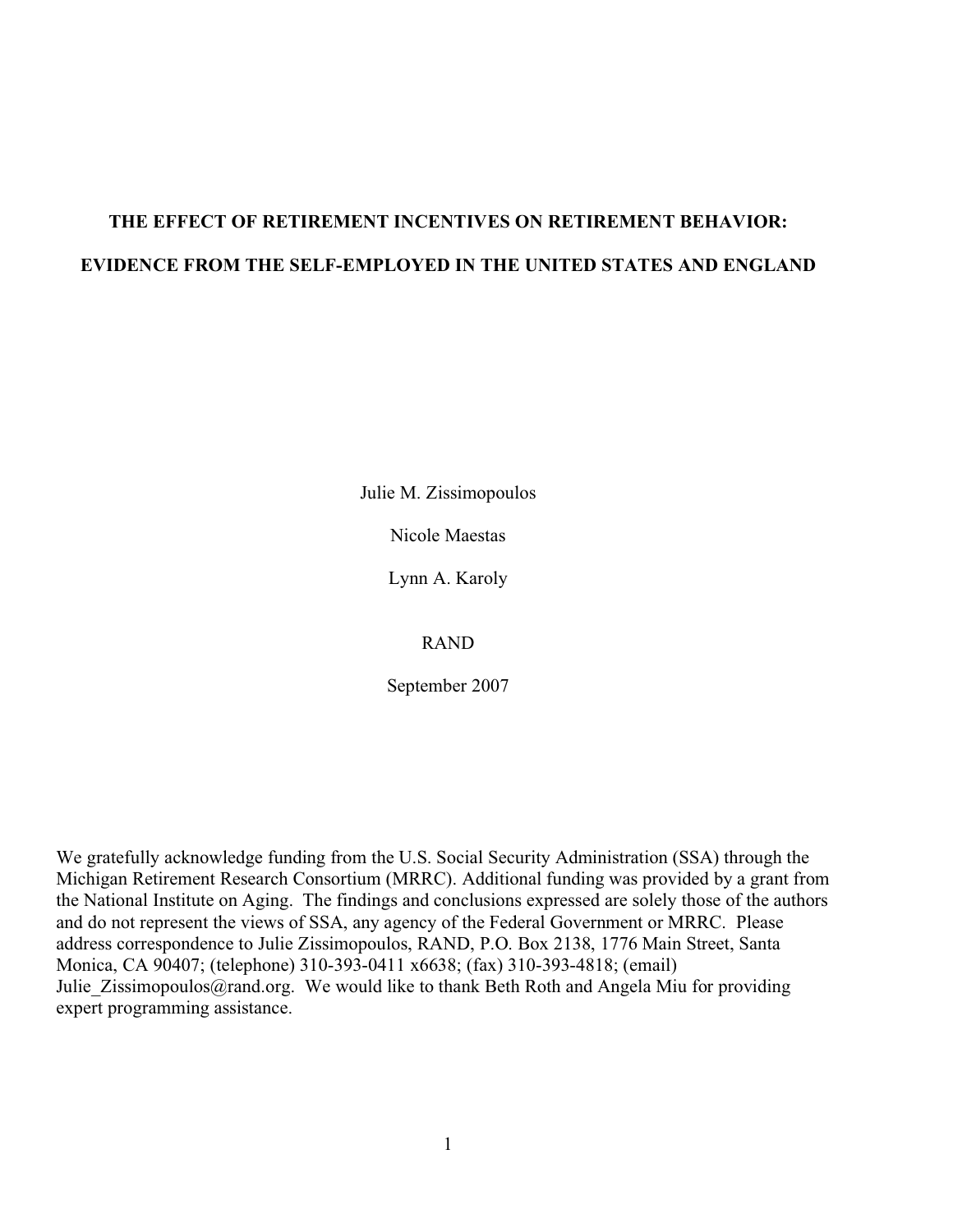#### **1. INTRODUCTION**

According to data from the U. S. Bureau of Labor Statistics (BLS), 14.2 million U. S. workers, or 10.5 percent of the workforce, were self-employed in unincorporated or incorporated businesses in 2001. Since rates of self-employment rise with age, a disproportionate share of the self-employed is middle-aged or older workers. Some of these older workers have been self-employed for much or all of their working careers while others have made the transition to self-employment later in their careers, often as part of the transition to retirement. Similar patterns exist among older workers in England where approximately one quarter of workers over age 60 are self-employed. Selfemployment among older workers in both countries is likely to become more prevalent over time given the growing size of the older population and policy changes promoting work among older individuals.

Despite the prevalence of self-employment at older ages, few studies examine the labor force transition patterns of older self-employed workers. Although self-employed workers are from both the bottom and top of the wealth distribution, they on average, hold more wealth than wage and salary workers yet tend to retire later than their wage and salary counterparts. Understanding why self-employed workers are less likely to exit the labor force at older ages relative to their wage and salary counterparts may assist policy makers seeking to encourage later retirement ages. The retirement decisions of older workers have implications for the adequacy of national savings rates and the solvency of social insurance programs such as Social Security in the United States. Moreover, countries differ in their treatment of the self-employed in pension and health insurance systems, and this variation can assist in our understanding of how institutions affect the labor force participation decisions of older workers.

Table 1 shows self-employment rates by age among older workers for ten European countries, England, and the United States. The table reveals substantial heterogeneity in self-employment rates across countries, ranging from just eight percent of 50-55 year old workers in Denmark to 36 percent of such workers in Greece. The United States and England are in the middle of the range with 19 and 16 percent of 50-55 year old workers in self-employment, respectively. The table also illustrates how self-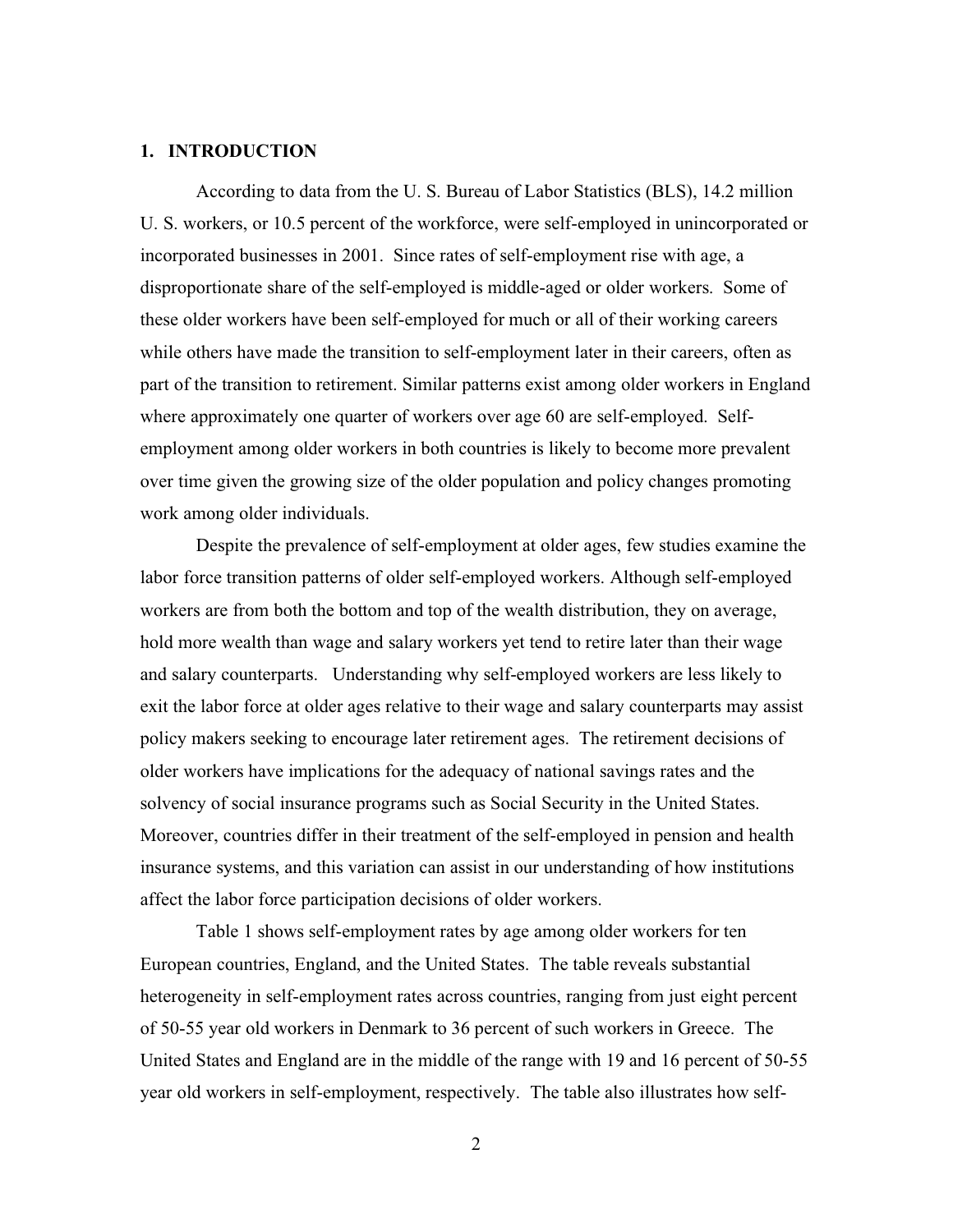employment rates rise dramatically with age, more than doubling by ages 65 and older in virtually every country. For example, 26 percent of workers in Denmark are selfemployed by ages 65 and older, 62 percent are self-employed in Greece, 40 percent in England, and 37 percent in the United States.

While some of the rise in self-employment with age is due to later-life transitions into self-employment, most of it is due to differential retirement rates between the selfemployed and wage and salary workers. In many countries, public and private pension eligibility, as well as access to health insurance varies between self-employed and wage and salary workers, and these differences are likely to cause differential retirement patterns both within and across countries. By exploiting variation in these institutional features within and across countries, we can explore the effect of policy parameters that often cannot be studied in a single country.

In this paper, we examine how public and private pension and health insurance systems affect the retirement transitions of self-employed older workers compared to wage and salary workers. We focus our analysis on the United States and England as these are the only countries of those shown in Table 1 for which the necessary panel data are currently available. Specifically, we rely on longitudinal data from the Health and Retirement Study (HRS) in the United States and the English Longitudinal Survey of Ageing (ELSA). These data sources have the advantage of comparable demographic, economic, and labor market data on workers in the two countries.

We find that the higher labor force exit rate of wage and salary workers compared to self-employed workers is due to defined benefit pension incentives created by the public and private pension systems. Higher rates of labor force exit at ages 55 and older in England compared to the United States are due in part to the availability of publicly provided health insurance. These findings underscore the importance of institutional features of the labor market in influencing individual retirement decisions. They also suggest that in the United States, the availability of Medicare at age 65 limits the proportion of workers willing to work past 65 but that the movement of employers away from defined benefit pension plans is likely to encourage work at older ages.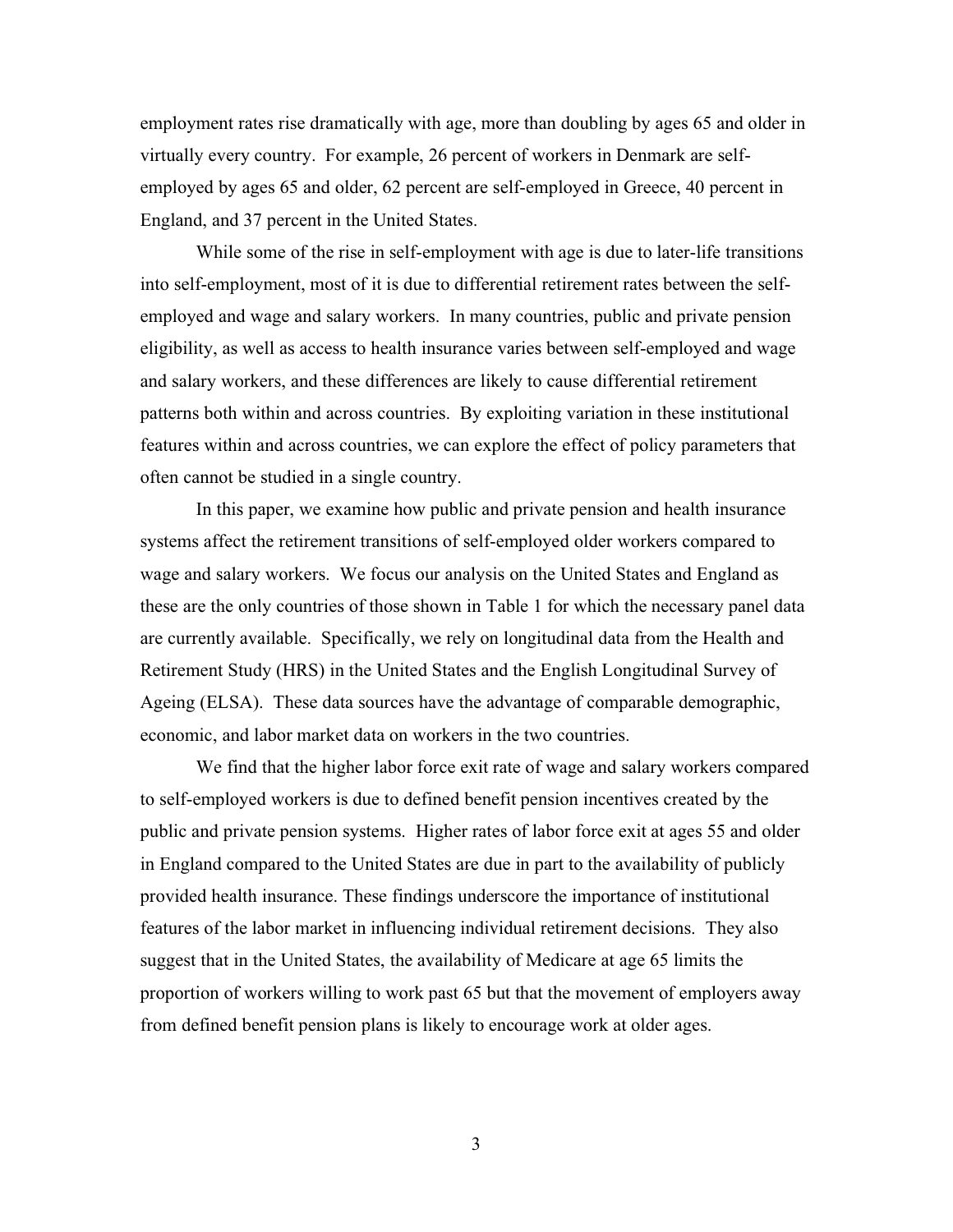#### **2. PRIOR RESEARCH ON RETIREMENT AND SELF-EMPLOYMENT IN THE UNITED STATES AND ENGLAND**

A substantial literature in the United States focuses on the determinants of transitions to retirement (for reviews, see Hurd, 1990a and Lumsdaine and Mitchell, 1999). Much of this literature is motivated by the trend in the postwar period toward early retirement in the United States, attributed, in part or wholly to the increased generosity of Social Security, notably the windfall gains during the 1960s and 1970s (Costa, 1998; Hurd and Boskin, 1984; Ippolito, 1990). Recent evidence, however, indicates that labor force participation rates among older men have stabilized or even begun to increase (Quinn, 1999; Karoly and Panis, 2004). The timing of retirement is in part determined by the incentives embedded in the rules determining Social Security benefits, as well as employer-provided pension benefits (see Hurd, 1990b and Lumsdaine and Mitchell, 1999 for reviews and Anderson, Gustman and Steinmeier, 1999; Samwick, 1998). In the United Kingdom, Meghir and Whitehouse (1997) also found that financial incentives to retire are strongly predictive of actual retirement behavior. Likewise, other cross-national research published in a volume edited by Gruber and Wise (1999) notes that there is a strong negative correlation between labor force participation at older ages and the generosity of early retirement benefits. This study also shows that even with the limited number of observations available in cross-national studies, the effects of institutions and policies are important enough to generate convincing results.

The role of health status in affecting the timing of retirement has received extensive study, with most studies finding that workers in poor health are more likely to leave the labor force early (see the reviews by Sammartino, 1987, and Currie and Madrian, 1999). There is less consensus regarding the magnitude of the effect which can vary with the health measure used and estimation methods for addressing the potential endogeneity of health status and labor force decisions. A series of studies estimating both reduced form and structural models have also confirmed that health insurance, particularly the availability of employer-provided retiree health benefits, raises the likelihood of retirement although the magnitude of the effect ranges across studies (see the reviews by Currie and Madrian, 1999, and Gruber and Madrian, 2002). Wealth is also a potentially important determinant of retirement, and several recent studies have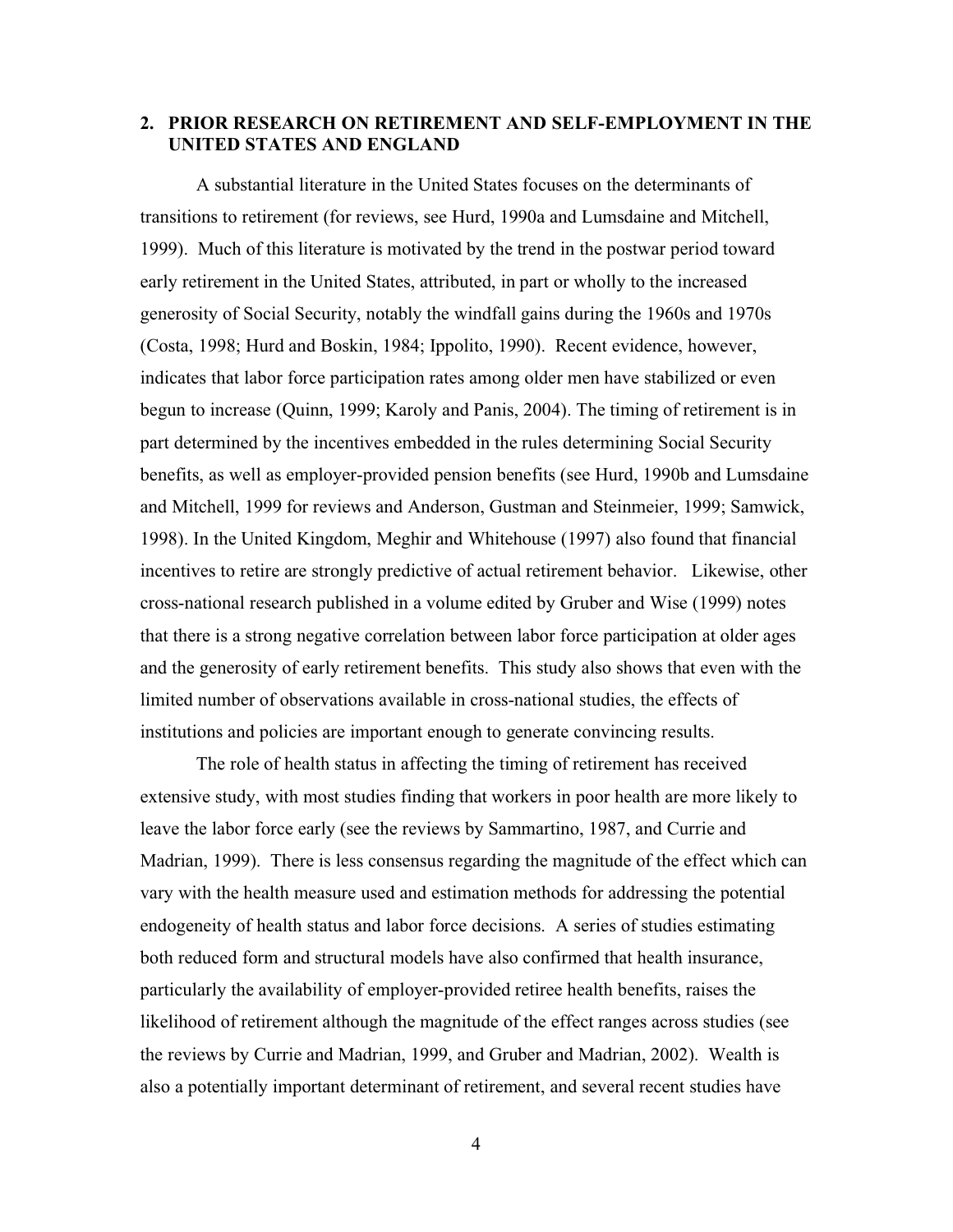found positive effects of wealth shocks such as inheritances or the run-up in the stock market in the 1990s on actual and anticipated retirement (Holtz-Eakin, Joulfaian and Rosen, 1993; Hurd and Reti, 2001; Sevak, 2002). Other factors that affect retirement timing include retirement expectations (Hurd, 1999b), job characteristics (Hurd and McGarry, 1993), and mortality risk (Hurd, Smith and Zissimopoulos, 2003).

In studying the retirement process, researchers have generally not differentiated between retirement from the wage and salary sector versus self-employment. Exceptions to this include Fuchs (1982), Quinn (1999), Hochguertel (2005) Parker and Rougier (2007), and Zissimopoulos and Karoly (2007b). Fuchs (1982), using the United States Retirement History Survey (RHS), finds that the self-employed are more likely to continue to work—a differential of 8 percentage points—controlling for demographics, job characteristics, health status, pension coverage, and Social Security wealth. A similar result is reported by Quinn (1999) using the more recent HRS. The extent to which other determinants of retirement are different for the self-employed versus wage and salary workers remains largely unexplored. Hochguertel's (2005) cross-sectional analysis of preliminary data from the Survey of Health, Ageing and Retirement in Europe (SHARE) suggests that institutional differences in labor markets and social insurance programs play a role in differential retirement behavior from self-employment and wage and salary work. Parker and Rougier (2007) use data from the 1988/1989 and 1994 British Retirement Survey and find that while the 'long-term' self-employed retire later than wage and salary employees, this is not the case for workers who transition into selfemployment at later ages. This study is one of the first to analyze retirement behavior of self-employed workers in Britain but it is based on a small number of observations and an older birth cohort that retired more than a decade ago. Zissimopoulos and Karoly (2007) use seven waves of the HRS to examine the extent to which job characteristics influence the decision of self-employed workers to exit the labor force and find the long-term selfemployed and those with 6 or more employees are less likely to exit the labor force than the more recently self-employed and those with few or no employees.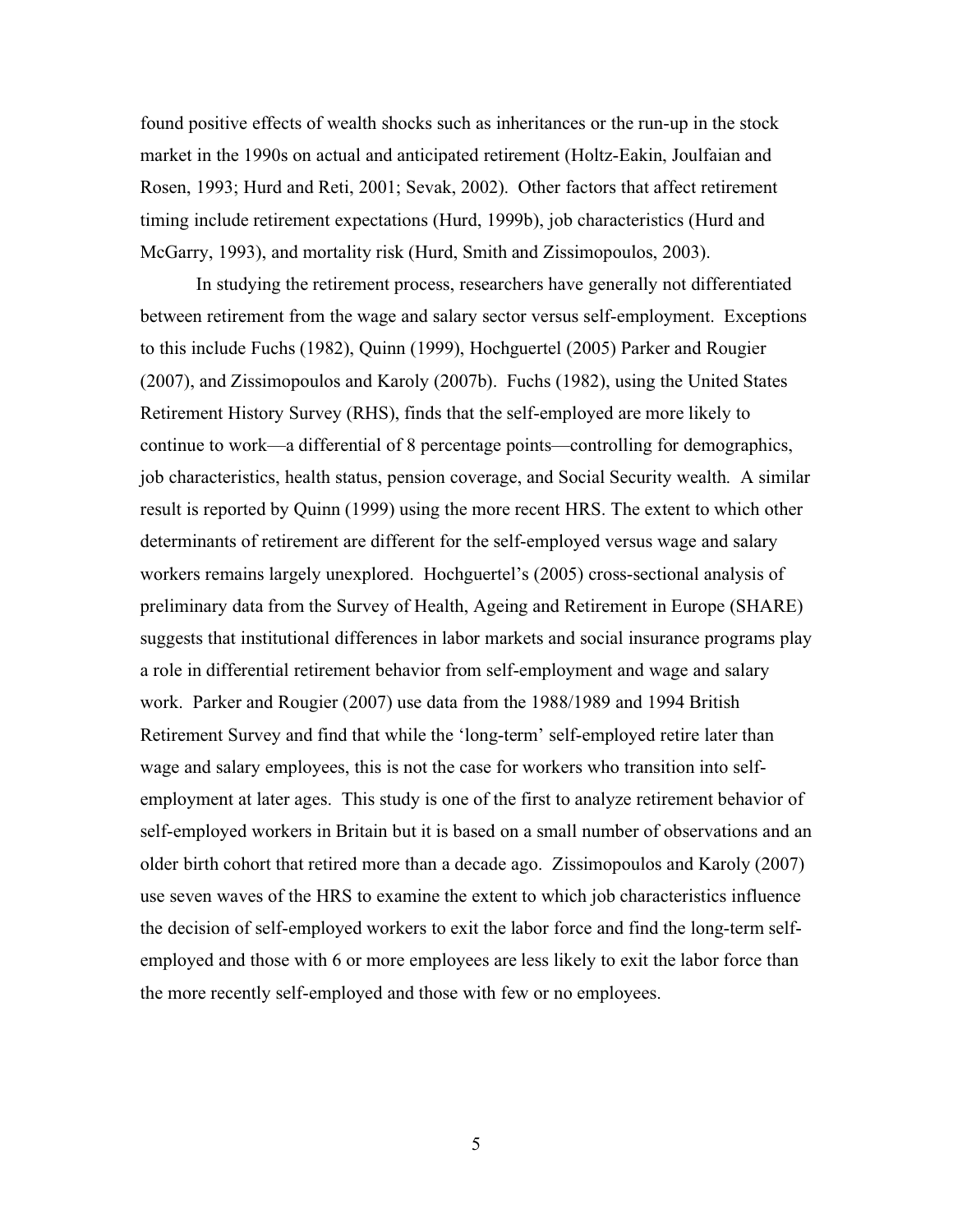#### **3. INSTITUTIONAL DIFFERENCES RELEVANT FOR RETIREMENT BEHAVIOR IN THE UNITED STATES AND ENGLAND**

Our analysis of data from the HRS and ELSA allow us to exploit institutional variation across the United States and the United Kingdom.1 In this section, we review key differences in pension systems, disability insurance and other benefits, and health insurance—all features that are potentially relevant for understanding differences in retirement behavior differences by class of worker within and between the two countries.

#### **Pension Systems**

The United Kingdom's pension program is unusual in its mix of public and private provision, and in the opportunity for individuals to choose between these alternatives. The system is structured in two tiers. The first tier is provided publicly and consists of a flat contributory pension benefit, known as the basic state pension, which is augmented by a means-tested component. Because the benefit is unrelated to earnings, once contribution requirements are met, there is no further increase in pension entitlement from additional years of work or earnings growth. Benefits are available at the state pension ages of 60 for women and 65 for men, regardless of employment status.2 In the mid 1990s, the basic state pension paid only about 16 percent of average male earnings and, because it is has been growing more slowly than male earnings, the percent of income it replaces has declined over time (Blundell and Johnson, 1997).

The second tier, for which participation is mandatory for all employees with earnings above a certain floor, requires that individuals either belong to a second, public contributory program known as the State Earnings Related Pension Scheme (SERPS) or else join a private pension plan.3 The plan can be of the defined benefit (DB) or defined contribution (DC) type, and can be individually purchased or collectively provided (e.g., by the individual's employer). Moreover, individuals can switch between these types of

<sup>&</sup>lt;sup>1</sup> While ELSA covers England only, we discuss institutional and policy differences between the United States and the entire United Kingdom. We note the extent to which there are differences between England and the rest of the United Kingdom in the institutional and policy differences we document.

<sup>&</sup>lt;sup>2</sup> The state pension age for women is scheduled to gradually increase to age 65 between  $2010$ - $2011$ and 2020-2021.

<sup>&</sup>lt;sup>3</sup> A gradual replacement of SERPS by the State Second Pension (SSP) began in 2002. Once fully phased in, the latter will effectively be a flat top-up to the first tier basic state pension, being more generous to low earners than SERPS.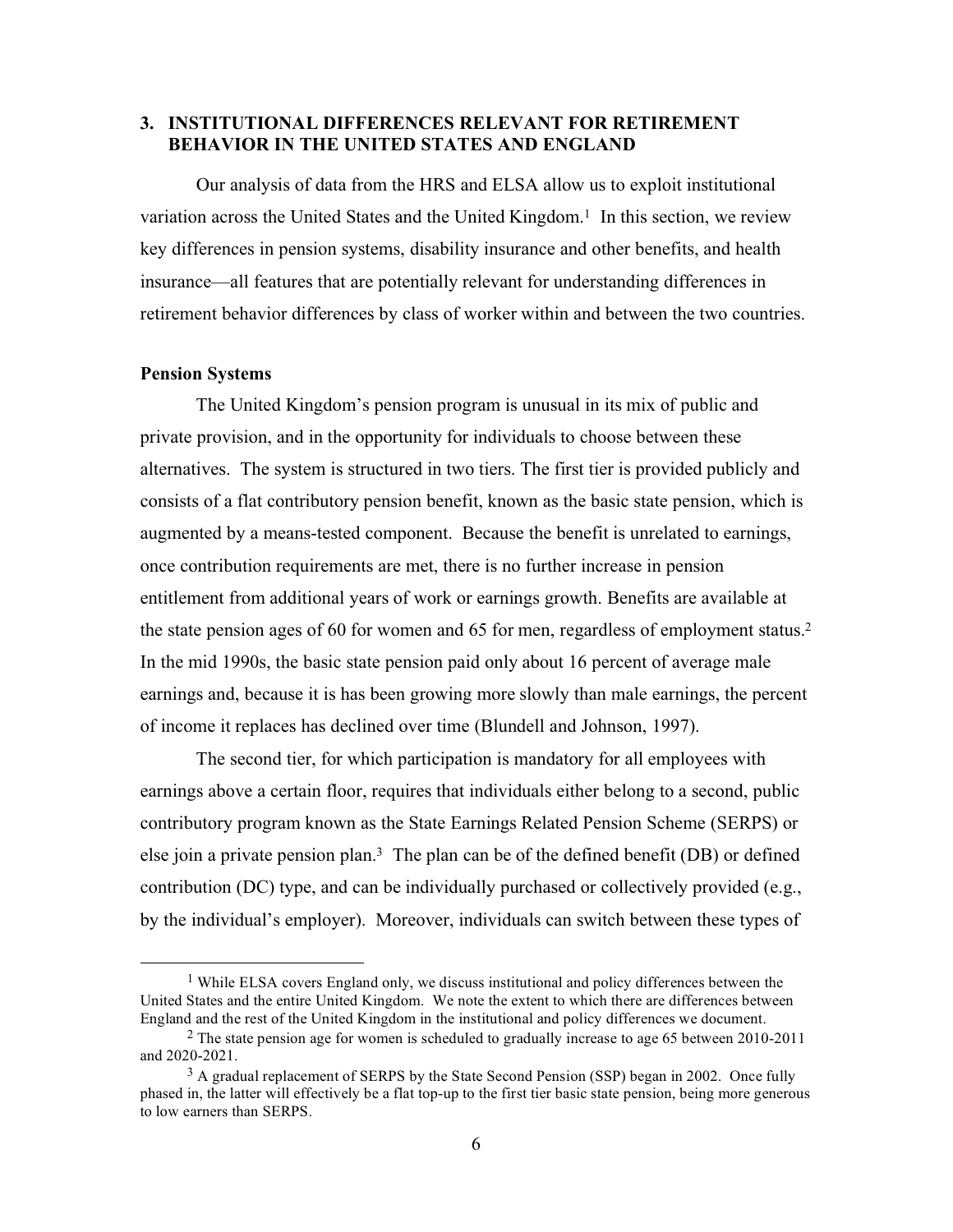second tier arrangement during their working lifetime. Unlike the basic state pension, the level of benefits paid by SERPS, or its successor SSP, depends on the individual's earnings history, and thus may be affected by additional years of work. Like the basic state pension, there is no earnings test for SERPS or SSP. Membership in SERPS, for example, means that an individual can only receive benefits at the state pension age, whereas membership in a company-provided pension plan will typically allow retirement before the state pension age, quite often at age 60. In contrast, a member of an individually-purchased defined contribution plan (known as a 'Personal Pension') can annuitize at any time between ages 50 and 75.

The self-employed are entitled to the basic state pension as long as they have met the contribution requirements, but they are *not* eligible for SERPS or SSP. Since the selfemployed typically do not have the option of participating in an occupational pension, they must contribute to some form of Personal Pension. Although some may have SERPS entitlement or an occupational pension entitlement from previous wage and salary work, the long-term self-employed are much less likely to face significant work disincentives through the pension system.

In contrast to the United Kingdom, the pension system in the United States features a single public pension program, known as Social Security. Although a private pension system exists alongside the public system, individuals do not have the option of participating in one or the other. While the public part of the U.K. system has a single state pension age (which is currently different for men and women), the U.S. system permits claiming of benefits at both early and full retirement ages, which are the same for both men and women. Currently, the early retirement age is 62 and the full retirement age is gradually rising from 65 to 67. The basic retirement benefit varies by work history and age at claiming, but has a progressive structure.

While most U.K. workers are required to participate in the second tier of pension provision through their employers or via Personal Pensions, there is no such requirement in the United States. In practice, about 44 percent of workers are covered by an employer-provided pension, a declining share of which are DB plans. Participation in personal savings vehicles such as Individual Retirement Accounts is not mandatory. Prior to 2000, U.S. Social Security benefits received at any age were subject to an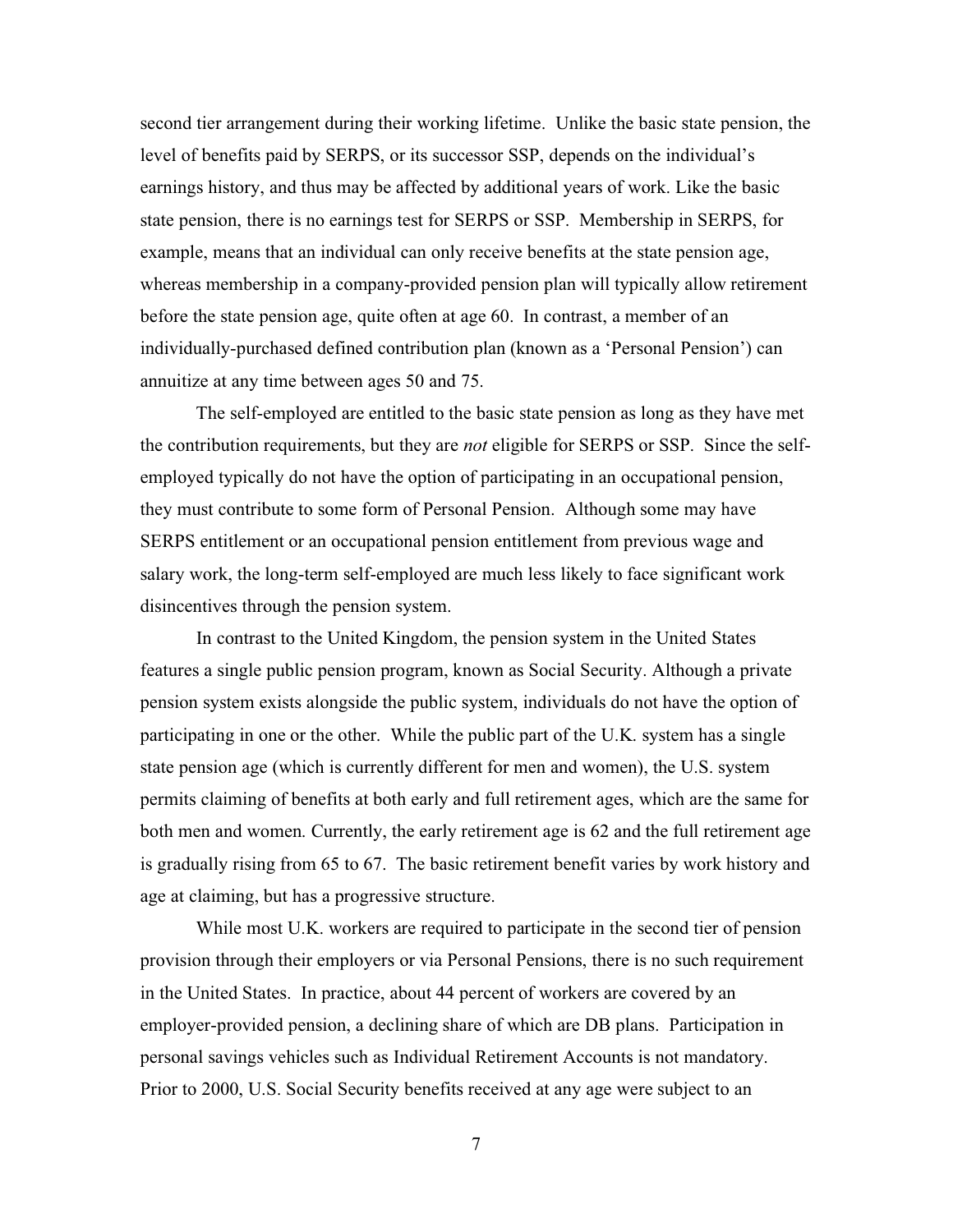earnings test, but since then the earnings test applies only to benefits received between age 62 and the full retirement age. At present, the benefits of early retirees are reduced by \$1 for every \$2 earned above the annual limit (\$11,280 in 2002). This stands in contrast to the United Kingdom where the earnings test was abolished in 1989.

Unlike the United Kingdom, the self-employed in the United States are entitled to participate in the public pension system. Thus, the retirement incentives arising through the public system are the same for both classes of workers. Because wage and salary workers are more likely to participate in employer-provided pensions, they are more likely to face additional retirement incentives arising from DB pensions, which feature early retirement ages that typically precede the Social Security early retirement age, but this fraction is gradually declining as employers steadily replace their DB pensions with DC schemes, such as  $401(k)$  plans. Self-employed workers in the United States whose businesses are not incorporated are not eligible to participate in 401(k) plans, but may contribute to a Self-Employment Plan IRA, which has significantly higher contribution limits than 401(k) plans.

#### **Disability Insurance and Other Benefits**

In the United Kingdom, disability benefits are paid to the long-term sick and disabled through a contributory program known as Incapacity Benefit. Historically, benefits were taken-up widely by older nonworkers, and reforms in 1995 were intended to significantly tighten eligibility (Blundell and Johnson, 1997). For example, as of 2001, the incapacity benefit is means tested against private pension benefits. In the United States, disability benefits are available through the Disability Insurance (DI) program if an individual has worked during five of the past ten years, or through the means-tested Supplemental Security Income (SSI) program if they do not qualify for DI. Although DI benefits are not means-tested against assets and non-labor income, benefits are subject to an earnings test, whereby recipients who earn more than an indexed earnings ceiling (\$740 per month in 2001) lose eligibility for continued benefits. DI benefits do not begin immediately following the onset of disability; the lengthy application process can be initiated only after a five-month waiting period.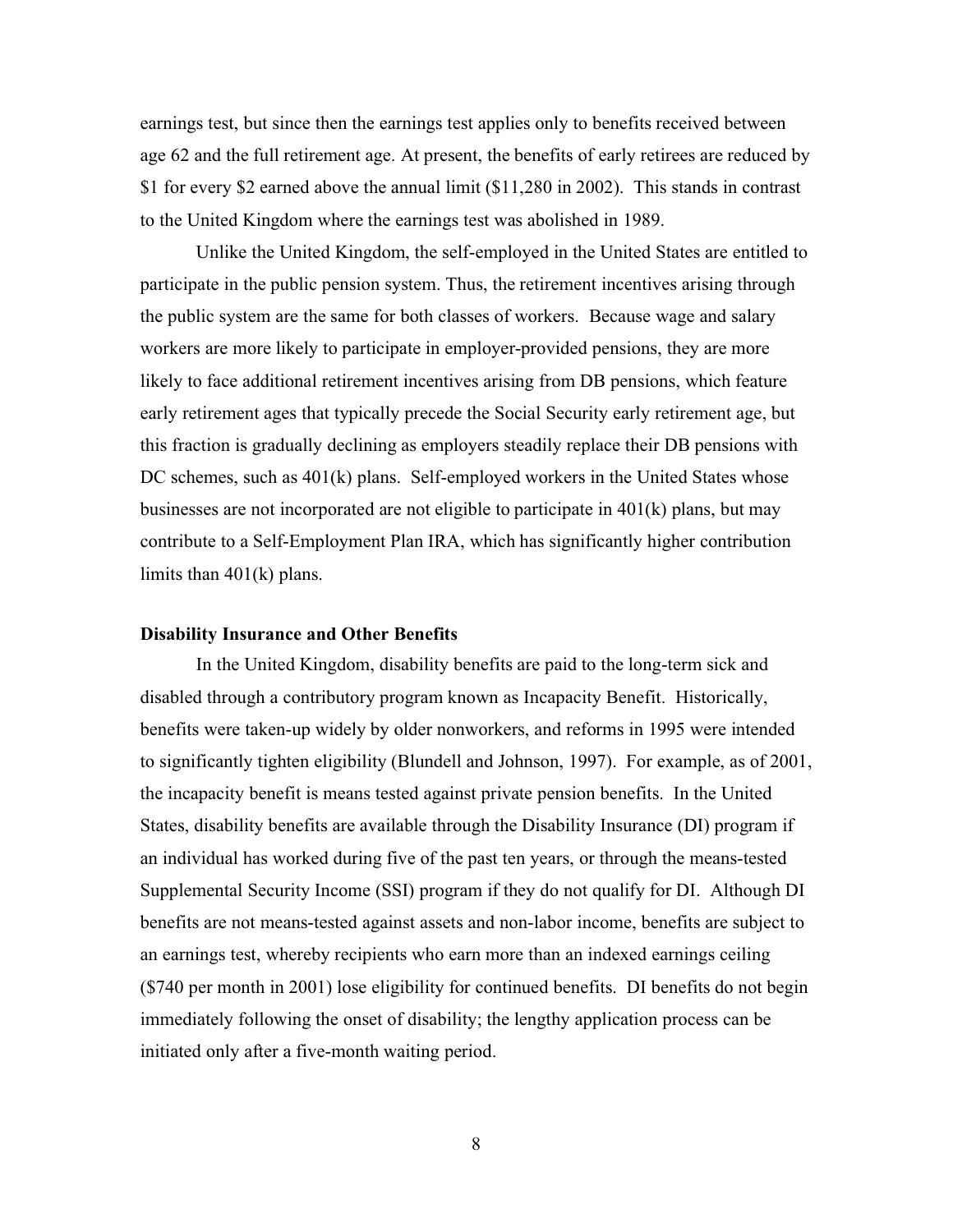The presence of several other types of benefits that are explicitly targeted to and widely taken up by older individuals in the United Kingdom further distinguishes the two countries. Of special note is the U.K. mean-tested Income Support program, where beginning at age 60, eligibility no longer depends on demonstrating that one is actively seeking work. Furthermore, Income Support for pensioners was expanded through the Minimum Income Guarantee program introduced in 1999. In addition, individuals become eligible for a variety of other benefits at age 60, some of which are means tested. Examples include a housing benefit, savings credit (for people with low assets), winter fuel payments (not means tested), and a tax credit to offset local tax bills. Although the United Kingdom does not officially designate an early retirement age, the availability of other benefits and many occupational pension benefits beginning at age 60 means that age 60 functions as a de facto early retirement age for men (Blundell and Johnson, 1997). In the United States, means-tested income support is also available to the elderly beginning at age 65 through the SSI program, provided Social Security benefits are low enough.

#### **Health Insurance**

The provision of health insurance differs dramatically between the United States and the United Kingdom. Whereas publicly provided universal health insurance is available at all ages in the United Kingdom, nearly universal health insurance coverage through the Medicare program in the United States begins at age 65. Generally, individuals are fully insured by Medicare if they or their spouse has worked and paid taxes into the system for at least ten years. Eligibility extends equally to wage and salary workers and the self-employed, although the self-employed pay twice the contribution rate since they are responsible for both the employer and employee shares. Health insurance for the non-elderly is not universal in the United States, but is largely provided by employers who purchase insurance through a group insurance market. Although retirement benefits are available from Social Security as early as age 62, Medicare benefits are not available until age 65. For those without access to employer-based retiree health insurance, this can be a significant deterrent to early retirement. The selfemployed, who typically do not have access to the group insurance market, can purchase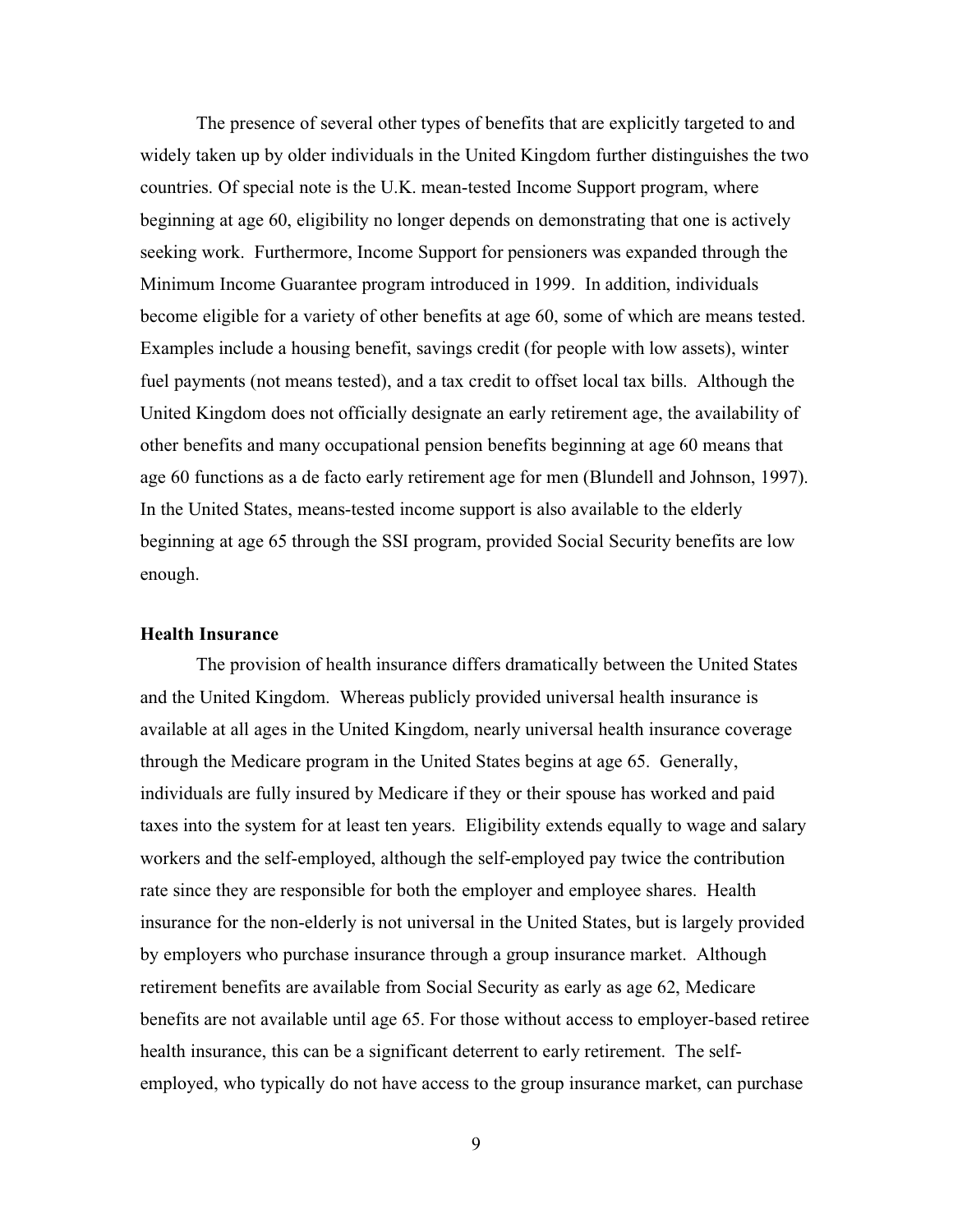health insurance on the individual market, but they do not benefit from the price advantage conferred by group risk pooling. Consequently, the non-elderly self-employed are less likely to have health insurance coverage.

#### **Summary of Institutional Differences**

In sum, the typical wage and salary worker in the United Kingdom participates in some kind of DB scheme, either through the state or an employer and faces retirement incentives associated with key retirement ages. In contrast, the typical long-term selfemployed worker in the United Kingdom is enrolled in a DC scheme, with no such retirement incentives arising at key ages. Although they do participate in the first-tier of the public system, which does not allow benefit claiming until the state pension age, the benefit amount is unaffected by additional years of work and replaces a small portion of pre-retirement earnings. While the state pension age for men in the United Kingdom is 65, the availability of other types of public benefits facilitates early retirement at age 60. Because the self-employed face the same eligibility criteria for these other benefits as wage and salary workers, benefit availability is unlikely to have a differential effect on retirement patterns within the United Kingdom, but the availability of these benefits may serve to raise retirement rates relative to the United States.

In the United States, the differences in the retirement incentives faced by wage and salary workers and the self-employed are much less stark. Both classes of workers participate in a DB public pension system. Wage and salary workers are more likely to have an employer-provided DB plan as well, but participation in such plans is far from universal. As a class, the pension arrangements of wage and salary workers are becoming more and more similar to those of self-employed workers, as employers phase out DB plans in favor of DC plans.

The lack of universal health insurance coverage in the United States prior to age 65 suggests that health insurance arrangements are likely to play an important role in the United States, unlike the United Kingdom. Compared to the United Kingdom, job lock issues may be particularly important for older wage and salary workers who do not have access to retiree health insurance through their employer, causing them to delay retirement until they are at least within 18 months of turning 65 and thus eligible to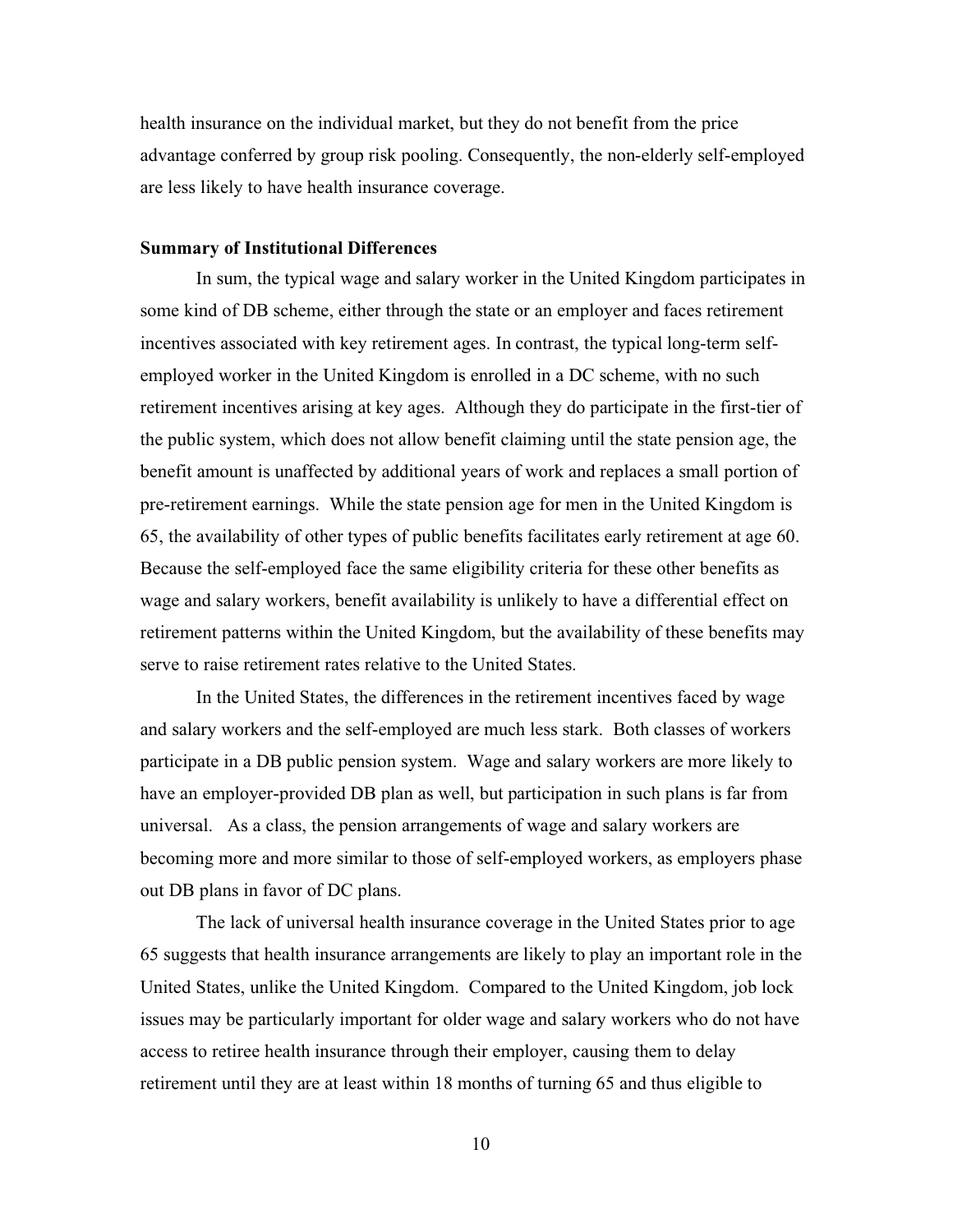continue their employer coverage until their  $65<sup>th</sup>$  birthday. Because the self-employed typically purchase insurance on the individual market as it is, their health insurance coverage does not explicitly depend on whether they continue working, although the relatively high cost of individual health insurance may effectively prevent retirement prior to Medicare eligibility.

On balance, the differing institutional arrangements in the United States and United Kingdom suggest that retirement rates might be higher in the United Kingdom, and in both countries, higher among wage and salary workers than among the selfemployed. We expect some systematic effect of key retirement ages, perhaps most strongly for wage and salary workers in the United Kingdom (because private and public eligibility ages tend to be coordinated), followed by wage and salary workers in the United States, and then the self-employed in the United States. Key retirement ages should affect the self-employed in the United Kingdom least of all, given their low likelihood of participating in any kind of DB pension, whether private or public, although their potential participation in other public benefit programs makes the effect of key retirement age on self-employed workers in the United Kingdom somewhat ambiguous.

#### **4. THE HRS AND ELSA DATA**

This research is based on two longitudinal surveys in the United States and England designed to examine changes in labor force status, income, wealth and health among older individuals. The HRS, first fielded in 1992, is a U.S. sample of approximately 7,600 households (12,654 individuals) with at least one person in the birth cohorts of 1931 through 1941 (about 51 to 61 years old at the wave 1 interview in 1992). This biennial survey was integrated in 1998 with another biennial survey: The Assets and Health Dynamics of the Oldest Old (AHEAD) survey including 6,052 households (8,222 individuals) with at least one person born in 1923 or earlier (age 70 or over as of the wave 1 interview in 1993). In 1998, the HRS (HRS98) was augmented with baseline interviews for a sample from the birth cohorts of 1924 through 1930 (the Children of the Depression Era or CODA cohort) and 1942 through 1947 (the War Babies cohort), and was representative of all cohorts born in 1947 or earlier. In 2004, the sample was further augmented with the 1948 to 1953 birth cohorts (the Early Baby Boom). Data from years,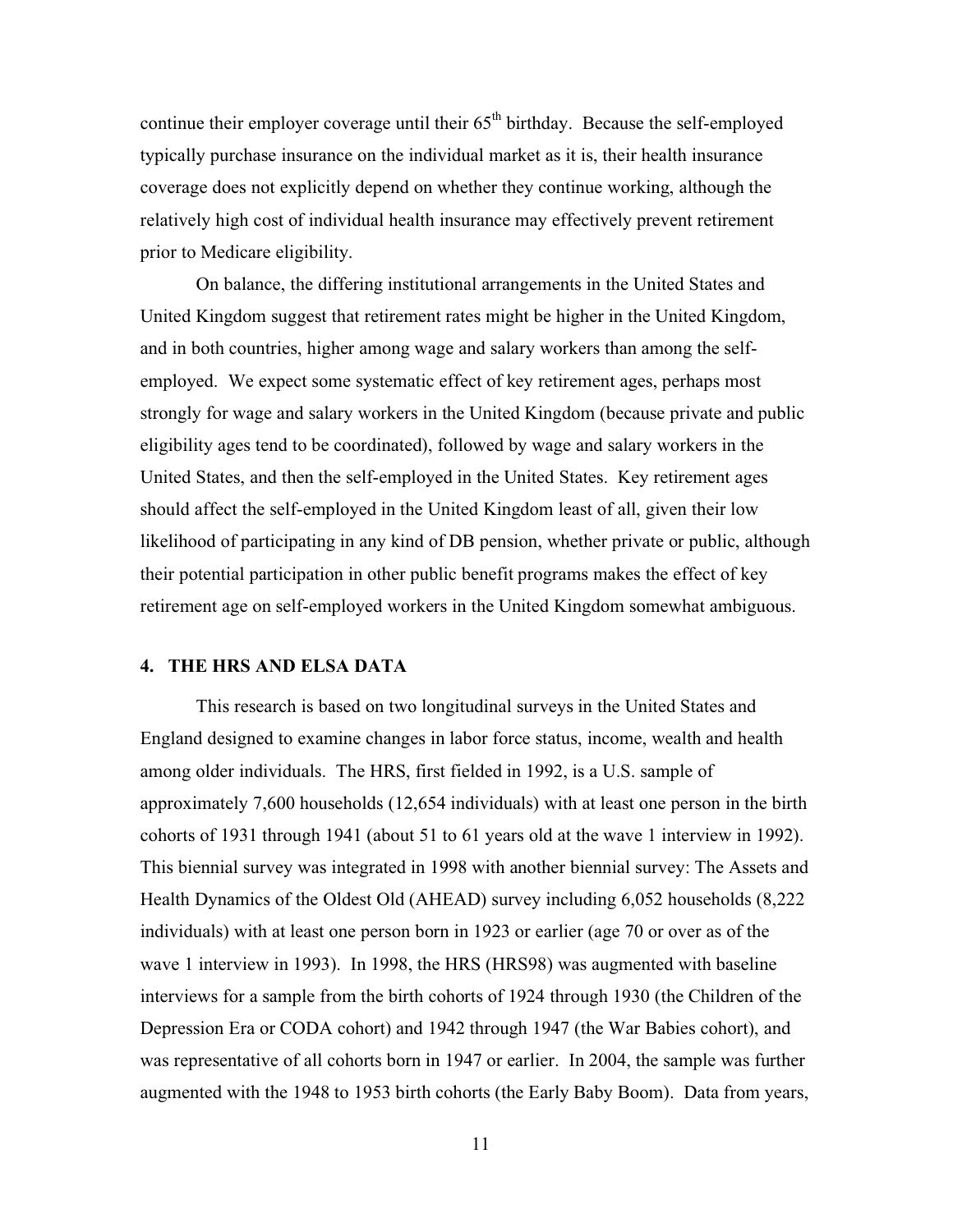1992, 1993, 1994, 1995, 1996, 1998, 2000, 2002, 2004 are currently available, although this paper relies only on the 2002 and 2004 waves (comparable to the time period covered by ELSA).

The ELSA is modeled on the HRS and designed to facilitate cross-national analyses of aging by collecting comparable data on labor force transitions, health, wealth, and other demographic and job characteristics. The ELSA survey sample is drawn from respondents to the Health Survey for England (HSE). The HSE is a study conducted jointly by the Department of Epidemiology and Public Health, University College London, and the National Centre for Social Research, on behalf of the Department of Health. Approximately 12,000 respondents from three separate years of that survey (1998, 2000 and 2001) were recruited to provide a representative sample of the English population aged 50 or over at baseline. Because the ELSA sampling source is the HSE, baseline data on respondents' health have been collected and were supplemented by collection of economic data in the first wave of ELSA in 2002. The second wave of data collection took place in 2004 and both waves of data are publicly available and used in this analysis. All waves are conducted using face-to-face interviews.

The ELSA survey instrument has been constructed to be as comparable as possible to the HRS within the constraints of institutional differences between the countries. As a result, direct comparisons between the surveys are possible in many domains of economic and health measures. The analysis is conducted using weighted data to account for any bias due to non-random non-response in ELSA and in the HRS, in addition, to account for over-sampling of certain groups. HRS and ELSA include the following measures central to our research: workforce status, including whether the individual is self-employed or not; pensions from current and previous jobs and private pensions including plan details such as normal and early retirement ages; household wealth including information on assets and their values; and earnings. The surveys also provide other pertinent information for the study of self-employed older workers: demographic, health, and job characteristics. For married couples, the surveys collect these data on both individuals. The following discussion focuses on the measures most important to our study. Because of the similarity in survey design, we focus on a description of the HRS data, noting differences with ELSA when relevant.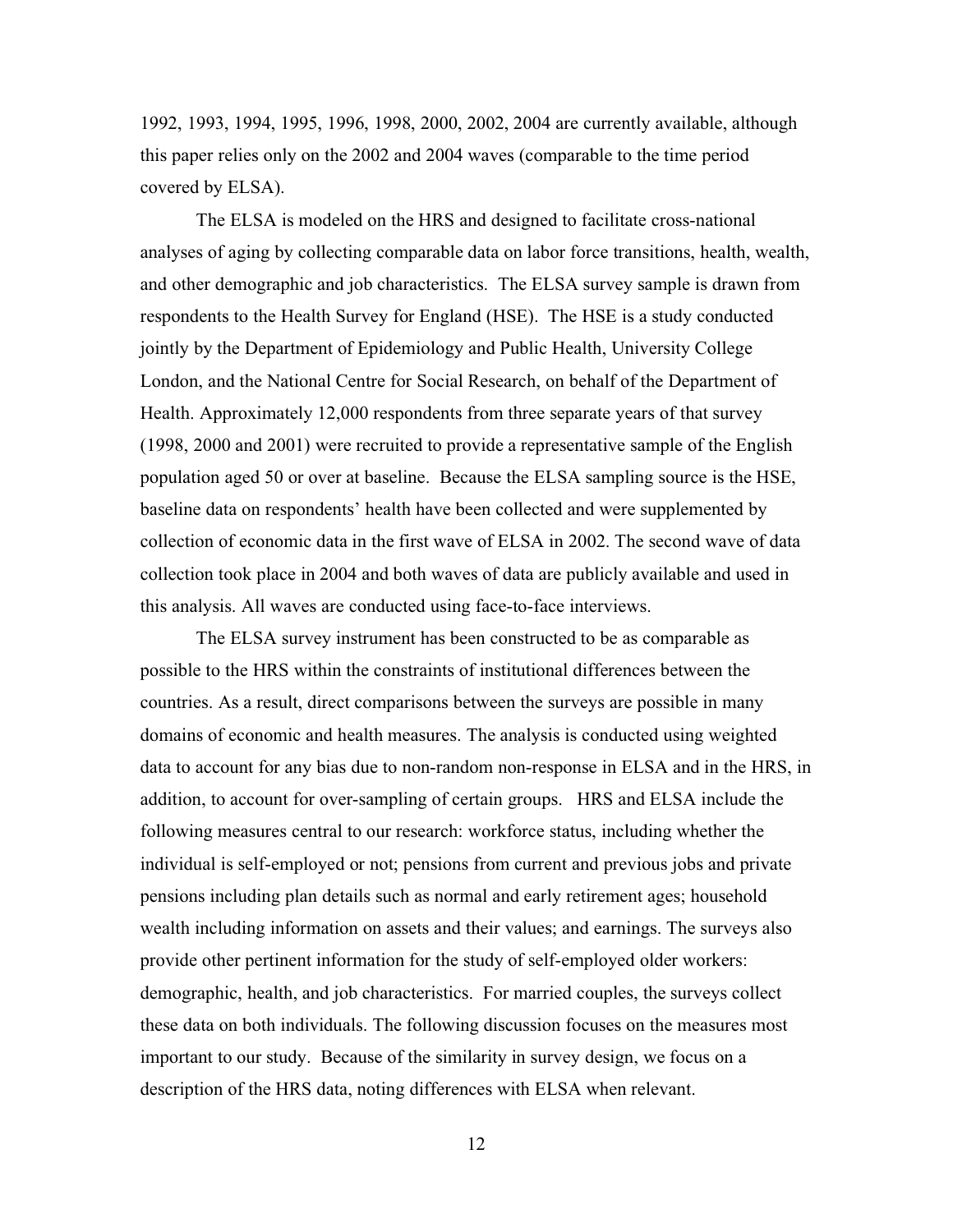#### **Labor Force Status and Class of Worker**

In each wave, respondents are asked if he or she is currently working for pay (HRS) or did any paid work in the last month (ELSA). The transition from working for pay in one wave to not working for pay in the next is our outcome of interest.4 In terms of employment class, workers in each baseline interview are asked whether they are currently self-employed in their main job, and if so, how long they have been selfemployed (i.e., tenure on the current job), and whether they work with their spouse (HRS only) and/or other employees (HRS and ELSA).<sup>5</sup> This information is updated at each subsequent interview wave. We use the employment history information in both surveys to further classify self-employed respondents according to whether they became selfemployed before or after age 50.

#### **Household Wealth and Income**

HRS has a comprehensive set of questions to measure household wealth. Assets were separated into the following eleven categories: other real estate; vehicles; business equity; IRA or Keogh accounts; stocks or mutual funds; checking, savings or money market funds; CD's, government savings bonds or treasury bills; other bonds; other assets; and other debt. Housing equity is collected separately. HRS has pioneered methods such as unfolding brackets (Juster and Smith, 1997) to improve the quality of wealth measures in household surveys, methods that have been adopted in ELSA. As a result of these data quality efforts, HRS is now widely regarded as providing the best measurement of wealth in household surveys that lack a high-income over-sample. In collecting income data, similar methods are used. Household income in both surveys includes income from (self and spouse) labor earnings, capital, pensions, public programs and other sources.

<sup>4</sup> There are other data available to examine labor force transitions between waves including selfreports of retirement and labor force status. These measures, however, tend to be more subjective and may have different meanings across countries. Future work will examine changes in "usual hours of work per week," which may be considered objective and commonly defined across countries.

<sup>5</sup> We explored other definitions of self-employment including self-employment in a second job, as well as part-time and full-time self-employment, as defined by report of self-employment income and as defined by reports of business ownership although results from this analysis are not included in this paper.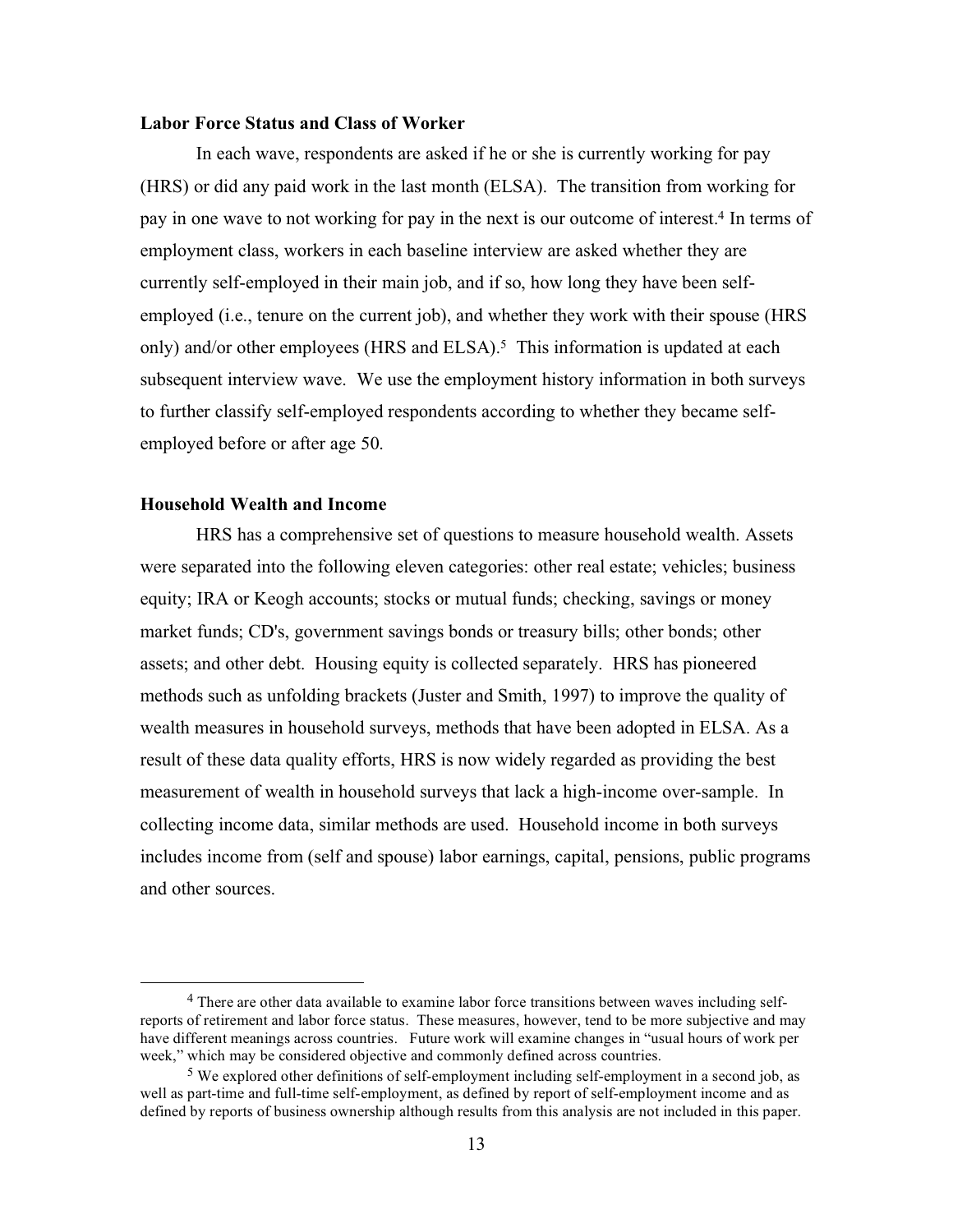#### **Pensions**

One focus of this study is how public and private pensions affect labor force transitions of older self-employed and wage workers. The surveys ask respondents if they have employer and/or private pensions, type of pension, normal and early retirement ages associated with these pensions. In the HRS and ELSA, employer pensions are reported as being of a type where benefits are tied to age or years of service as is typical of DB plans or as being a DC type of plan. In ELSA, respondents also report whether they participate in other private pensions such as private personal pensions, group personal pensions, stakeholder pensions, S226 plans (self-employed personal pension), retirement annuity pensions, and other retirement savings. For comparability of pensions in the United States and England, we classify all DC pensions in HRS and ELSA and the other private pensions reported in ELSA as DC. In our analysis, we use pension eligibility ages to model DB pension incentives. Although DB pension wealth can be constructed for the HRS sample using restricted Social Security earnings records, no such files are yet available for ELSA.

#### **Health Insurance**

In prior research, as noted above, access to health insurance has been shown to be correlated with self-employment rates in the United States. In the United States, there is no universal coverage through the public system with the exception of individuals age 65 and older through Medicare. In the HRS, respondents are asked if they are covered by health insurance and type (employer, spouse's employer, government or other) and if this health insurance covers retirees, up to age 65. There is no parallel questioning in ELSA because the public health care system is universal.

#### **5. DESCRIPTIVE ANALYSIS OF SELF-EMPLOYMENT AND EMPLOYMENT TRANSITIONS**

We begin our analysis of the HRS and ELSA data by tabulating, for the two countries, the characteristics of the self-employed versus their wage and salary counterparts. For this analysis, we restrict the 2002 cross-sectional samples in the HRS and ELSA to workers who are ages 55 to 70 so we analyze the same age cohort in the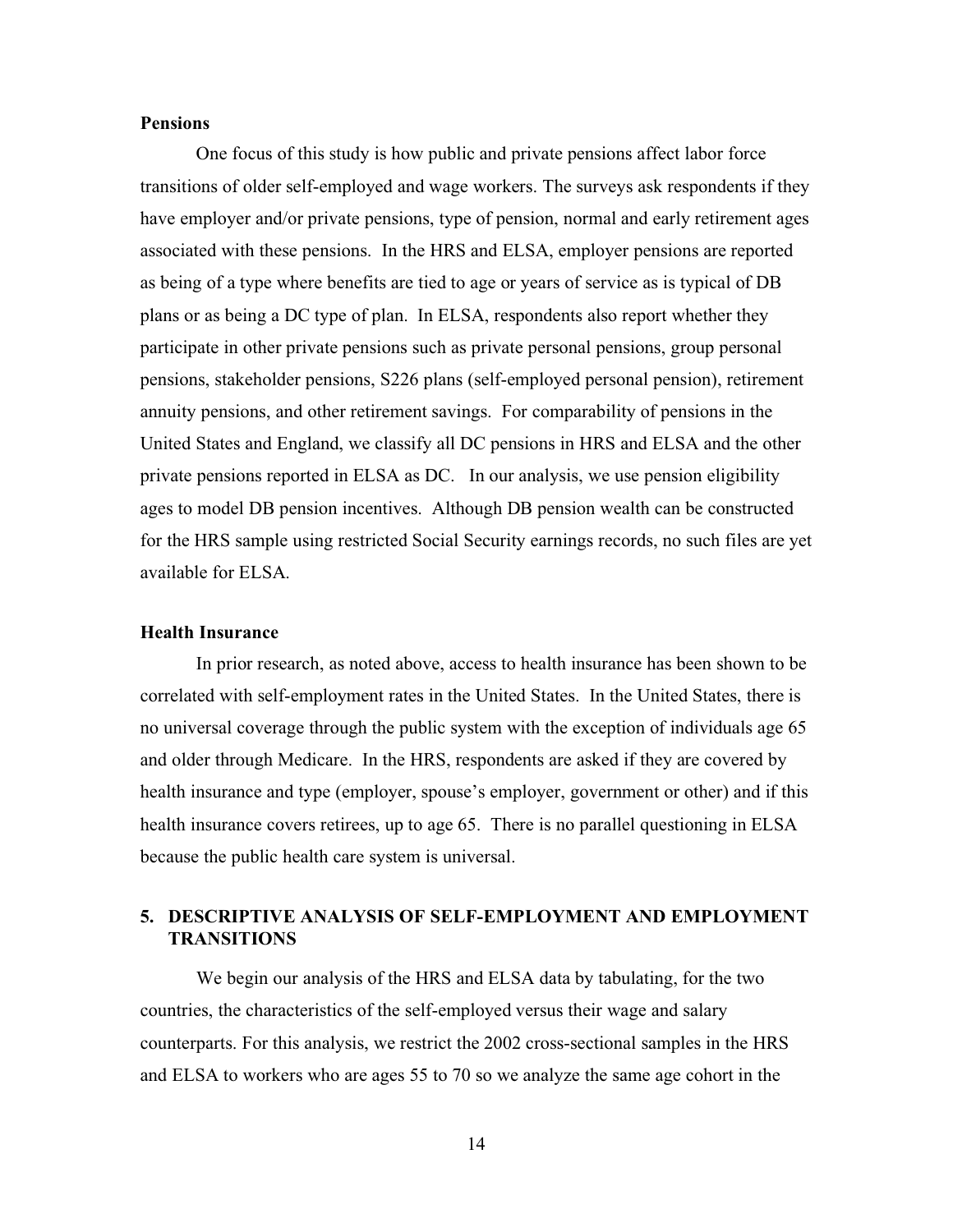two countries. We conclude this section with a descriptive analysis of employment transitions between the 2002 and 2004 HRS and ELSA survey waves.

#### **Characteristics of the Self-Employed**

Table 2 reports self-employment rates for workers age 55 to 70 in 2002 in the United States and England, in total and separately for males and females. Overall 22 percent of older U.S. workers are self-employed compared with 20 percent in England. In both countries, the self-employment rate is higher for men than for women, but the female-male gap in the relative odds of being self-employed is smaller for U.S. women compared with their English counterparts.

Table 2 also shows differences in the composition of the self-employed for the two countries, in total and by gender, where the self-employed are classified by age of self-employment and by the nature of self-employment. In the United States, a higher share of the self-employed is self-employed before age 50 (as opposed to at or after age 50) compared with workers in England (68 versus 57 percent). Men are more likely to be longer-term self-employed in both countries, but as with self-employment rates overall, the male-female gap in age of self-employment is smaller in the United States than it is in England. The composition of the self-employed, defined in terms of the presence of employees, is considerably different in the United States and England. Whereas 61 percent of the U.S. self-employed are in businesses with employees (other than their spouse), that figure is just 20 percent in England.<sup>6</sup> Self-employed men are more likely to have employees in both countries, but the female-male gap is higher in the United States, in part because the fraction with employees is so much lower in England, for both men and women.

To explore differences in the characteristics of self-employed workers, Table 3 provides tabulations of several key demographic and economic variables for the HRS and ELSA samples for wage and salary workers versus the self-employed. The characteristics include the proportion male, married, foreign born, and working part time;

<sup>6</sup> The percentage of self-employed workers in England with employees among the non-missing observations is approximately 14% lower than that reported in the U.K. census for England and Wales. However, respondents in the unclassified group are likely to have employees because their income and wealth are on average similar to self-employed respondents with employees.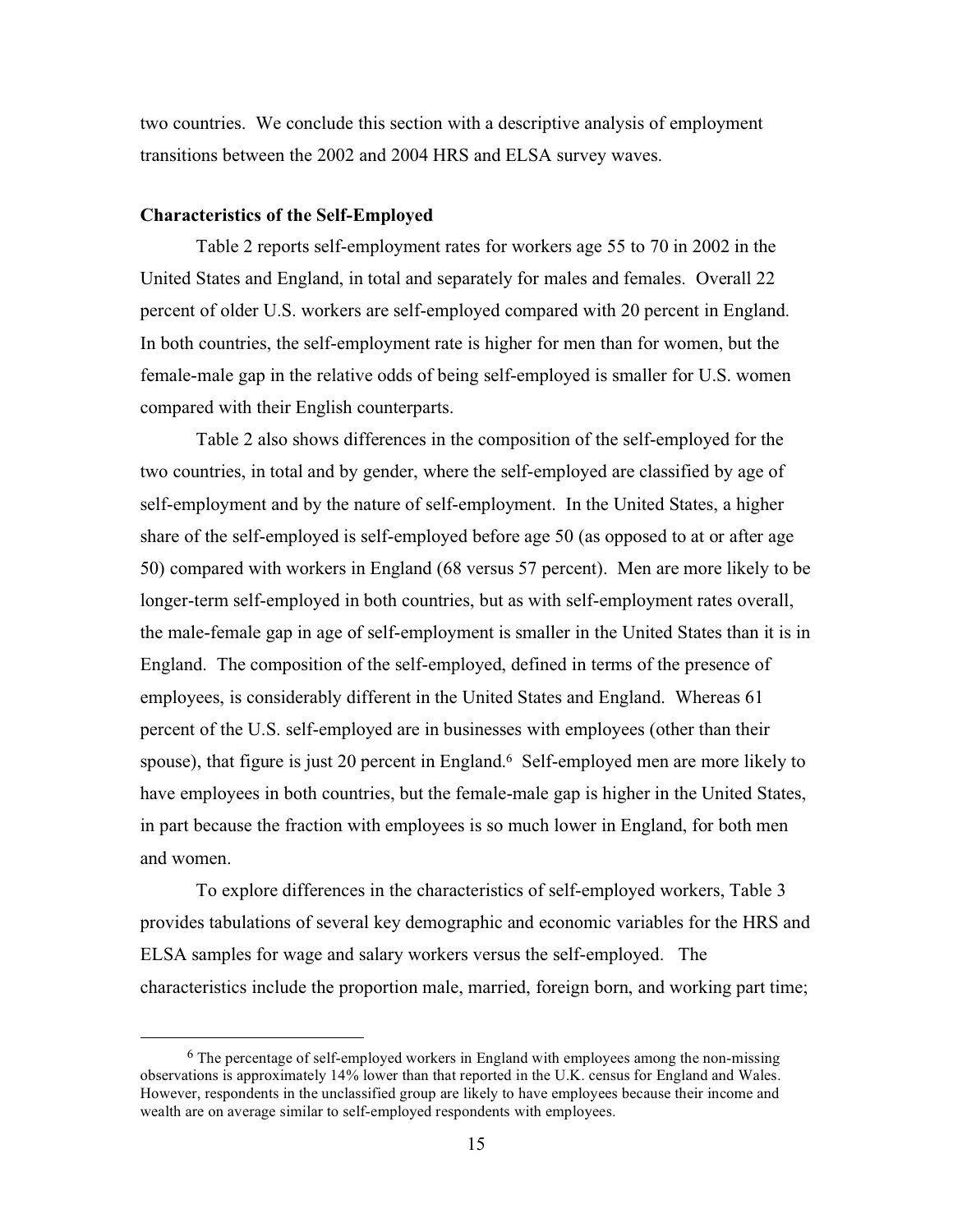and the distribution by age group, self-reported health status, and quartiles of income and wealth (where the quartiles are defined separately for the entire HRS and ELSA samples). A comparison of the two countries overall (tabulations not shown) indicates that, compared with workers in England ages 55 to 70, workers in the United States in the same age range are less likely to be male, married, or working part time. They are somewhat more likely to be foreign born and considerably more likely to self-report that they are in "excellent" health. They are on average older and drawn from families with higher income but not higher wealth.

For both the United States and England, compared with wage and salary workers, the self-employed are more likely to be male and distributed toward older ages. While the U.S. self-employed are somewhat more likely to be married and foreign born compared with their wage and salary counterparts, the reverse is true for England. A higher fraction of U.S. self-employed workers self-report that their health is "excellent" compared with U.S. wage and salary workers, yet self-reported health status varies little between self-employed and wage and salary workers in England. U.S. self-employed workers are also considerably more likely to work part time compared with wage and salary workers (32 versus 17 percent), whereas the share working part time is identical (35 percent) for the two groups of workers in England and approximately equal to that of self-employed workers in the United States. The higher percentage of part-time wage workers in England compared to the United States is largely driven by high numbers of part-time female workers in England. Indeed, among males, the percentage of part-time wage and salary workers is low in both countries (12 percent in the United States and 16 percent in England). Finally, the self-employed in the United States are distributed toward the higher end of the income and wealth distribution compared with wage and salary workers. In England, this relationship also holds for the wealth of the selfemployed but not their income.

Relevant for retirement decisions in the U.S. is access to health insurance before age 65 when Medicare coverage begins. Among wage and salary workers under the age of 65, 60 percent have employer provided health insurance, another 16 percent have employer provided insurance with retiree benefits until age 65, and 26 percent have insurance provided through a spouse's employer or some other source (including public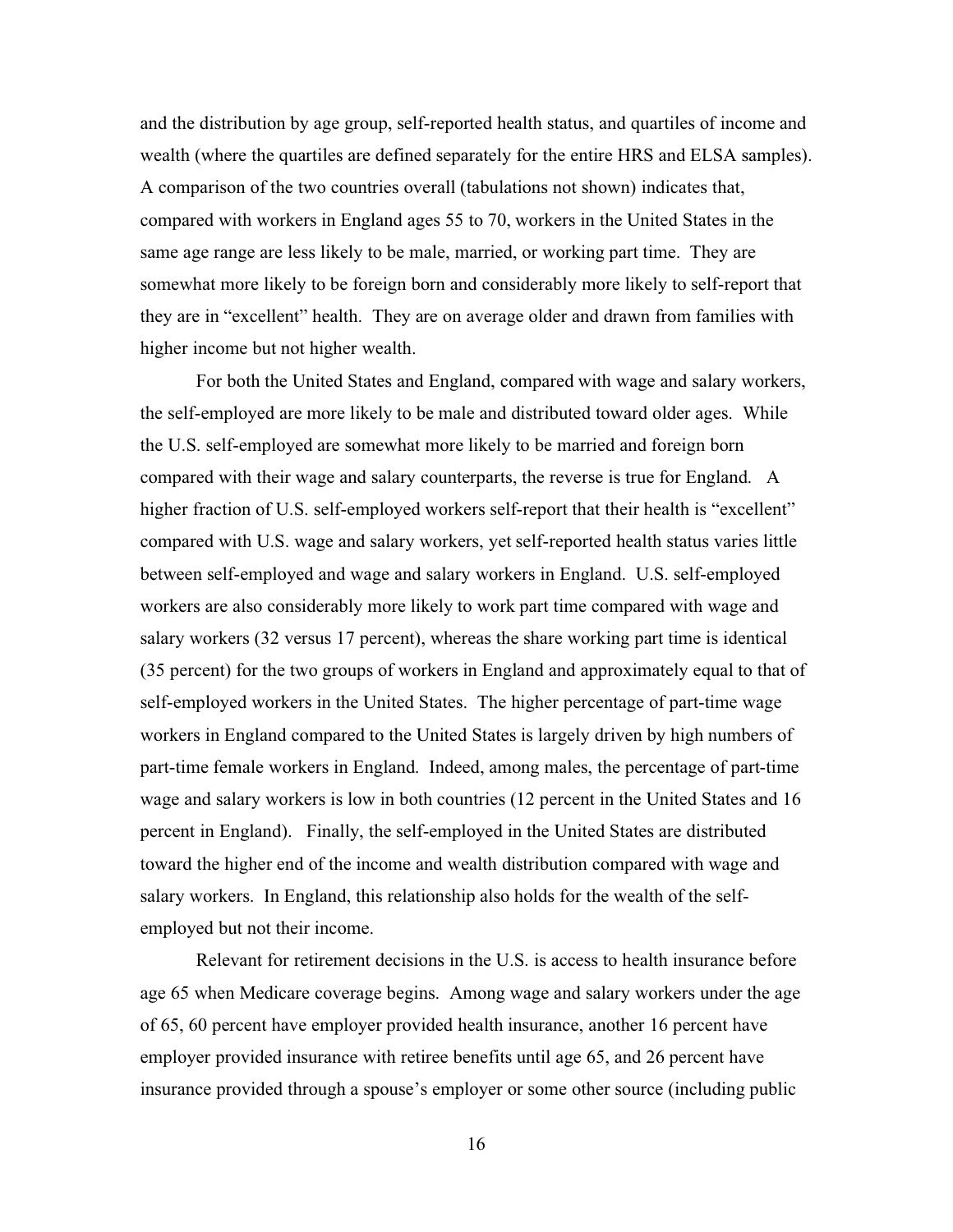sources) with no retiree benefits and 6 percent have none of the above (Table 4). Among self-employed workers under the age of 65, fewer have these benefits: 38 percent have insurance through their work, only two percent also have retiree benefits, and 50 percent have insurance through another source including one's spouse and publicly provided sources and 15 percent have none of these sources (Table 4).<sup>7</sup>

Given the institutional differences between the United States and England, we might expect differences in access to private pension coverage in the two countries, as well as variation in the type of pension coverage and the associated behavioral incentives. Table 5 shows the pension coverage rate on the current job for wage and salary and selfemployed workers in the two countries, as well as for all workers.<sup>8</sup> Overall, the pension coverage rate is slightly higher for England compared with the United States: 56 versus 52 percent. The contrast is much sharper, however, by class of worker. While 39 percent of the self-employed in England are covered by a pension on the current job, that rate is just 12 percent for the self-employed in the United States. In England, 96 percent of the self-employed with a pension report that it is a DC plan. In the United States, of the 12 percent of self-employed workers with a pension, 64 percent have a DC plan.

Figures 1 and 2 illustrate the variation across countries for all workers, and separately for workers by employment class, in the normal retirement age (NRA) and early retirement age (ERA) associated with their employment-based pension plan. Nearly half of wage and salary workers in England face an NRA of 65, while the NRA is 60 for nearly all other workers (Figure 1). In contrast, the NRA for U.S. workers is much less concentrated. Modal ages in descending frequency are 65, 62 and 55 with most of the remaining portion distributed between the age of 56 and 59. Variation is evident as well in the ERA as shown in Figure 2. Again, most English workers are concentrated in a few ages: 60, 55 and 50. Modal points in the ERA distribution for U.S. workers include ages 55 and 62.

 $<sup>7</sup>$  The percentages add to slightly more than 100 because the types are not mutually exclusive.</sup>

<sup>8</sup> The pension plan variables are defined for the first pension described by the respondent.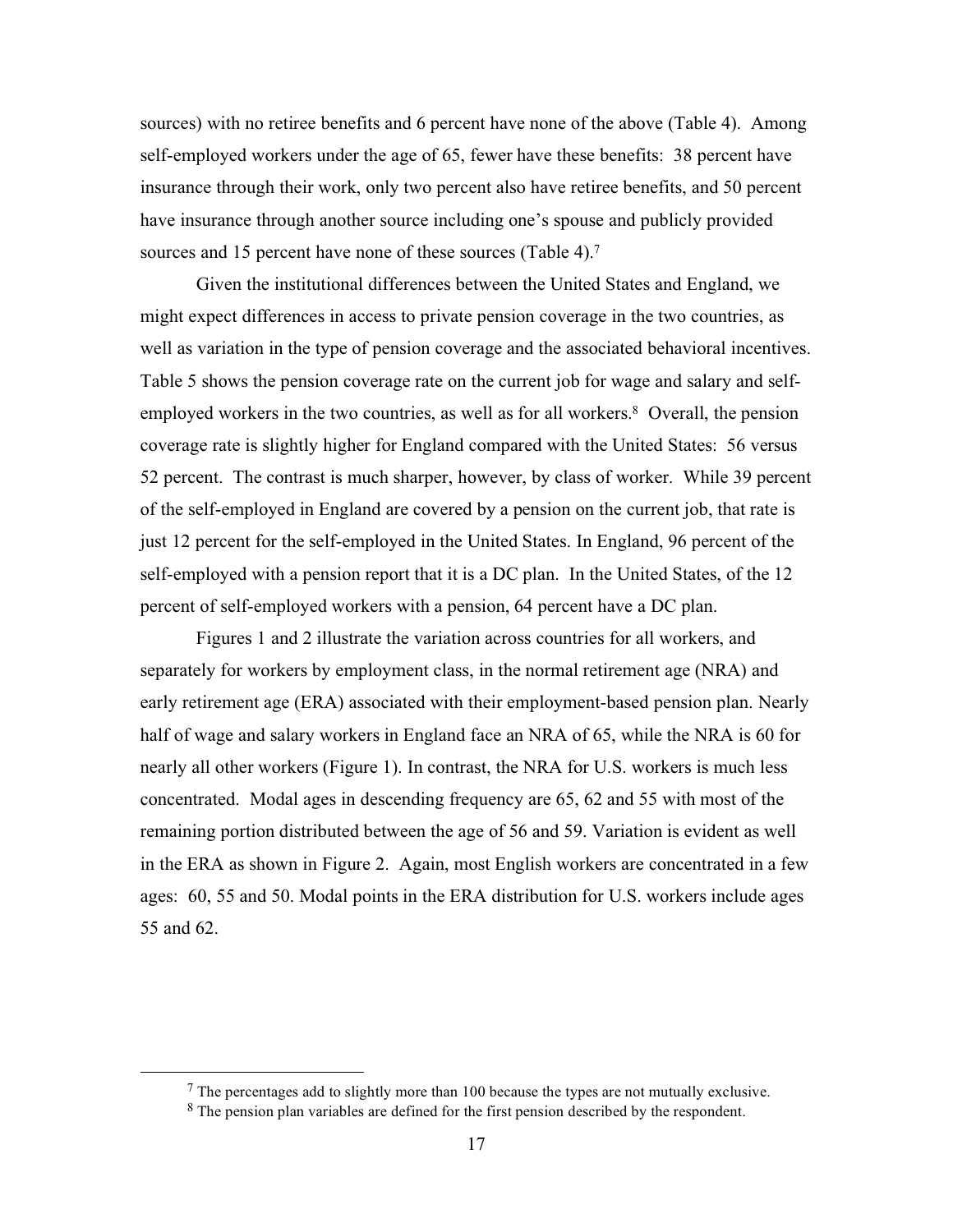#### **Labor Force Exits**

We use the longitudinal aspect of the HRS and ELSA data to analyze exits from the labor force by class of worker that occur between the 2002 and 2004 survey waves.

Figure 3 displays the age pattern of these transitions for workers in the United States and England defined by employment class at time *t* (i.e., 2002). The age categories, defined as of time *t+2* (i.e., 2004), are grouped into two-year intervals (with the exception of age 64) to reduce some of the noise in the age pattern because of small cell sizes in single-year age groups. As seen in Figure 3, the likelihood of moving to retirement generally increases with age in each country for both wage and salary and selfemployed workers. In England (lines plotted with solid lines and open symbols), the transition rates are higher at each age for wage and salary workers compared with their U.S. counterparts, and, in most cases, the transition rates are higher at each age for the self-employed too. For both countries, the transition rates are higher (or the same in the case of the United States) at each age for wage and salary workers compared with the self-employed. The impact of age of eligibility for public benefits is evident in the mean transition rates. In the U.S., the likelihood of exiting the labor force for both wage and salary and self-employed workers rises by 7 percentage points if they reach age 62 between waves. If they reach age 65 between waves, exits rise by 10 percentage points for wage and salary workers but there is no increase for self-employed workers. This suggests that the age 65 incentives are much stronger for wage and salary workers than self-employed workers in the U.S., consistent with the presence of health-insurance related job lock for the majority (60 percent, Table 4) of wage and salary workers.<sup>9</sup> In England, we expect the incentives to retire at key ages to be much stronger for wage and salary workers than for self-employed workers compared to the U.S. Indeed, we find that among workers reaching the key ages of 60 and 65 in England between waves, wage and salary workers are much more likely to exit than self-employed workers (11 versus 6 percentage points at age 60 and 19 versus 12 percentage points at age 65).

<sup>9</sup> Public and private age-65 pension incentives are unlikely to be the explanation since both wage and salary and self-employed workers in the United States face the same set of incentives through the Social Security system, and only 6 percent of all wage and salary workers have a private pension in which age 65 is a key retirement age.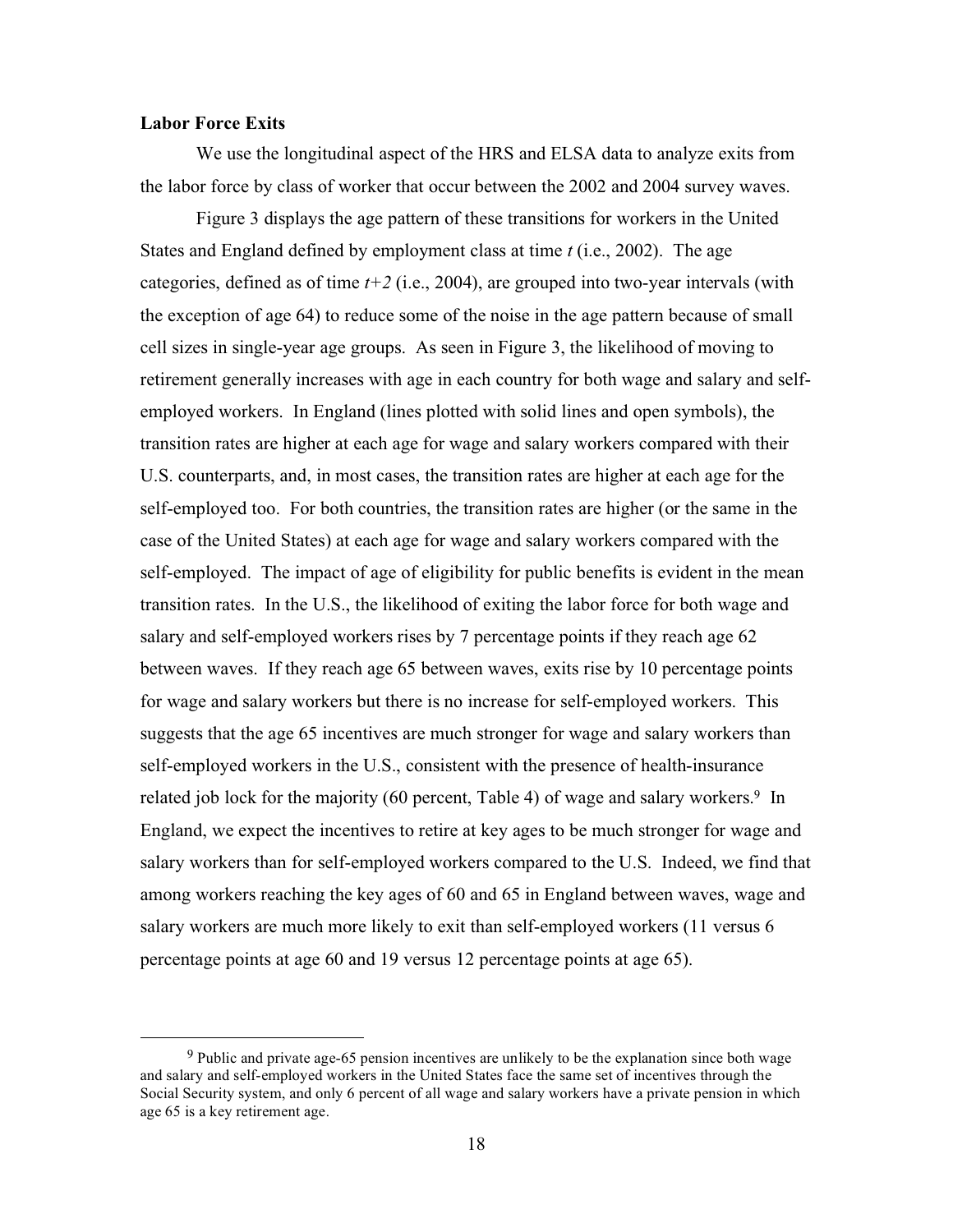#### **6. REGRESSION ANALYSIS OF RETIREMENT TRANSITIONS**

In this section, we estimate a retirement transition model for England and the United States. We begin by describing the model specification, identification assumptions, and continue with a discussion of our findings and associated simulations.

#### **Model Specification**

We use a linear probability model to estimate the probability of exiting the labor force (defined as not working for pay) by 2004 conditional upon working for pay in 2002. We estimate a pooled model for all workers, but fully interact all covariates with indicators for country and class of worker (i.e., self-employed in the United States, wage and salary in the United States, self-employed in England, wage and salary in England). Our results may be interpreted as causal only if two identifying assumptions hold: 1) workers in the United States and England have similar underlying preferences for work and leisure (although the institutions constraining their decisions may vary), and 2) the self-employment (wage and salary) decision is not jointly chosen with anticipated retirement age based on age of eligibility for retirement benefits. The first assumption is not testable; however, it often implicitly underlies cross-national analyses of this type (e.g., Gruber and Wise, 1999). The latter assumption is more likely to hold for individuals who became self-employed at relatively younger ages, as a substantial literature suggests that most retirement planning occurs after age 50.10 We assess the plausibility of this assumption by estimating our transition models both for the full sample of self-employed respondents, and also for the subsample who became selfemployed before age 50, and for whom the self-employment decision may be more plausibly predetermined.

We model institutional incentives using the age-eligibility structure of private and public benefits. Although this approach uses less variation than if we had pension wealth, our flexible age structure picks up the nonlinearities in pension wealth that likely affect behavior without relying on less desirable variation in pension wealth owing to past earnings. Our focus is on how age eligibility for public benefits affects the probability of

<sup>&</sup>lt;sup>10</sup> For example, in the HRS, Lusardi (2003) finds that about half of non-retired respondents 51 and older have thought little or not at all about retirement.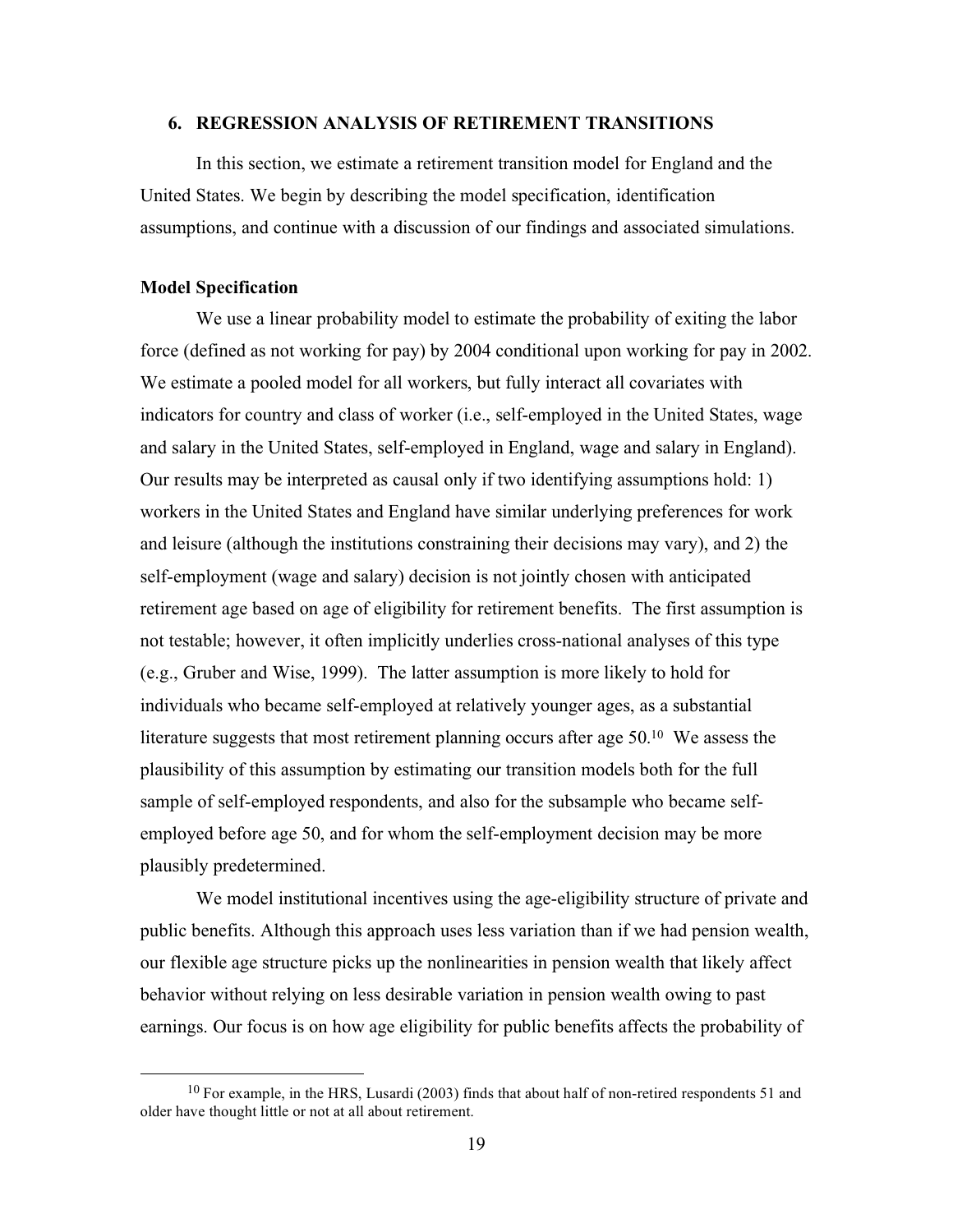exiting the labor force. We use age measured in 2004  $(t+2)$  to determine benefit eligibility (Age04). To allow for a flexible age structure and for slope and intercept shifts at the ages of early and standard eligibility for public pensions we include in the model a quadratic in age in 2004, an indicator of eligibility for early public pension benefits (Age04\_PEA), an indicator of eligibility for standard (normal) public pension benefits (Age04\_PNA) and interactions of these indicator variables with the quadratic in age. For example, in the United States, the age of eligibility for early and reduced public old age pension benefits is 62 thus Age04\_PEA is equal to one for workers who are 62, 63 or 64 in 2004. Similarly, Age04 PNA is equal to one for workers who are 65 and older. Although the age of eligibility for full benefits ranges between 65-67, depending on birth year, no worker in our sample eligible for full benefits at age 66 or older reaches those ages by 2004.11 In England, we follow the conventional wisdom that for all practical purposes, the age of eligibility for early old age public pension benefits is age 60 for both female and male workers and the standard age of eligibility is 65 for male workers.12

We model the age structure of incentives arising through private pensions by defining private pension eligibility ages relative to the public eligibility ages (PEA or PNA). Specifically, we include indictor variables for if the worker has a defined benefit or defined contribution private or employer pension. For those with defined benefit plans, workers are grouped into mutually exclusive categories by whether the early and normal retirement ages (ERA and NRA, respectively) for the plan coincide with the eligibility ages for public pension benefits. For example, in the United States a worker with a defined benefit plan is categorized in one of 6 ways: early and normal retirement ages are less than age 62 (ERA & NRA < PEA); early retirement age is less than age 62 and normal age is 62 to 64 (ERA<PEA, NRA  $\geq$  PEA  $\&$  <PNA); early retirement age is less than age 62 and normal age is 65 or older (ERA<PEA, NRA≥PNA); early retirement age is 62 to 64 and normal age is 62 to 64 (ERA & NRA $\geq$ PEA, ERA & NRA $\leq$ PNA); early retirement age is 62-64 and normal age is 65 or older (ERA $\geq$ PEA & <PNA, NRA≥PNA; early retirement age and normal retirement age are both at 65 or older (ERA

<sup>&</sup>lt;sup>11</sup> The maximum full retirement age faced by respondents in our sample (b. 1932-1947) is 66 although no one in the cohort that is entitled to benefits at age 66 actually becomes 66 from 2002 to 2004.

<sup>&</sup>lt;sup>12</sup> As described earlier, age 60 is not an official age for early benefits for male workers but in practice, there are many paths for early retirement through the public system at age 60.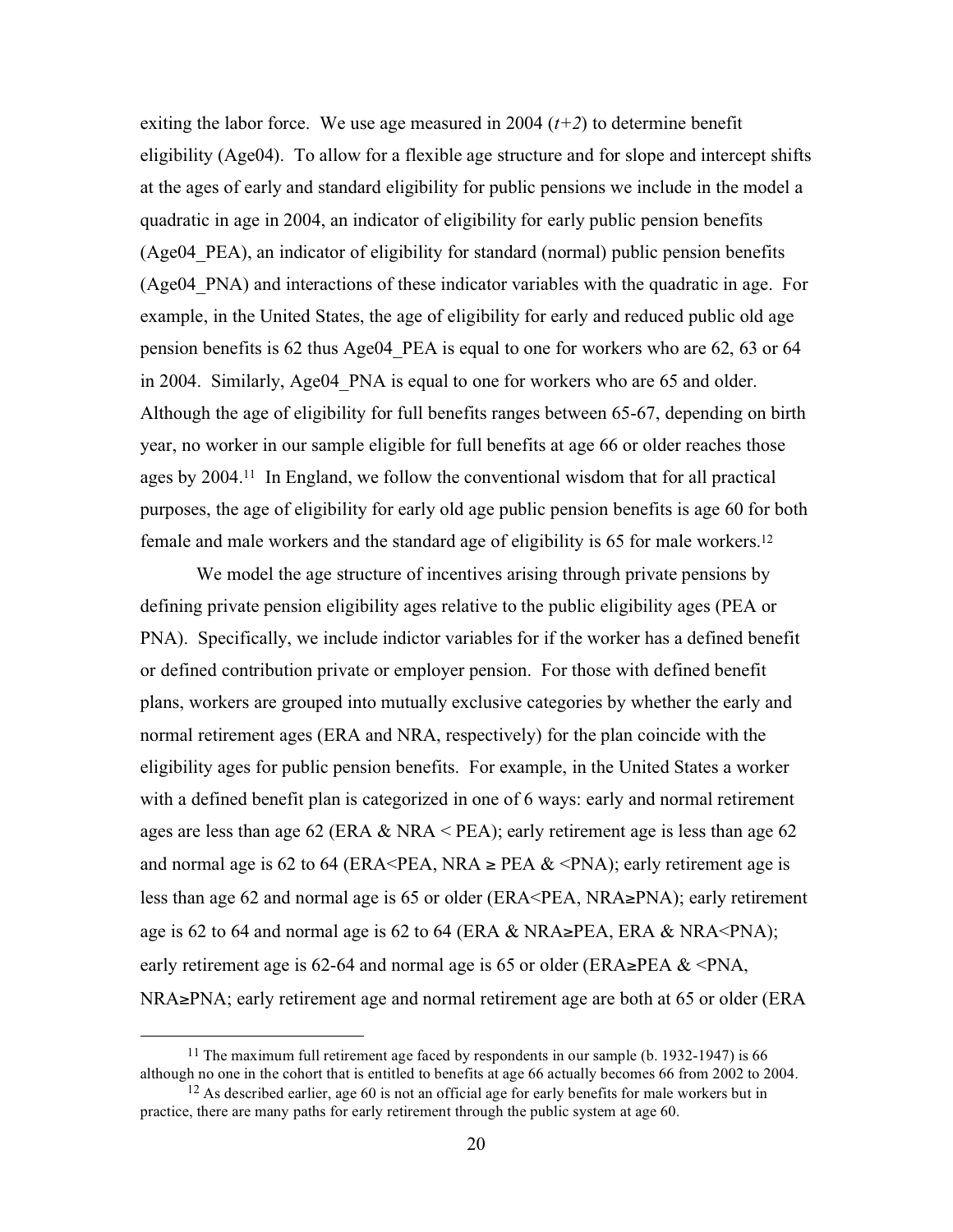& NRA  $\geq$  PNA). Four additional categories are generated for those with missing data on the ERA or NRA for a total of 10 mutually exclusive and exhaustive categories. For male English workers with a defined benefit plan, these categories are less than age 60, 60 to 64 and 65 and older, and less than age 60 and 60 and older for female workers, corresponding to the age of public benefit receipt in England. Finally, these categorical indicators are interacted with the indicators of whether the worker is currently eligible for early public benefits (Age04 PEA) and for standard public benefits (Age04 PNA).

Another important benefit that becomes available at age 65 in the United States is health insurance coverage through the Medicare program. This eligibility may be particularly important for self-employed workers who may delay retirement until they have access to this benefit. In the model we include indicator variables for four types of health insurance at time *t*: employer provided without retiree benefits, employer provided with retiree benefits, benefits through a spouse, and other insurance. We interact these insurance types with an indicator for Medicare eligibility at *t+2*; thus before age 65 the employer insurance categories refer to primary coverage, but after 65 they may refer to either primary or secondary coverage.13 To identify the effect of health insurance on retirement behavior, we assume that employment decisions in the United States are not made on the basis of whether or not an employer offers *retiree* health insurance.

Finally, we control for many other observable differences between workers in the U.S and England and between classes of worker (self-employed or wage and salary) that prior research has found and theory has indicated affect the likelihood of exiting the labor force: sex, marital status, self-reported health status, financial and housing wealth and total household income. Wealth and income are entered as interacted quartiles, with the second and third quartiles combined, and the quartile definitions are country specific.

#### **Model-based Age-specific Exit Rates**

The results of our full model are shown in Table 6. Owing to the large number of interaction terms, individual coefficients are difficult to interpret; therefore we illustrate

<sup>&</sup>lt;sup>13</sup> If an employer with 20 or more employees provides health insurance coverage to regular employees, then the employer is primary payer for regular employees age 65 and older and Medicare is secondary payer. If an employer does not offer coverage to regular employees, has fewer than 20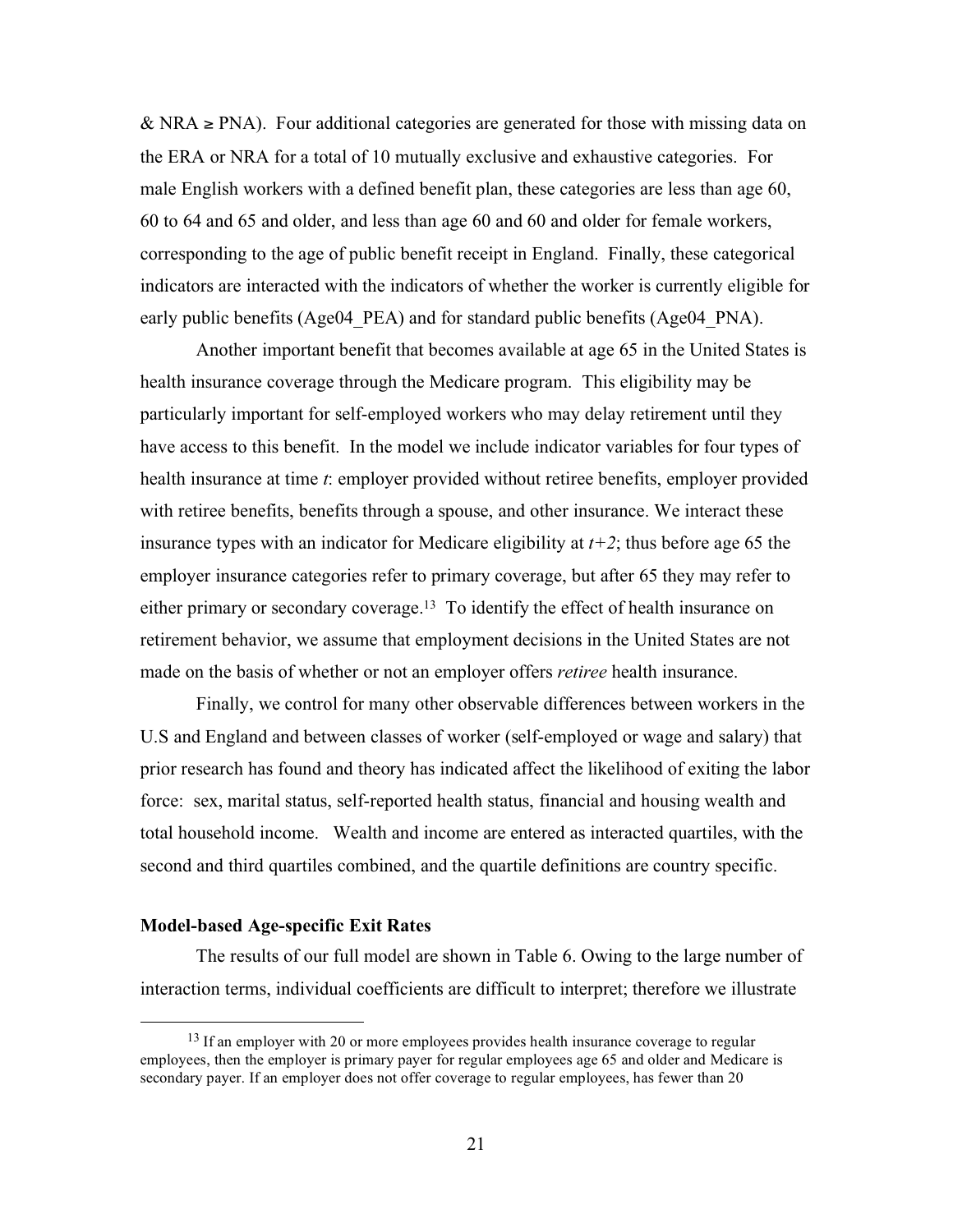our key results by showing how variation in pensions and health insurance arrangements (in the U.S.) affect the age profiles in labor force exit rates.

Figure 4 shows the predicted percentage of workers from England and the United States exiting the labor force from ages 55 to 70 based on our model, letting the indicators for early and standard eligibility take on the value of one at the appropriate ages, and holding all other covariates at their mean values. Variation in eligibility for public pensions alone generates age profiles in predicted transition rates that capture several notable features of the data. Consistent with observed exit rates, the model predicts higher exit rates for wage and salary workers than for self-employed workers in both countries. We expect that in England, the self-employed would be less responsive to the entitlement ages of 60 and 65 than wage and salary workers because they are not eligible for  $2<sup>nd</sup>$  tier public benefits and the replacement rate for  $1<sup>st</sup>$  tier benefits is small. Recall that in both the 1<sup>st</sup> tier and the public portion of the  $2<sup>nd</sup>$  tier, eligibility ages are 60 for women and 65 for men, but that age 60 is treated as a de facto early retirement age for men. Furthermore, wage and salary workers who opt out of second tier public provision often have employer provided DB plans with early and normal retirement ages at 60 and 65. The model predicts that the exit rate for wage and salary workers in England increases dramatically from 16.3 percent at age 55 to 25.8 at age 59. The exit rates increase by nearly 5 percentage points from age 59 to age 60. In contrast, the predicted percentage of self-employed workers exiting the labor force in England is fairly constant from ages 55 to 59, increasing from 19.7 to just 20.4 and increasing 3 percentage points from ages 59 to 60. Exit rates increase 18 percentage points from age 64 to the standard retirement age of 65 for wage and salary workers and 14 percentage points for selfemployed workers. This latter effect is somewhat surprising, since self-employed workers in England cannot participate in the public DB system, and do not have private DB plans. Previewing results presented later, this spike is primarily driven by more recently self-employed workers who have potentially spent many years participating in the  $2<sup>nd</sup>$  tier public DB system, SERPS, and who consequently may be eligible to claim significant pension benefits at age 65. Comparing the model's predicted exit rates with

employees, or the individual is not classified as a regular employee, then Medicare is the primary payer (Centers for Medicare and Medicaid Services, 2005).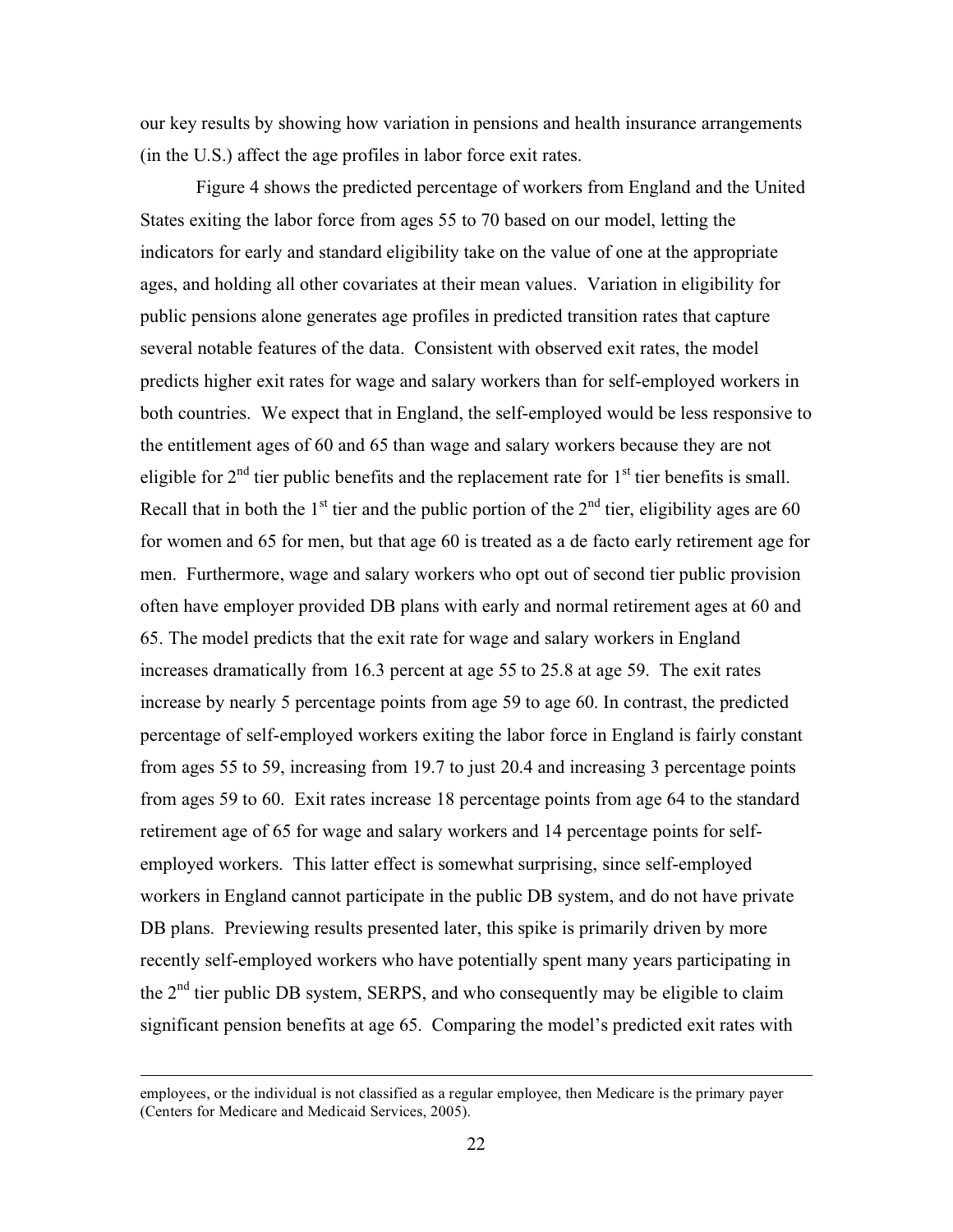observed exit rates we find that controlling for observable characteristics decreases some of the difference in exit rates at key ages between the classes of workers in England but substantial differences remain. Indeed, likelihood ratio tests reject the null-hypothesis that the coefficients on the standard age of eligibility are zero for wage and salary workers but cannot reject the null for self-employed workers in England. The null is rejected for all workers with respect to the coefficients on eligibility for early benefits.

In the United States, self-employed and wage and salary workers are part of the same pension system unlike in England where the self-employed are not part of the  $2<sup>nd</sup>$ tier of the system. In the United States, however, for most respondents in our sample the standard eligibility age for pension benefits coincides with the age for public coverage of health insurance through Medicare. This may be a particularly important benefit for selfemployed workers who do not have access to retiree health insurance benefits through an employer before the age of 65. As described above, we include an interaction with eligibility for age-65 Medicare benefits in 2004  $(t+2)$  and type (if any) of health insurance benefits in 2002. For example, workers without health insurance benefits will not have any particular incentive to wait until age 65 to retire relative to those with health insurance but no retiree benefits.

As seen in Figure 4, the predicted age-pattern of exits from the labor force is similar for both classes of workers in the U.S. although at all ages, wage and salary workers exit the labor force at higher rates than self-employed workers. The predicted percentage of workers exiting the labor force rises slowly for wage and salary workers, from 13.1 percent at age 55 to 19.7 percent at age 61, and then increases 4.3 percentage points at age 62. The percentage of self-employed workers exiting the labor force rises from 8.6 percent at age 55 to 18.9 percent at age 61 and increases by only 1 percentage point at age 62 to 20.1. For wage and salary workers in the U.S. the percentage of workers exiting the labor force increases by 17 percentage points between age 64 and 65 but less than one-half percentage point for self-employed workers. Compared to the observed rates of exit, controlling for observable differences between self-employed and wage and salary workers *increases* exit rates between the classes at age 62 and the 'raw' differences at age 65 remain. Likelihood ratio tests reject the null-hypothesis that the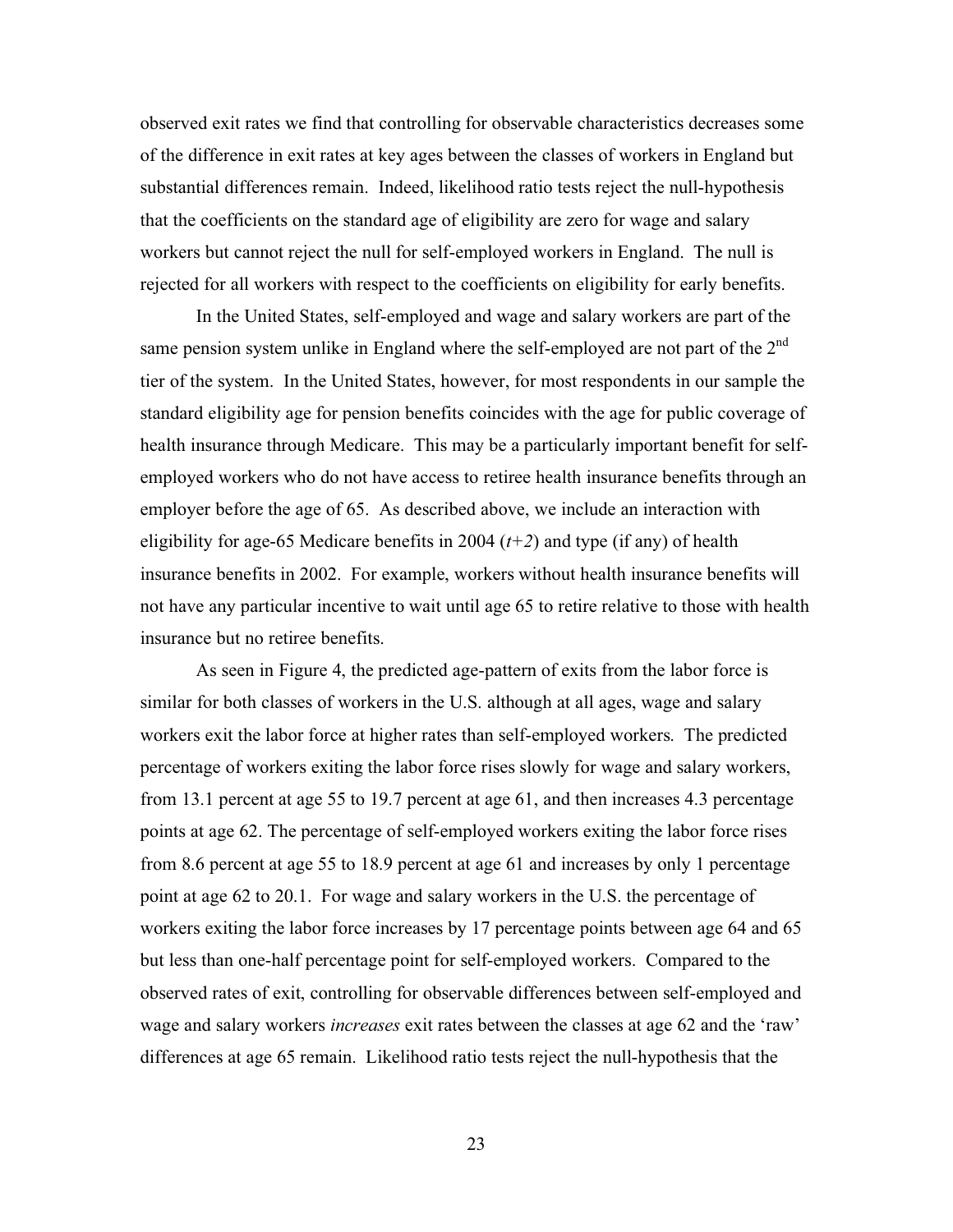coefficients on the standard age of eligibility are zero for wage and salary workers but not for self-employed workers.

As noted earlier, the second identifying assumption is more likely to hold for the long-term self-employed than for all self-employed; therefore, we also estimate the model using the long-term self-employed (those self-employed before age 50), rather than all self-employed. Table 7 shows the predicted probability of exiting the labor force at each age for long-term self-employed workers in the United States and England along with the results for wage and salary workers (from Figure 4) with all covariates for both samples held at their mean values. At nearly all ages, exit rates are lower for the long-term selfemployed than for all self-employed, but the rate of change in the exit rates is similar at the early eligibility ages in both countries, and also at the standard eligibility ages in the U.S. While the age 61 to 62 increase in exits appears more pronounced for the long-term self-employed compared to all self-employed workers in the U.S., the effect of early eligibility is not statistically different than zero for these long-term workers—the same result as for all workers.

Interestingly, the effect of crossing the standard eligibility age (age 65) is substantially smaller for long-term self-employed workers in England which is to be expected given the lack of financial incentive provided by the public system for selfemployed workers, who are not eligible for second tier benefits, and who are unlikely to also have a prior DB plan through an employer. Thus it appears that those workers who became self-employed after age 50, who may have second tier benefits from prior wage and salary work and perhaps a DB pension from a prior employer, primarily drive the observed spike at age 65 for self-employed workers in England. Although the jump is greatly diminished, it does not vanish entirely, which in the absence of an earnings test associated with claiming of public benefits suggests the presence of liquidity constraints or social norms affecting all workers. In sum, although the age specific labor force exit patterns are somewhat different for the long-term self-employed compared to all selfemployed workers, we find, as we did in models including all self-employed workers, that the increase in retirement at the standard age of eligibility is larger for wage and salary workers and statistically different than zero only for wage and salary workers.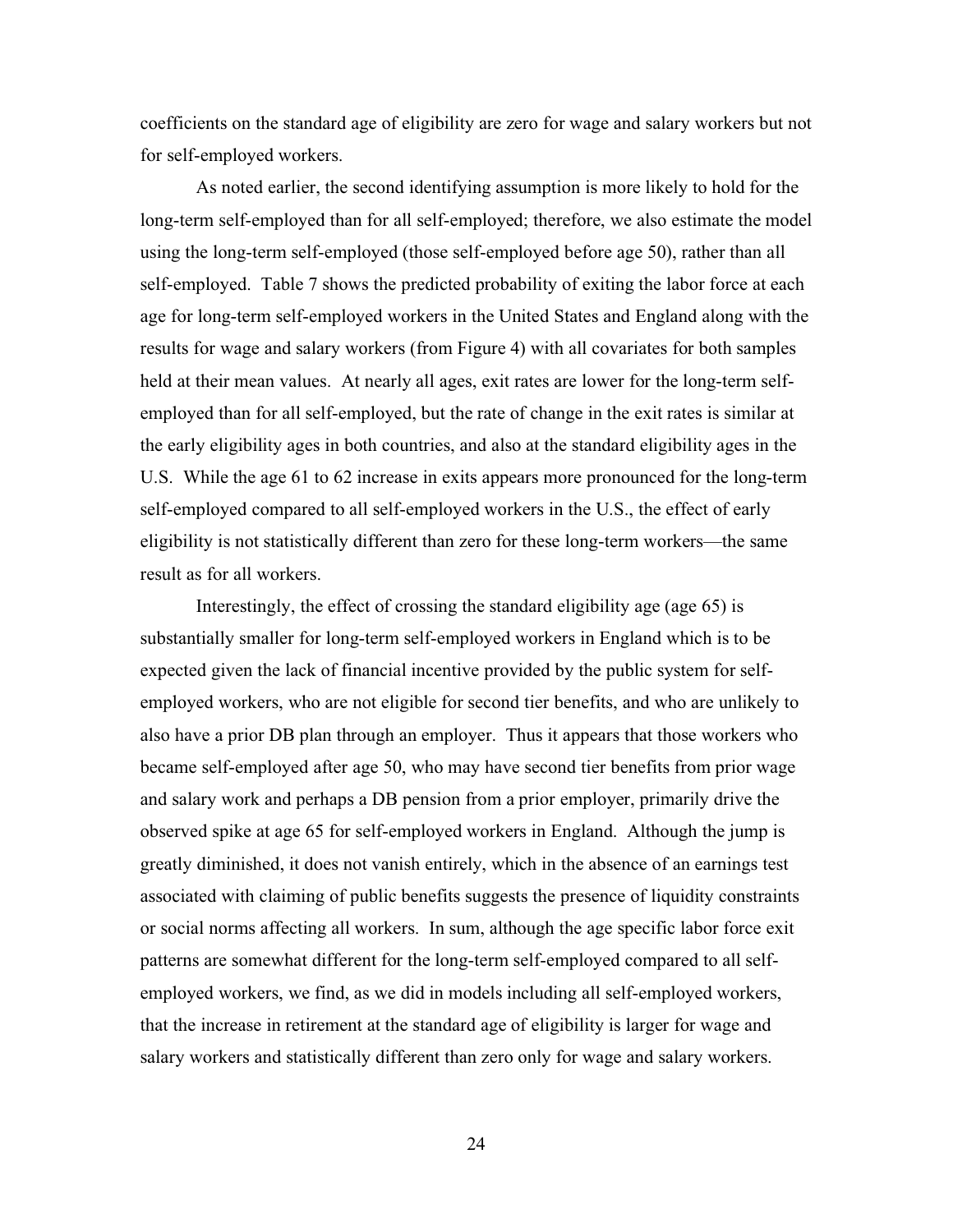Our next set of analyses examines the extent to which pension systems and health insurance can explain the age specific patterns. Previewing the next sets of results, the patterns are consistent with a hypothesis that self-employed workers' exit rates reflect their relatively unconstrained choices, or non-age specific incentives relative to wage and salary workers.

#### **The Effect of Health Insurance**

Access to non-employer provided health insurance benefits (or retiree benefits for wage workers) in the United States increases the percentage of workers exiting the labor force at all ages. We test for the joint-significance of the pre-65 health insurance coefficients in Table 6 and find they are jointly significant for self-employed workers but not wage and salary workers. Figure 5 shows the predicted exit rates if all U.S. workers had access to health insurance prior to age 65 through a spouse, other non-employer insurance, or retiree benefits, with all other characteristics held at their mean and indicators for eligibility for standard and early public benefits taking the value of one at the appropriate age. Under the scenario that all U.S. workers have access to nonemployment related health insurance, pre-65 exit rates rise substantially, and the gap in exit rates between the self-employed and wage and salary workers virtually disappears. For self-employed workers, exit rates prior to age 65 rise by 8 percentage points and at age 65 and older, by 14 percent. For wage and salary workers, exit rates rise by 6 percentage points and 3 percentage points below and above age 65, respectively. This pattern suggests that not only is job lock an important phenomenon for U.S. wage and salary workers, but that it is perhaps even more important for self-employed workers, albeit through a different mechanism. Whereas wage and salary workers may need to keep working in order to maintain their access to heavily subsidized coverage, the selfemployed may need to work in order to afford the expense of individually-purchased health insurance or self-insurance. It is somewhat surprising that after age 65, exit rates for both types of workers rise, and relatively more so for the self-employed. After 65, virtually all workers have access to Medicare, thus the simulation depicted in the graph refers to the addition of supplemental health insurance coverage for all workers, not primary coverage. While the rise in exit rates suggests that out-of-pocket medical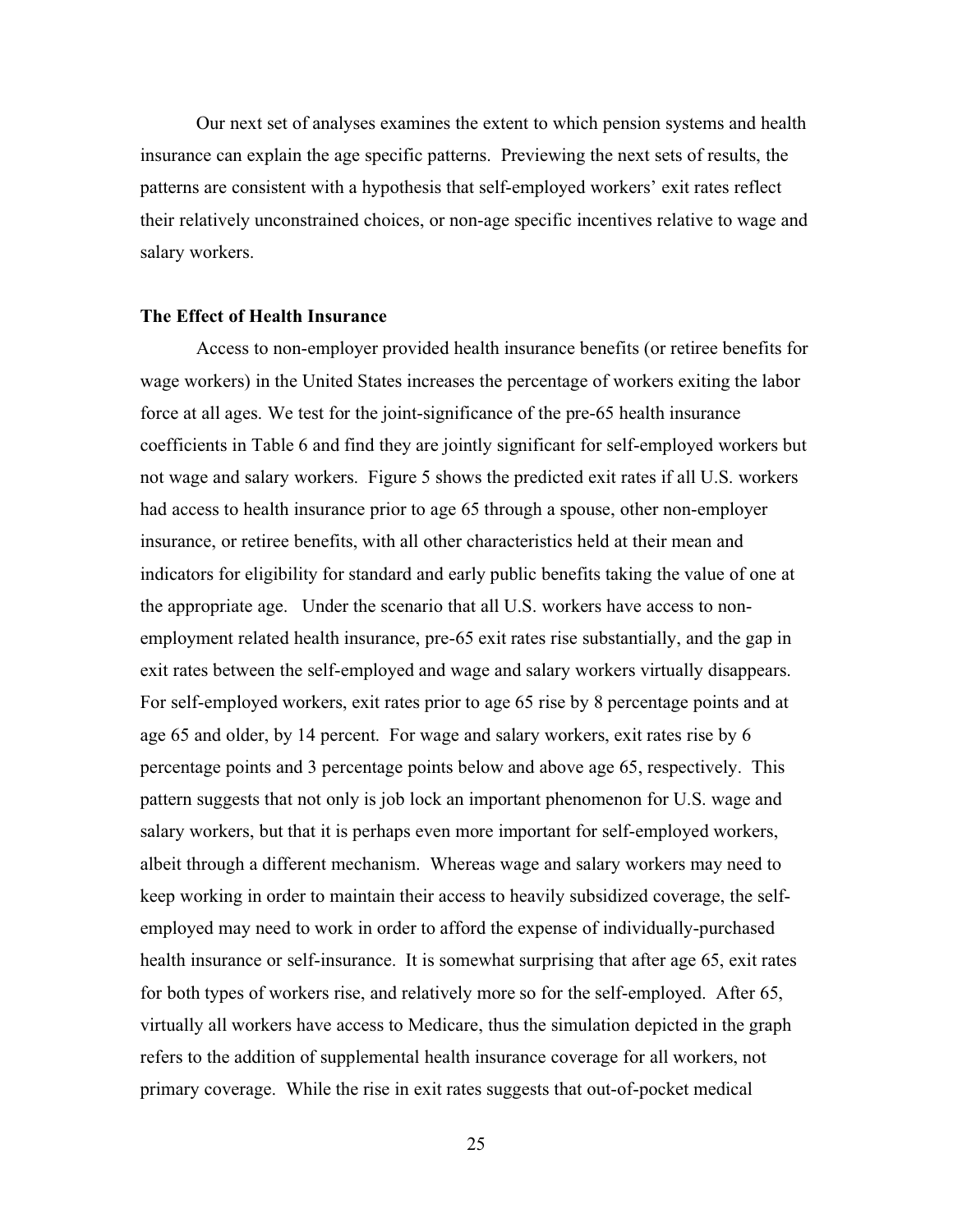expenditure risk is important, it is not clear why it would be relatively more important for the self-employed than for wage and salary workers. One hypothesis is that the removal of an important background risk would have a stronger impact on the self-employed because they are likely exposed to greater financial risk than wage workers.

Access to non-employer provided health insurance explains some of the difference in exit rates between self-employed workers in the U.S. and England. For selfemployed workers with access to health insurance through a spouse or other nonemployment related access, the predicted difference in exit rates at ages less than 62 falls from 8-11 percentage points to less than 4 percentage points. When we constrain the sample of self-employed workers in both countries to those who became self-employed before age 50, we find there is no difference in exit rates at age 65 and older among the self-employed in the U.S. and England (Table 8). Prior to 65, however, predicted exit rates for the long-term self-employed in the U.S. are substantially higher than those of the long-term self-employed in England.

#### **The Effect of Private Personal and Employer Provided Pensions**

Private pensions, particularly those that are defined benefit, are likely to influence the age at which a worker chooses to retire. As Figure 1 revealed, the normal retirement age for these plans more often than not, coincides with the ages of eligibility for public benefits thereby strengthening the incentive to retire at the key public benefit ages. In contrast, defined contribution plans are characterized by a lack of incentive to retire at particular ages. Approximately 64 percent of all wage and salary workers in the United States have a pension and among those with a pension, 62 percent have the defined benefit type. In England, 61 percent have a pension and among those with a pension, 49 percent have a defined benefit type of plan. In contrast, almost no self-employed workers have defined benefit pension plans through a current job. In England, however, 39 percent of all self-employed workers have a defined contribution plan, while in the United States only 12 percent of self-employed workers have a private pension plan. We use this variation between self-employed and wage and salary workers and workers in the United States and England to examine the extent to which eligibility for early and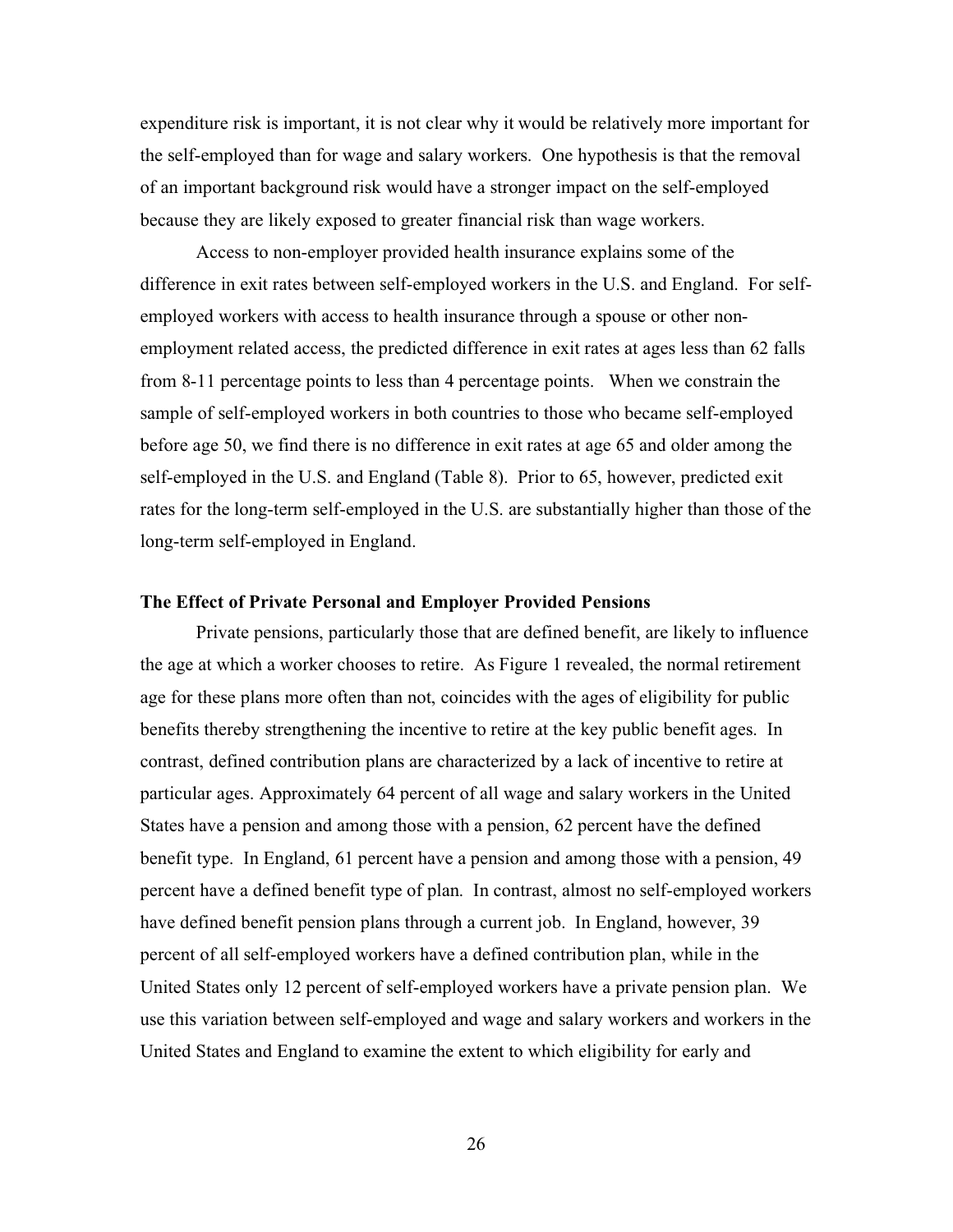standard private pension benefits affects a worker's decision to exit the labor force in the United States and England.

As described earlier, our specification for pensions is quite detailed, including an indicator for having a DC pension, 10 indicators for type of DB pension (6 indicators defined according to how the early and standard eligibility ages relate to the public eligibility ages, plus an additional 4 for missing values), and interactions between the 10 DB types and age. Table 6 shows that for self-employed workers in both countries, having a DC pension is negatively associated with exiting the labor force relative to having no pension. The same is true for wage and salary workers in both countries. The effect of DB pensions, however, depends on the eligibility ages for early and standard benefits and the age of the worker. For wage and salary workers in England, the effect of having a pension is substantially larger than for wage and salary workers in the United States. To assist in interpreting the level effect of private pensions on exit rates in the United States and England and by class of worker we consider two types of pension arrangements and graph the predicted percentage of workers exiting the labor force under each scenario. In the first, wage and salary workers in both countries have only DC pensions (Figure 6). In the second, wage and salary workers in both countries have DB pension benefits with ages of eligibility for early and standard retirement benefits that correspond with the ages of eligibility in the public system and for self-employed workers, retirement probabilities are held at the mean values (Figure 7). For example, in the United States, we graph predicted exit rates for wage and salary workers who have a DB pension plan with early benefits at age 62 and standard benefits at age 65. All other characteristics are held at their mean values and indicators for standard and early public benefits take the value of one at the appropriate age.

Under the scenario such that wage workers in both countries have only DC pensions (Figure 6), in the United States, wage workers decrease their rate of exit from the labor force by 5 percentage points at ages less than 65 and 10 percentage points at ages 65 and older, thereby narrowing the difference in exit rates between self-employed and wage and salary workers. In England, assuming wage workers have a DC private pension plan decreases exit rates at each age by just under 11 percentage points bringing the rates in line with those of the self-employed at ages 60 and older.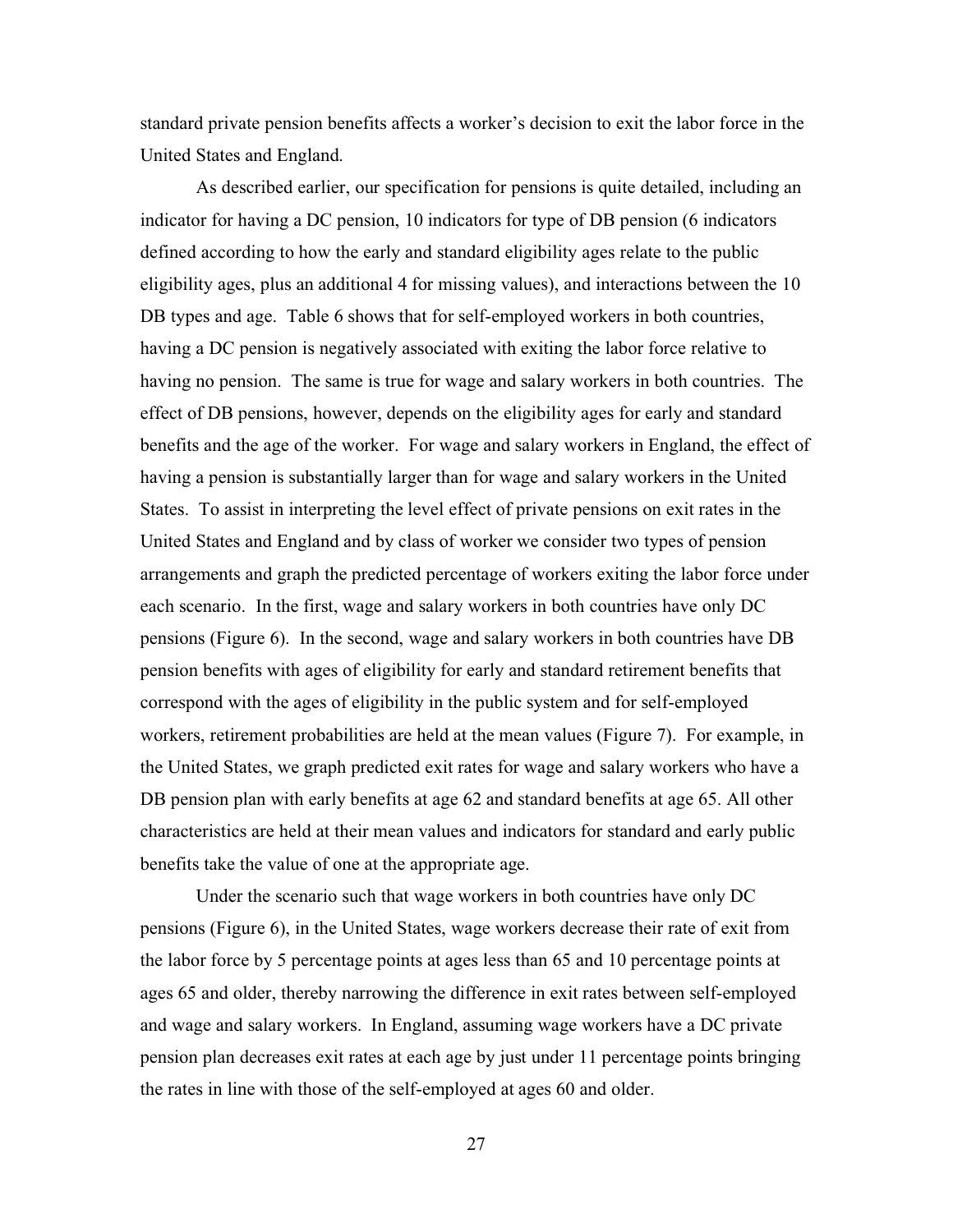Under the scenario such that the DC pension indicator for self-employed workers is held at its mean value and all wage and salary workers have DB private pension benefits with coordinated retirement ages, we find a very large effect on exits from the labor force at the early and standard retirement age (Figure 7). This large increase in the percentage of wage and salary workers exiting the labor force at these key ages dramatically increases the difference in exit rates between the two classes of workers in both countries and closes the gap in exit rates of wage and salary workers in the United States and England at ages 62 and 65.

Together, Figures 6 and 7 suggest an important role for private pension arrangements in driving the within and across country differences in exit rates. The change in exit rates across these two extremes—all wage workers with DB coverage v. all wage workers with DC coverage—illustrate the potential long-term effect on exit rates as employers continue their steady replacement of DB plans with DC plans.

#### **7. CONCLUSIONS**

Retirement rates are higher in England than in the United States and also higher among wage and salary workers than among the self-employed in both countries. One plausible explanation for these differences is the varying age specific institutional arrangements in the United States and United Kingdom that differentially impact workers of different employment classes. In the United States, we find that health insurance coverage is important for understanding differences in the probability a self-employed worker and a wage and salary worker exits the labor force. We find that before age 65, having access to health insurance through a spouse or having retiree benefits, which few self-employed workers have, increase the probability of exiting the labor force and if applied to self-employed workers, their rates of exit would be at or above those of wage and salary workers and similar to those of self-employed workers in England prior to age 65. Indeed, access to non-employment linked health insurance increases exit rates of U.S. self-employed workers by 8 percentage points at ages less than 65 and thereby decreases the difference in exit rates between self-employed workers in the U.S. and England from between 9 and 18 percentage points (depending on age) to less than 4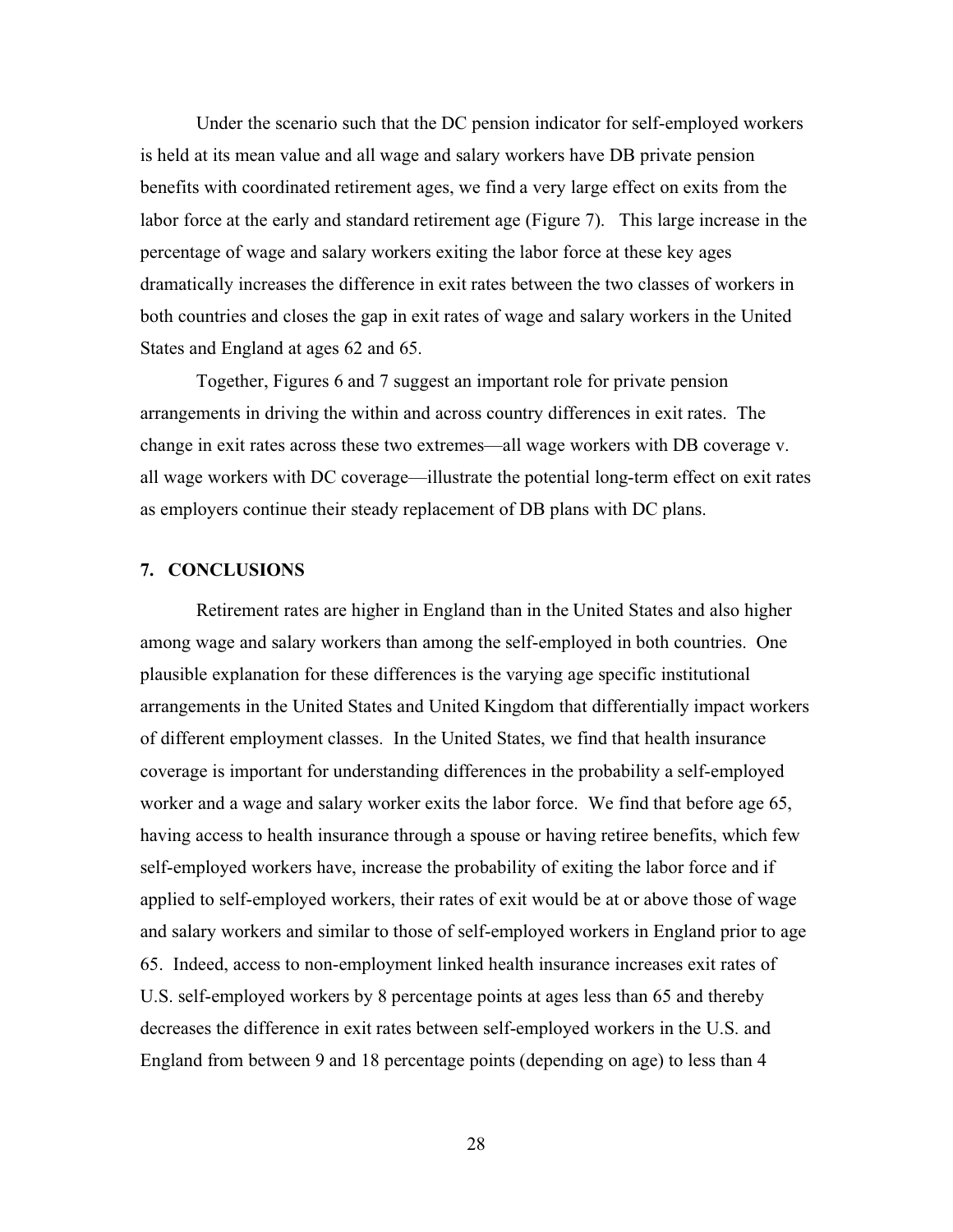percentage points at all ages less than 65. Among long-term self-employed workers, the gap is completely eliminated.

Being eligible for a private, defined benefit pension plan is almost exclusively a characteristic of wage and salary workers in both countries, and often these plans have eligibility ages tied to age of eligibility for public benefits. Access to DB plans and the age structure of their benefits serve to exacerbate the inter-country difference in labor force exit rates of self-employed and wage and salary workers. Indeed, in both countries, predicted exit rates by class of worker are almost identical if all workers are constrained to DC pensions only (no DB pensions). The persistent increase in exit rates at age 65 in England for workers with only DC pension plans suggests the existence of either liquidity constraints or social norms. That is, because there is no earnings test in the public DB pension system, we would not expect a spike at age 65 for workers without private DB pension plans with a normal retirement age at 65.

Examining the change in age-specific labor force exit rates of older self-employed workers in the U.S and England, who face no employer imposed constraints, and comparing them to their wage and salary counterparts as well as to each other serves to illustrate the importance of access to health insurance and age-eligibility requirements of pension systems in influencing an individual's decision of when to retire. The results suggest that in the United States, the availability of Medicare at age 65 limits the proportion of workers willing to work past 65 but that the movement of employers away from defined benefit pension plans is likely to encourage work at older ages.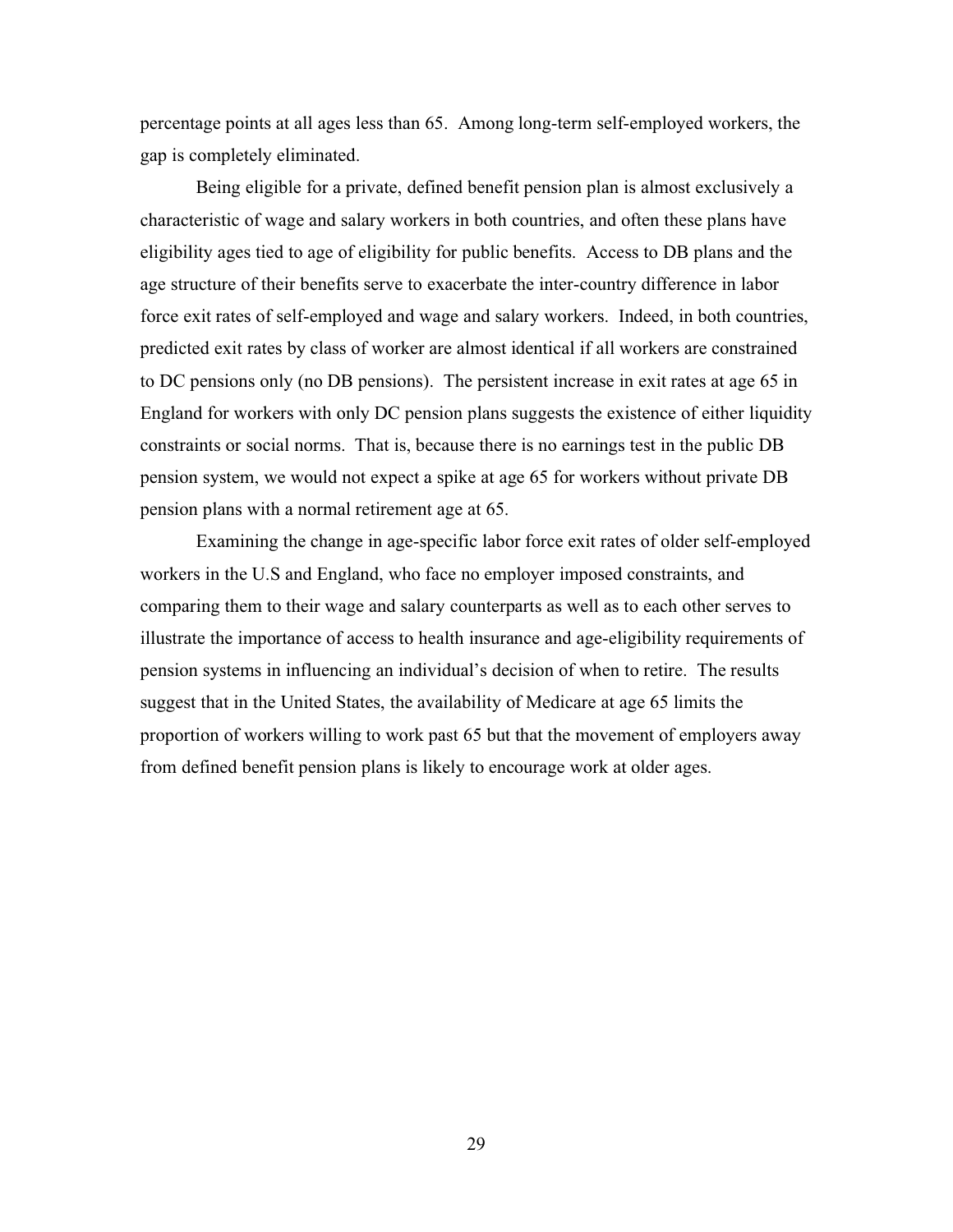#### **REFERENCES**

- Anderson, A. Gustman and T. Steinmeier, "Trends in Males Labor Force Participation and Retirement: Some Evidence on the Role of Pensions and Social Security in the 1970's and 1980's," *Journal of Labor Economics* 17(4) part 1, 1999, pp. 757:783.
- Blundell, Richard and Paul Johnson, "Pensions and Retirement in the U.K.," Working Paper No. 6154, Cambridge, Massachusetts: National Bureau of Economic Research, September 1997.
- Centers for Medicare and Medicaid Services, "Medicare and Other Health Benefits: Your Guide to Who Pays First," Baltimore, MD: Centers for Medicare and Medicaid Services, 2005, <http://www.medicare.gov/Publications/Pubs/pdf/02179.pdf>
- Costa, Dora L., The Evolution of Retirement: An American Economic History, 1990- 1990, Chicago: The University of Chicago Press, 1998.
- Currie, Janet and Brigitte C. Madrian, "Health, Health Insurance and the Labor Market" in Orley Ashenfelter and David Card, eds., *Handbook of Labor Economics*, Volume 3C, Amsterdam: North Holland, 1999, pp. 3309-3416.
- Fuchs, Victor R., "Self-Employment and Labor Force Participation of Older Males," *Journal of Human Resources*, Vol. 17, No. 3, Summer 1982, pp. 339-357.
- Gruber, Jonathan, and David Wise, eds., *Social Security and Retirement Around the World,* Chicago: University of Chicago Press, 1999.
- Gruber, Jonathan and Brigitte Madrian, "Health Insurance, Labor Supply and Job Mobility: A Critical Review of the Literature," NBER Working Paper 8817, 2002.
- Hochguertel, Stefan, "Self-Employment around Retirement in Europe," Working Paper, Free University Amsterdam, 2005.
- Holtz-Eakin, Douglas, David Joulfaian, and Harvey S. Rosen, "The Carnegie Conjecture: Some Empirical Evidence," *Quarterly Journal of Economics*, Vol. 108, No. 2, 1993, pp. 413-435.
- Hurd, Michael D., "Research on the Elderly: Economic Status, Retirement, and Consumption and Savings," *Journal of Economic Literature*, Vol. 28, June 1990a, pp. 565-637.
- Hurd, Michael D., "Labor Market Transitions in the HRS: Effects of the Subjective Probability of Retirement and of Pension Eligibility," in James P. Smith and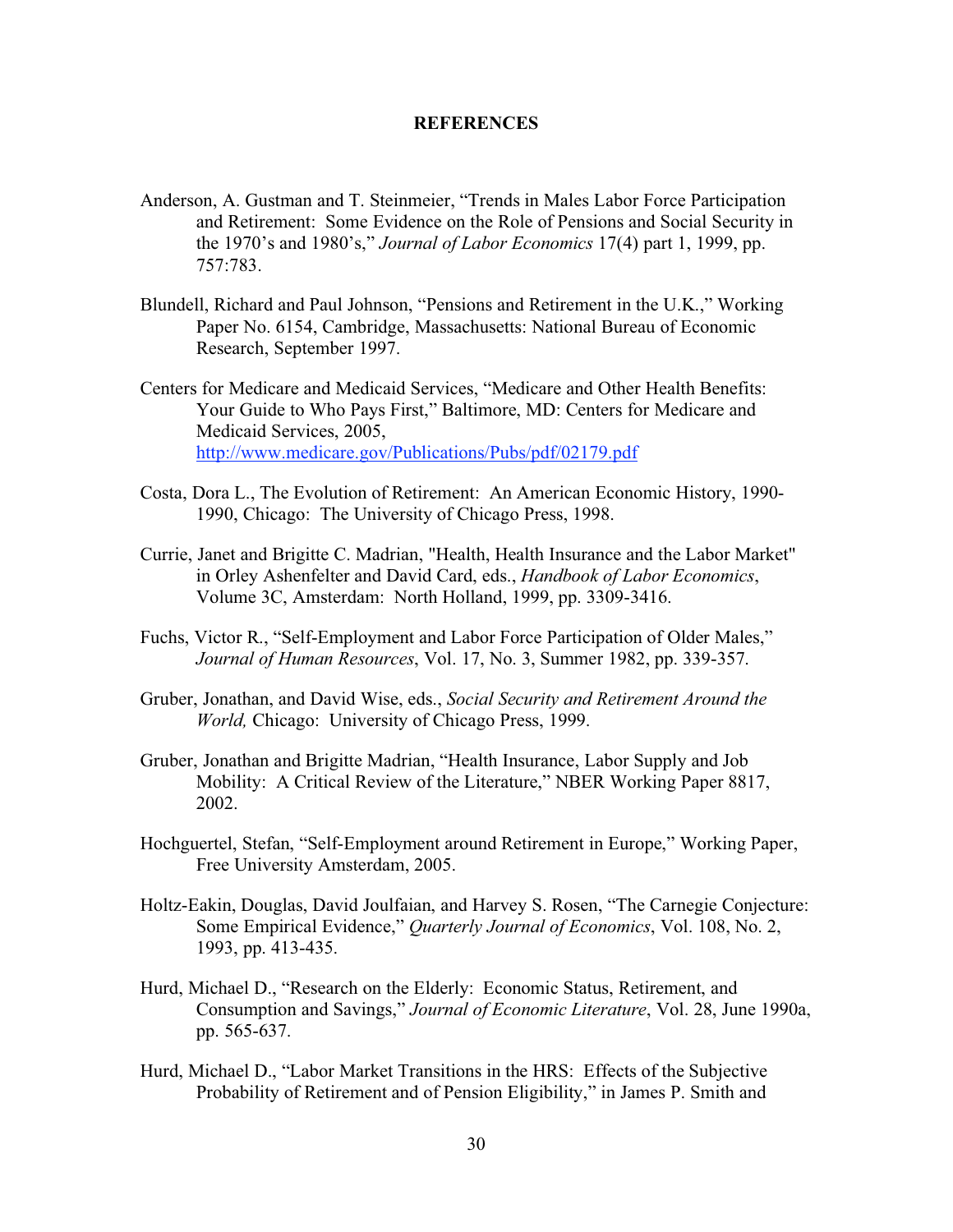Robert J. Willis, eds., *Wealth, Work, and Health*, Ann Arbor, MI: University of Michigan Press, 1999b, pp. 267-290.

- Hurd, Michael D. and Michael J. Boskin, "The Effect of Social Security on Retirement in the Early 1970s," *Quarterly Journal of Economics*, Vol. 99, No. 4, November 1984, pp. 767-790.
- Hurd, Michael D. and Kathleen McGarry, "The Relationship Between Job Characteristics and Retirement," Working Paper No. 4558, Cambridge, Massachusetts: National Bureau of Economic Research, 1993.
- Hurd, Michael D., and Monika Reti, "The Effects of Large Capital Gains on Work and Consumption: Evidence from Four Waves of the HRS," working paper, Santa Monica, California: The RAND Corporation, October 2001.
- Hurd, Michael D., James Smith, and Julie Zissimopoulos, "The Effects of Subjective Survival on Retirement and Social Security Claiming," *Journal of Applied Econometrics*, Vol. 18, No. 0, 2003.
- Ippolito, Richard A., "Toward Explaining Early Retirement After 1970," *Industrial and Labor Relations Review*, Vol. 43, No. 5, 1990, pp. 556-569.
- Juster, F. Thomas and James P. Smith, "Improving the Quality of Economic Data: Lessons from HRS and AHEAD," *Journal of the American Statistical Association*, Vol. 92, No. 440, December 1997, pp. 1268-1278.
- Karoly, Lynn A. and Constantijn W.A. Panis, *The 21st Century at Work: Forces Shaping the Future Workforce and Workplace in the United States*, MG-164, Santa Monica, CA: The RAND Corporation, 2004.
- Lumsdaine, Robin L. and Olivia S. Mitchell, "New Developments in the Economic Analysis of Retirement," in Orley Ashenfelter and David Card, eds., *Handbook of Labor Economics*, Volume 3C, Amsterdam: North Holland, 1999, pp. 3261- 3307.
- Lusardi, Annamaria, "Planning and Saving for Retirement," Dartmouth College Working Paper, 2003.
- Meghir, C and E. Whitehouse, "Labour Market Transitions and Retirement of Men in the U.K.," *Journal of Econometrics*, Vol. *79*, 1997, pp. 327-354.
- Parker, Simon and Jonathan Rougier, "The Retirement Behavior of the Self-Employed in Britain," *Applied Economics,* Vol. 39, 2007, pp. 697-713.
- Quinn, Joseph F., "Retirement Patterns and Bridge Jobs in the 1990s," Employee Benefits Research Institute Issue Brief No. 206, Washington, D.C: EBRI, 1999.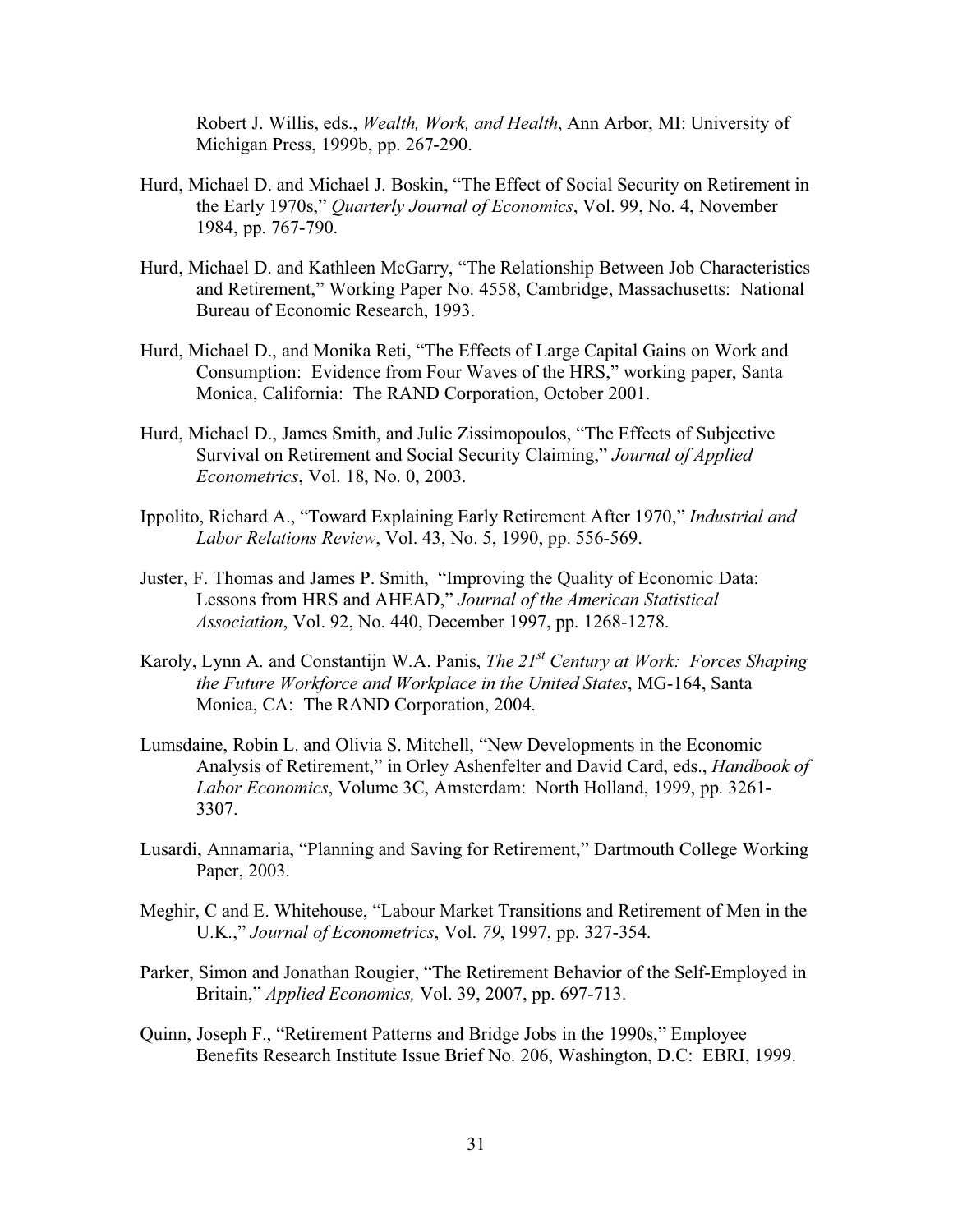- Sammartino, Frank, "The Effect of Health on Retirement," *Social Security Bulletin*, Vol. 50, February 1987, pp. 31-47.
- Samwick, Andrew A., "New Evidence on Pensions, Social Security and the Timing of Retirement," *Journal of Public Economics*, Vol. 70, November 1998, pp. 207- 236.
- Sevak, Purvi, "Wealth Shocks and Retirement Timing: Evidence from the Nineties," Working Paper No. 2002-027, Ann Arbor, Michigan: Michigan Retirement Research Center, 2002.
- Zissimopoulos, Julie and Michael Hurd, "Saving for Retirement: Wage Growth and Unexpected Events," paper presented at the 2002 NBER Summer Institute on Aging, under review at *Review of Income and Wealth,* December 2003.
- Zissimopoulos, Julie and Lynn A. Karoly, "Transitions to Self-Employment at Older Ages: The Role of Wealth, Health, Health Insurance, and Other Factors," *Labour Economics*, Vol. 14, 2007a, pp. 269-295.
- Zissimopoulos, Julie and Lynn A. Karoly, "Work and Well Being Among the Self-Employed at Older Ages," Washington, D.C.: AARP, 2007b.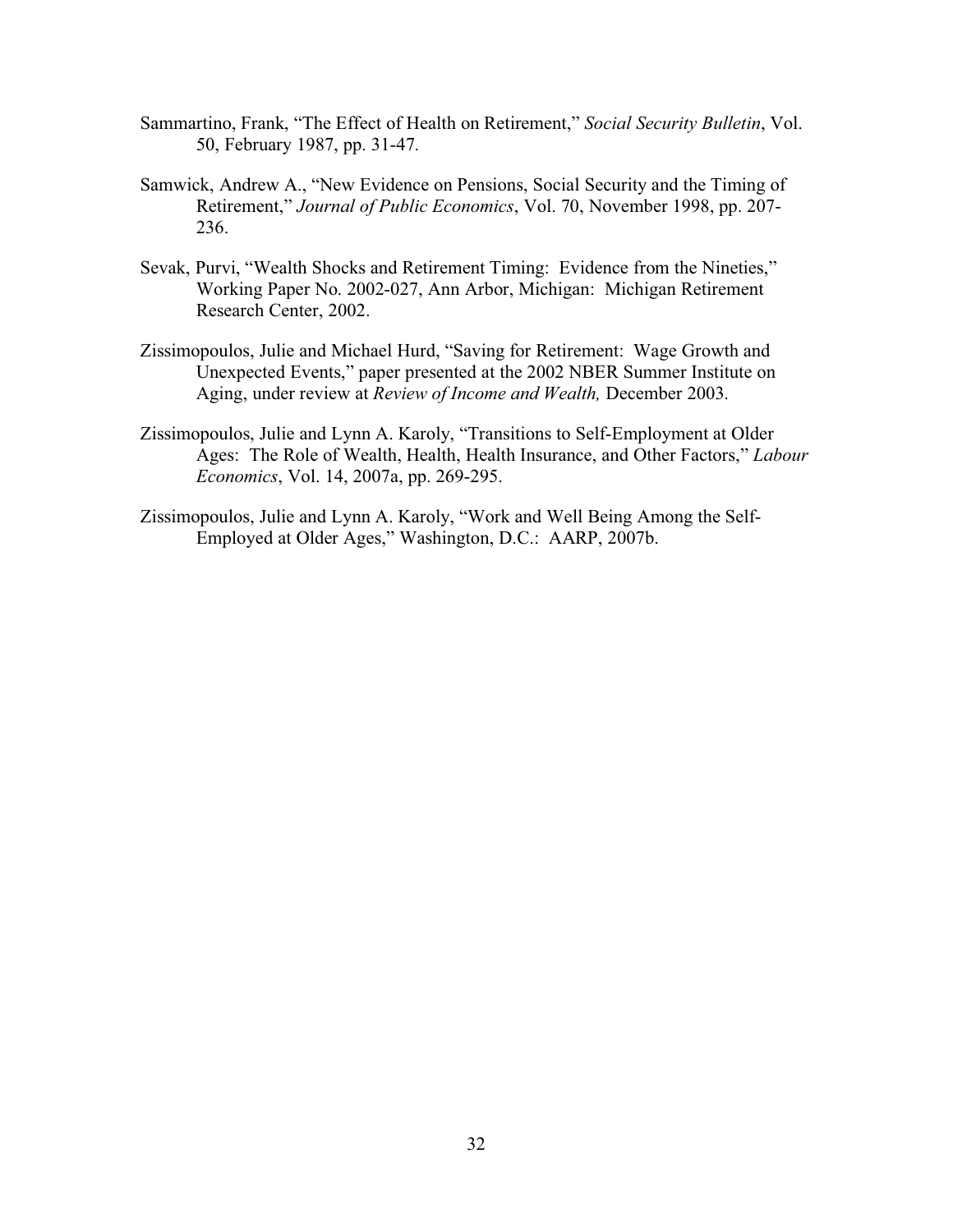|                      | Age group |          |          |              |  |  |
|----------------------|-----------|----------|----------|--------------|--|--|
| Country              | 50 to 55  | 56 to 59 | 60 to 64 | 65 and above |  |  |
| Austria              | 16.1      | 19.9     | 35.1     | 50.4         |  |  |
| Denmark              | 8.0       | 11.8     | 17.9     | 25.9         |  |  |
| England              | 16.4      | 16.6     | 20.0     | 39.9         |  |  |
| France               | 12.4      | 10.8     | 22.2     | 47.3         |  |  |
| Germany              | 14.3      | 14.7     | 19.9     | 38.1         |  |  |
| Greece               | 36.1      | 40.2     | 50.1     | 61.6         |  |  |
| Italy                | 29.6      | 36.4     | 58.0     | 71.5         |  |  |
| <b>Netherlands</b>   | 12.5      | 11.7     | 30.2     | 43.7         |  |  |
| Spain                | 26.3      | 33.1     | 28.5     | 68.0         |  |  |
| Sweden               | 13.3      | 11.5     | 14.5     | 36.2         |  |  |
| Switzerland          | 17.8      | 24.4     | 33.0     | 59.1         |  |  |
| <b>United States</b> | 18.6      | 18.5     | 22.8     | 36.5         |  |  |

**Table 1—Rates of Self-Employment among Older Workers by Age in 12 Countries** (percentage)

NOTE: Response rates differ across the SHARE countries. The rate is especially low in Switzerland (38 percent) so the figures for that country should be interpreted with caution. Percentages have been calculated using HRS, ELSA, and SHARE sampling weights. SOURCE: Authors' calculations using HRS 2002 and wave 1 of ELSA and SHARE.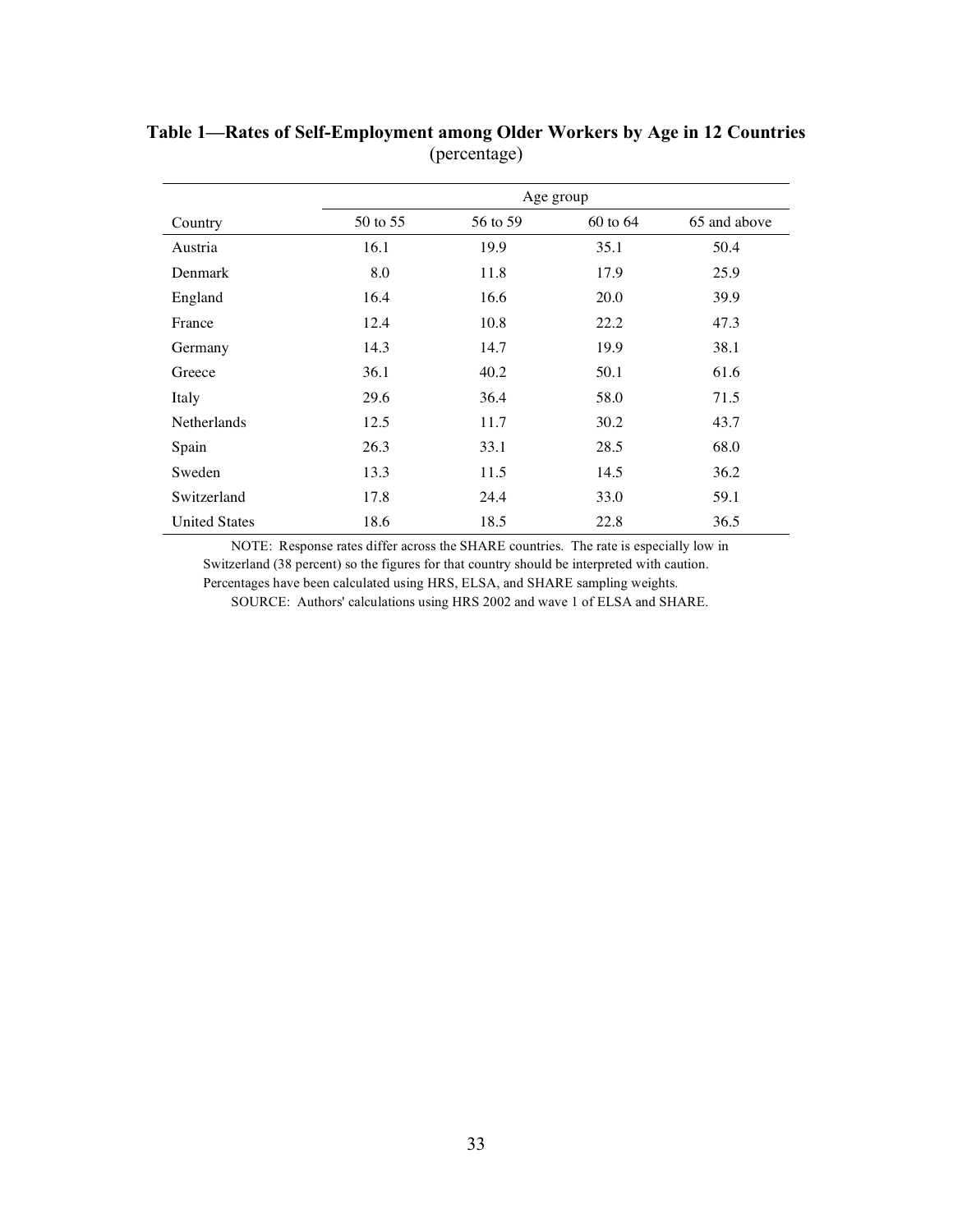|                      |                    | All workers       |                           | By age of<br>self-employment | By presence of<br>employees |                   |
|----------------------|--------------------|-------------------|---------------------------|------------------------------|-----------------------------|-------------------|
| County and subgroup  | Wage and<br>salary | Self-<br>employed | <b>Before</b><br>age $50$ | At or after<br>age $50$      | Without<br>employees        | With<br>employees |
| <b>United States</b> | 78.1               | 21.9              | 67.8                      | 32.2                         | 38.9                        | 61.1              |
| Males                | 73.4               | 26.6              | 69.8                      | 30.2                         | 18.1                        | 81.9              |
| Females              | 83.2               | 16.8              | 64.1                      | 35.9                         | 48.6                        | 51.4              |
| England              | 80.3               | 19.7              | 56.9                      | 43.1                         | 80.2                        | 19.8              |
| Males                | 75.4               | 24.6              | 60.0                      | 40.0                         | 78.9                        | 21.1              |
| Females              | 86.7               | 13.3              | 49.7                      | 50.3                         | 83.1                        | 16.9              |

# **Table 2—Rates of Self-Employment and Distribution by Self-Employment Category in the HRS and ELSA**

(percent distribution)

NOTE: Sample is individuals age 55 to 70. Sample size for HRS is 4,491 and for ELSA is 2,349. Percentages have been calculated using HRS and ELSA sampling weights. Missing observations for U.S as follows: 3 workers unclassified by class; 13 self-employed workers not classified by age; 27 self-employed workers not classified by presence of employees. Missing observations for England as follows: 27 workers unclassified by class; 8 selfemployed workers not classified by age; 50 self-employed workers not classified by presence of employees. The percentage of self-employed workers in England with employees among the non-missing observations is approximately 14% lower than as reported in the U.K. census for England and Wales. Respondents in the unclassified group are likely to have employees because their income and wealth are on average similar to those self-employed with employees.

SOURCE: Authors' calculations using the 2002 waves of HRS and ELSA.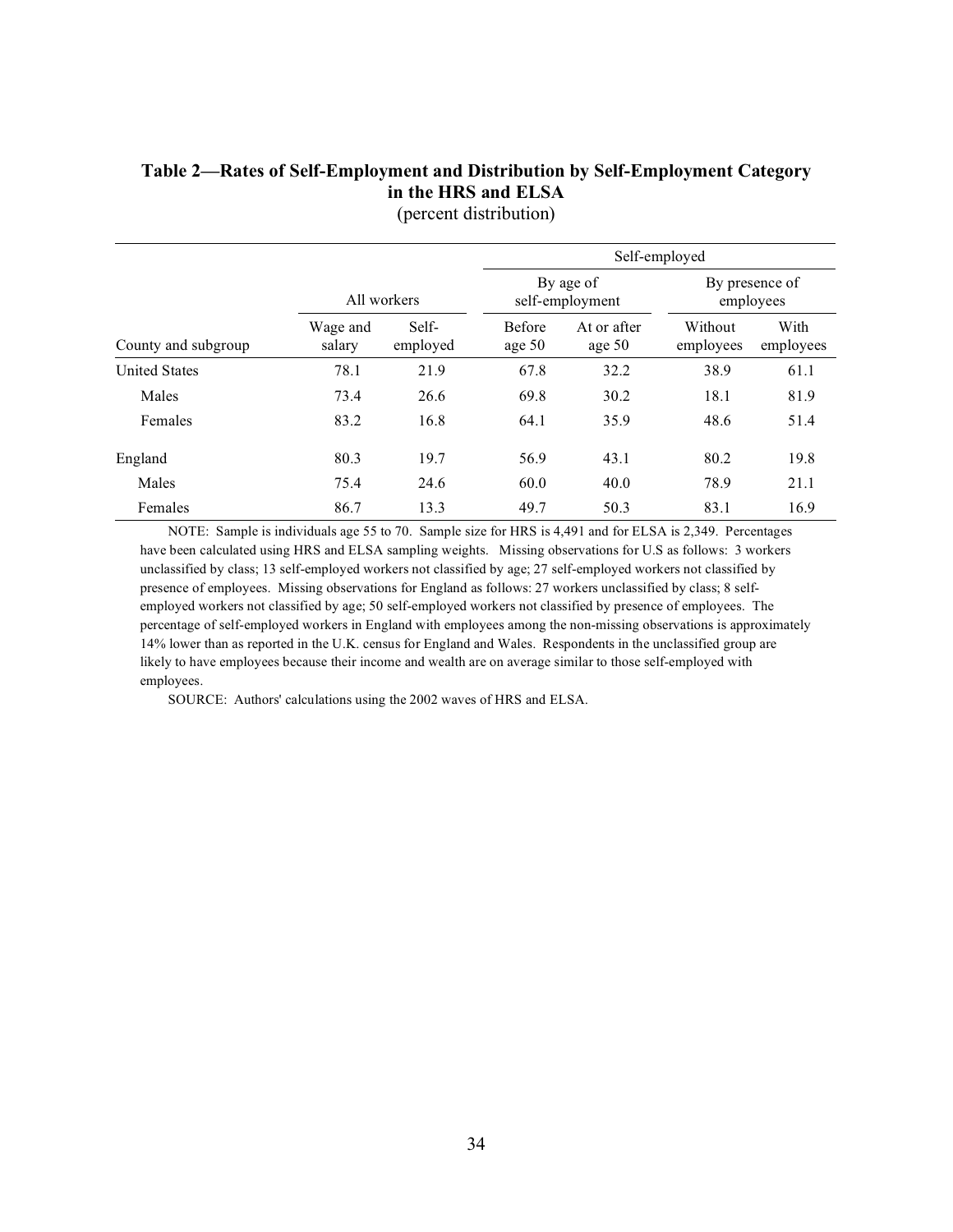|                   |                    | <b>United States</b> |                    | England           |
|-------------------|--------------------|----------------------|--------------------|-------------------|
|                   | Wage and<br>salary | Self-<br>employed    | Wage and<br>salary | Self-<br>employed |
| Male              | 49.5               | 63.8                 | 52.7               | 70.3              |
| Age group         |                    |                      |                    |                   |
| 55 to 59          | 54.6               | 43.4                 | 62.6               | 51.0              |
| 60 to 61          | 16.3               | 14.5                 | 14.0               | 12.5              |
| 62 to 64          | 13.9               | 17.2                 | 14.5               | 16.6              |
| 65 to 70          | 15.3               | 25.0                 | 8.9                | 20.0              |
| Married           | 70.5               | 74.7                 | 77.0               | 74.1              |
| Foreign born      | 8.3                | 8.9                  | 6.5                | 6.2               |
| Health status     |                    |                      |                    |                   |
| Excellent         | 17.1               | 25.3                 | 9.0                | 10.9              |
| Very good         | 38.0               | 34.7                 | 34.3               | 36.7              |
| Good              | 31.8               | 29.0                 | 39.5               | 37.4              |
| Fair              | 11.3               | 9.6                  | 15.2               | 13.3              |
| Poor              | 1.8                | 1.4                  | 2.0                | 1.7               |
| Works part time   | 17.1               | 32.1                 | 35.1               | 35.2              |
| Income            |                    |                      |                    |                   |
| Quartile 1 (low)  | 6.7                | 10.6                 | 7.0                | 12.7              |
| Quartile 2        | 15.8               | 11.8                 | 15.1               | 17.5              |
| Quartile 3        | 30.5               | 21.0                 | 33.0               | 27.3              |
| Quartile 4 (high) | 47.0               | 56.7                 | 44.9               | 42.6              |
| Wealth            |                    |                      |                    |                   |
| Quartile 1 (low)  | 20.0               | 11.5                 | 15.8               | 8.7               |
| Quartile 2        | 28.4               | 13.4                 | 26.6               | 16.8              |
| Quartile 3        | 27.9               | 25.8                 | 29.1               | 25.8              |
| Quartile 4 (high) | 23.7               | 49.3                 | 28.5               | 48.7              |
| Sample size (N)   | 3,480              | 1,006                | 1,906              | 466               |

**Table 3—Worker Characteristics by Employment Class in the HRS and ELSA** (percent distribution)

NOTE: Sample is individuals age 55 to 70. Percentages have been calculated using HRS and ELSA sampling weights.

SOURCE: Authors' calculations using the 2002 waves of HRS and ELSA.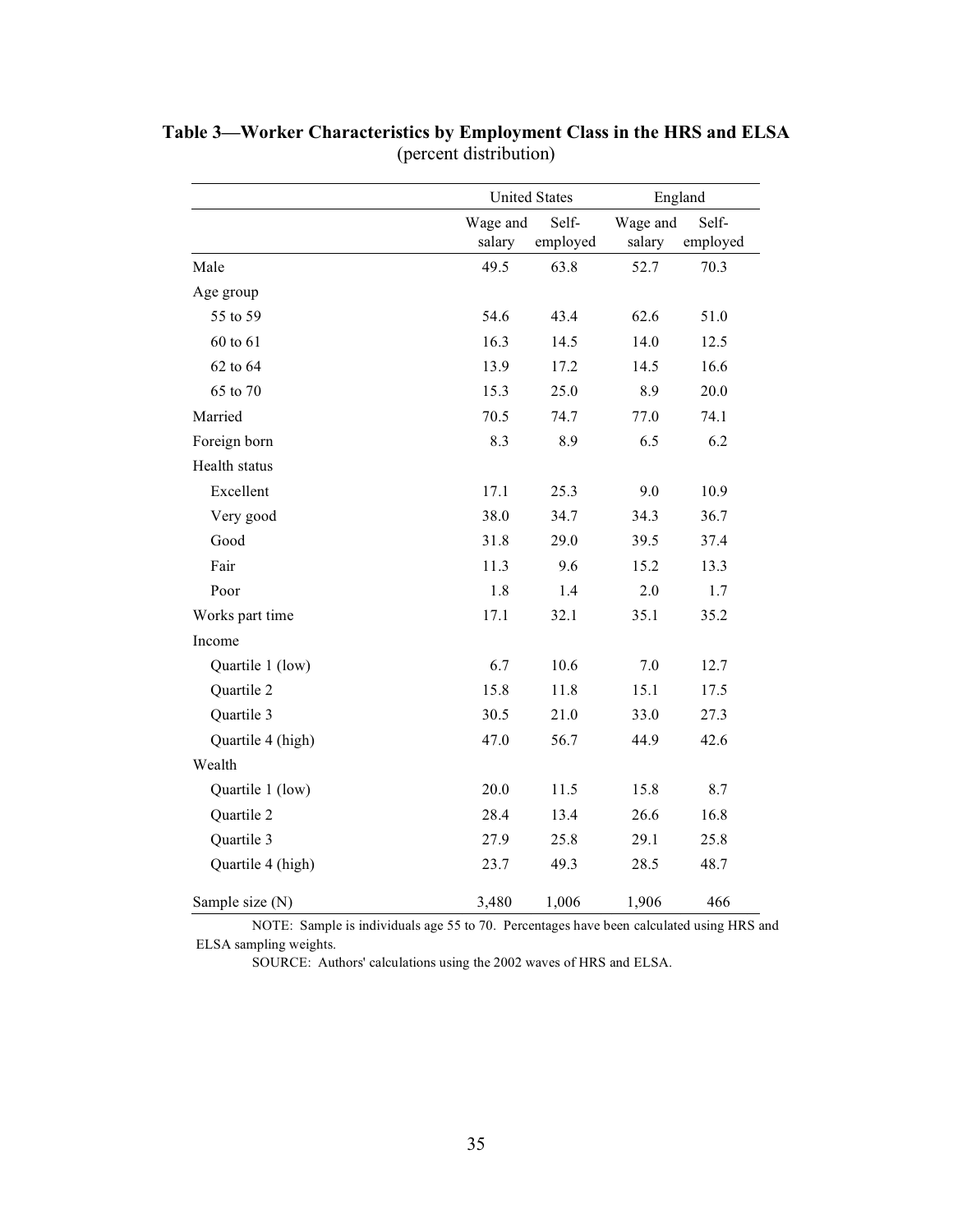# **Table 4—Health Insurance Coverage of Workers Under Age 65 by Employment Class in the HRS**

|                                        | <b>United States</b> |               |  |  |
|----------------------------------------|----------------------|---------------|--|--|
|                                        | Wage and salary      | Self-employed |  |  |
| Employer provided, no retiree benefits | 59.7                 | 37.8          |  |  |
| Employer provided, retiree benefits    | 16.3                 | 1.8           |  |  |
| Spousal benefits                       | 16.0                 | 24.6          |  |  |
| Other source (incl. government)        | 9.6                  | 25.7          |  |  |
| None                                   | 6.2                  | 15.3          |  |  |
| Sample size $(N)$                      | 2.551                | 557           |  |  |

(percent distribution)

NOTE: Sample is individuals age 55 to 70. Percentages have been calculated using HRS sampling weights. Insurance types are not mutually exclusive and thus do not add to 100 percent. SOURCE: Authors' calculations using the 2002 wave of HRS.

## **Table 5—Pension Coverage by Employment Class and Self-Employment Category in the HRS and ELSA**

(percent distribution)

|                                        |                     | <b>United States</b> |                | England             |                   |                |  |
|----------------------------------------|---------------------|----------------------|----------------|---------------------|-------------------|----------------|--|
|                                        | By employment class |                      |                | By employment class |                   |                |  |
| Pension measure                        | Wage and<br>salary  | Self-<br>employed    | All<br>workers | Wage and<br>salary  | Self-<br>employed | A11<br>workers |  |
| Has pension on current job             | 63.5                | 11.9                 | 52.1           | 60.8                | 39.2              | 56.4           |  |
| Pension type given that have a pension |                     |                      |                |                     |                   |                |  |
| Defined contribution                   | 42.6                | 63.7                 | 43.7           | 44.9                | 95.8              | 51.8           |  |
| Defined benefit                        | 35.3                | 13.6                 | 34.2           | 44.2                | 2.5               | 38.4           |  |
| <b>Both</b>                            | 19.0                | 9.1                  | 18.5           | 4.0                 | 1.0               | 3.5            |  |
| Don't know                             | 3.1                 | 13.6                 | 3.7            | 7.0                 | 1.0               | 6.3            |  |
| Sample size $(N)$                      | 3.446               | 996                  | 4.442          | 1.897               | 464               | 2,361          |  |

NOTE: Sample is individuals age 55 to 70. Percentages have been calculated using HRS and ELSA sampling weights. In the HRS (ELSA), 34 (9) wage and salary workers and 10 (2) self-employed workers have missing values for pension ownership.

SOURCE: Authors' calculations using the 2002 waves of HRS and ELSA.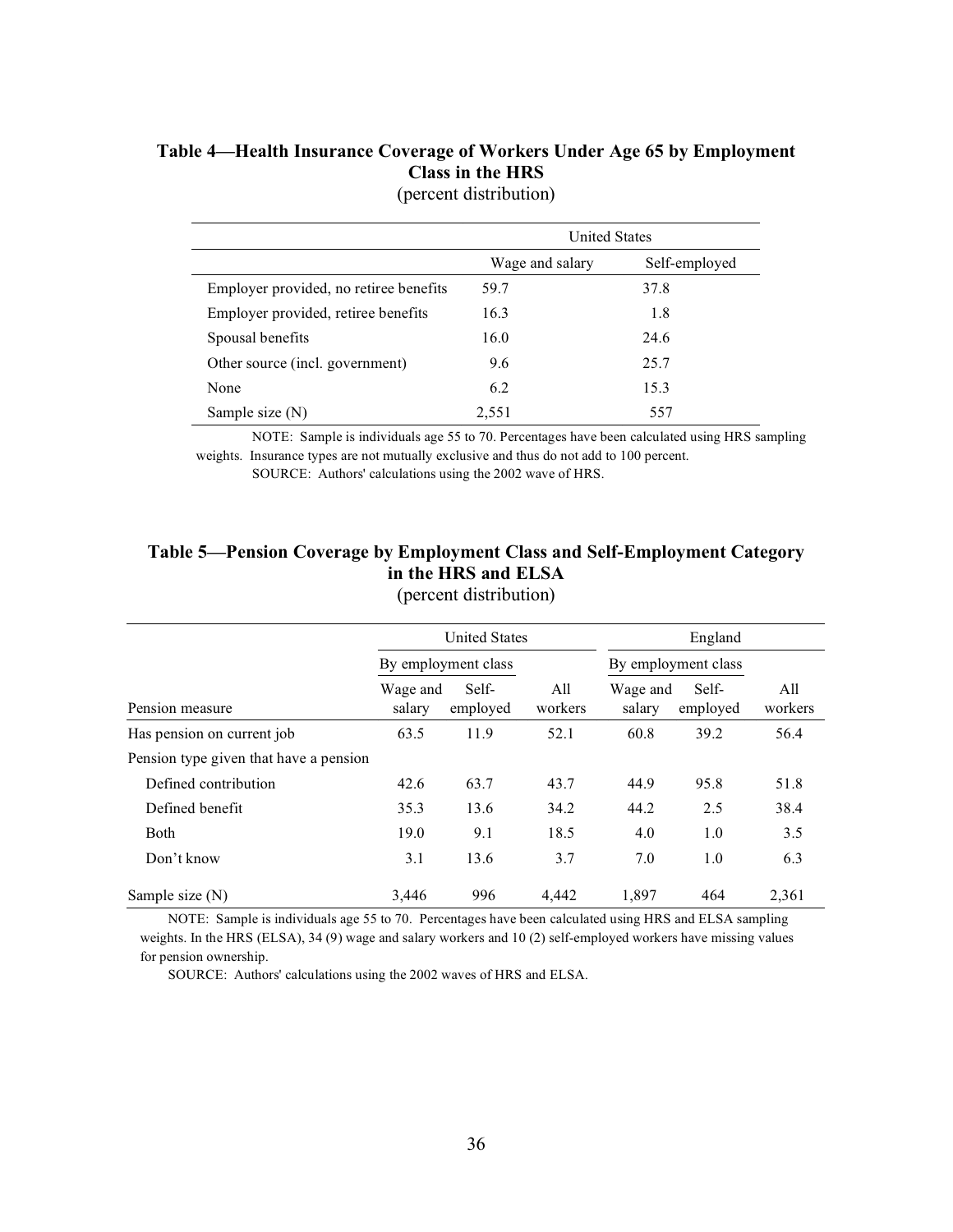#### **Table 6—Regression Results for Labor Force Exits in the HRS and ELSA, Fully Interacted Model by Employment Class and Country**

|                                               | <b>United States</b>  |        |          | England       |          |        |          |       |
|-----------------------------------------------|-----------------------|--------|----------|---------------|----------|--------|----------|-------|
|                                               | Self-employed<br>Wage |        |          | Self-employed |          | Wage   |          |       |
|                                               | Coeff.                | S.E.   | Coeff.   | S.E.          | Coeff.   | S.E.   | Coeff.   | S.E.  |
| Class of worker & country intercept           | 17.247                | 11.261 | 5.014    | 4.816         | 2.938    | 16.312 | 10.046   | 7.109 |
| Demographics, self-reported health:           |                       |        |          |               |          |        |          |       |
| Male                                          | $-0.028$              | 0.025  | $-0.002$ | 0.013         | $-0.049$ | 0.038  | $-0.033$ | 0.018 |
| Married                                       | 0.011                 | 0.029  | 0.003    | 0.016         | 0.049    | 0.037  | 0.014    | 0.018 |
| Health status [good]                          |                       |        |          |               |          |        |          |       |
| Health excellent/very good                    | $-0.025$              | 0.025  | $-0.029$ | 0.014         | $-0.050$ | 0.033  | $-0.050$ | 0.016 |
| Health fair/poor                              | 0.064                 | 0.036  | 0.046    | 0.020         | 0.096    | 0.048  | 0.092    | 0.021 |
| Wealth & Income quartiles [Q2Q3]              |                       |        |          |               |          |        |          |       |
| Wealth Q1, Income Q1                          | 0.207                 | 0.061  | 0.043    | 0.033         | 0.042    | 0.092  | 0.083    | 0.041 |
| Wealth Q1, Income Q2Q3                        | 0.091                 | 0.053  | $-0.027$ | 0.020         | 0.007    | 0.074  | $-0.036$ | 0.027 |
| Wealth Q1, Income Q4                          | 0.121                 | 0.082  | $-0.100$ | 0.040         |          |        | $-0.046$ | 0.044 |
| Wealth Q2Q3, Income Q1                        | 0.081                 | 0.054  | $-0.020$ | 0.037         | 0.067    | 0.068  | 0.104    | 0.041 |
| Wealth Q2Q3, Income Q4                        | $-0.068$              | 0.037  | $-0.027$ | 0.018         | $-0.028$ | 0.050  | $-0.011$ | 0.021 |
| Wealth Q4, Income Q1                          | $-0.115$              | 0.092  | 0.232    | 0.132         | 0.053    | 0.079  | 0.036    | 0.066 |
| Wealth Q4, Income Q2Q3                        | $-0.029$              | 0.042  | 0.035    | 0.030         | $-0.097$ | 0.050  | 0.026    | 0.032 |
| Wealth Q4, Income Q4                          | $-0.066$              | 0.031  | $-0.040$ | 0.020         | $-0.008$ | 0.043  | $-0.006$ | 0.022 |
| Private pensions (none):                      |                       |        |          |               |          |        |          |       |
| Has DC pension                                | $-0.070$              | 0.050  | $-0.052$ | 0.017         | $-0.116$ | 0.035  | $-0.127$ | 0.020 |
| Has DB pension w/benefit age <sup>1</sup>     |                       |        |          |               |          |        |          |       |
| P1. ERA & NRA < PEA                           |                       |        | 0.080    | 0.033         |          |        | $-0.007$ | 0.132 |
| P2. ERA < PEA, NRA $\geq$ PEA & < PNA         |                       |        | $-0.111$ | 0.062         |          |        | $-0.043$ | 0.034 |
| P3. ERA < PEA, NRA $\geq$ PNA                 |                       |        | 0.015    | 0.056         |          |        | $-0.056$ | 0.054 |
| P4. ERA and NRA $\geq$ PEA & < PNA,           |                       |        | $-0.008$ | 0.078         |          |        | $-0.143$ | 0.062 |
| P5. ERA $\geq$ PEA $\&$ < PNA, NRA $\geq$ PNA |                       |        | 0.103    | 0.094         |          |        | $-0.075$ | 0.075 |
| P6. ERA and NRA $\geq$ PNA                    |                       |        | 0.046    | 0.091         |          |        |          |       |
| P7. Missing ERA, NRA < PEA                    |                       |        | 0.019    | 0.075         |          |        | $-0.096$ | 0.094 |
| P8. Missing ERA, NRA $\geq$ PEA & < PNA       |                       |        | $-0.049$ | 0.125         |          |        | $-0.122$ | 0.031 |
| P9. Missing ERA, NRA $\geq$ PNA               |                       |        | $-0.090$ | 0.103         |          |        | $-0.141$ | 0.052 |
| P10. Missing ERA & NRA                        |                       |        | $-0.054$ | 0.034         |          |        | $-0.071$ | 0.040 |
| DB type*indicator if PEA≤age'04≤PNA           |                       |        |          |               |          |        |          |       |
| $(Age04$ PEA)                                 |                       |        |          |               |          |        |          |       |
| P1* Age04 PEA                                 |                       |        | 0.040    | 0.072         |          |        |          |       |
| P2* Age04 PEA                                 |                       |        | 0.190    | 0.106         |          |        | $-0.067$ | 0.079 |
| P3* Age04 PEA                                 |                       |        | 0.010    | 0.111         |          |        | 0.006    | 0.105 |
| P4* Age04 PEA                                 |                       |        | 0.287    | 0.080         |          |        | 0.215    | 0.108 |
| P5* Age04 PEA                                 |                       |        | 0.013    | 0.106         |          |        | $-0.043$ | 0.126 |
| P6* Age04 PEA                                 |                       |        | $-0.037$ | 0.098         |          |        |          |       |
| P7* Age04 PEA                                 |                       |        | 0.052    | 0.167         |          |        |          |       |
| P8* Age04 PEA                                 |                       |        | 0.014    | 0.204         |          |        | 0.234    | 0.060 |
| P9* Age04 PEA                                 |                       |        | 0.053    | 0.204         |          |        | 0.002    | 0.094 |
| P10* Age04 PEA                                |                       |        | 0.058    | 0.058         |          |        | 0.075    | 0.080 |
| DB type*indicator if PNA≤age '04              |                       |        |          |               |          |        |          |       |
| $(Age04$ PNA)                                 |                       |        |          |               |          |        |          |       |
| P1* Age04 PNA                                 |                       |        | $-0.140$ | 0.074         |          |        |          |       |
| P2* Age04 PNA                                 |                       |        | 0.378    | 0.145         |          |        |          |       |
| P3* Age04 PNA                                 |                       |        | 0.014    | 0.137         |          |        | 0.012    | 0.187 |
| P4* Age04 PNA                                 |                       |        | 0.328    | 0.086         |          |        |          |       |
| P5* Age04 PNA                                 |                       |        | 0.229    | 0.135         |          |        | $-0.055$ | 0.213 |
| P6* Age04 PNA                                 |                       |        | 0.131    | 0.092         |          |        |          |       |
| P7* Age04 PNA                                 |                       |        | 0.120    | 0.166         |          |        |          |       |
| P8* Age04 PNA                                 |                       |        | 0.290    | 0.305         |          |        |          |       |
| P9* Age04 PNA                                 |                       |        | 0.083    | 0.157         |          |        | 0.189    | 0.124 |
| P10*Age04 PNA                                 |                       |        | 0.018    | 0.051         |          |        | 0.272    | 0.147 |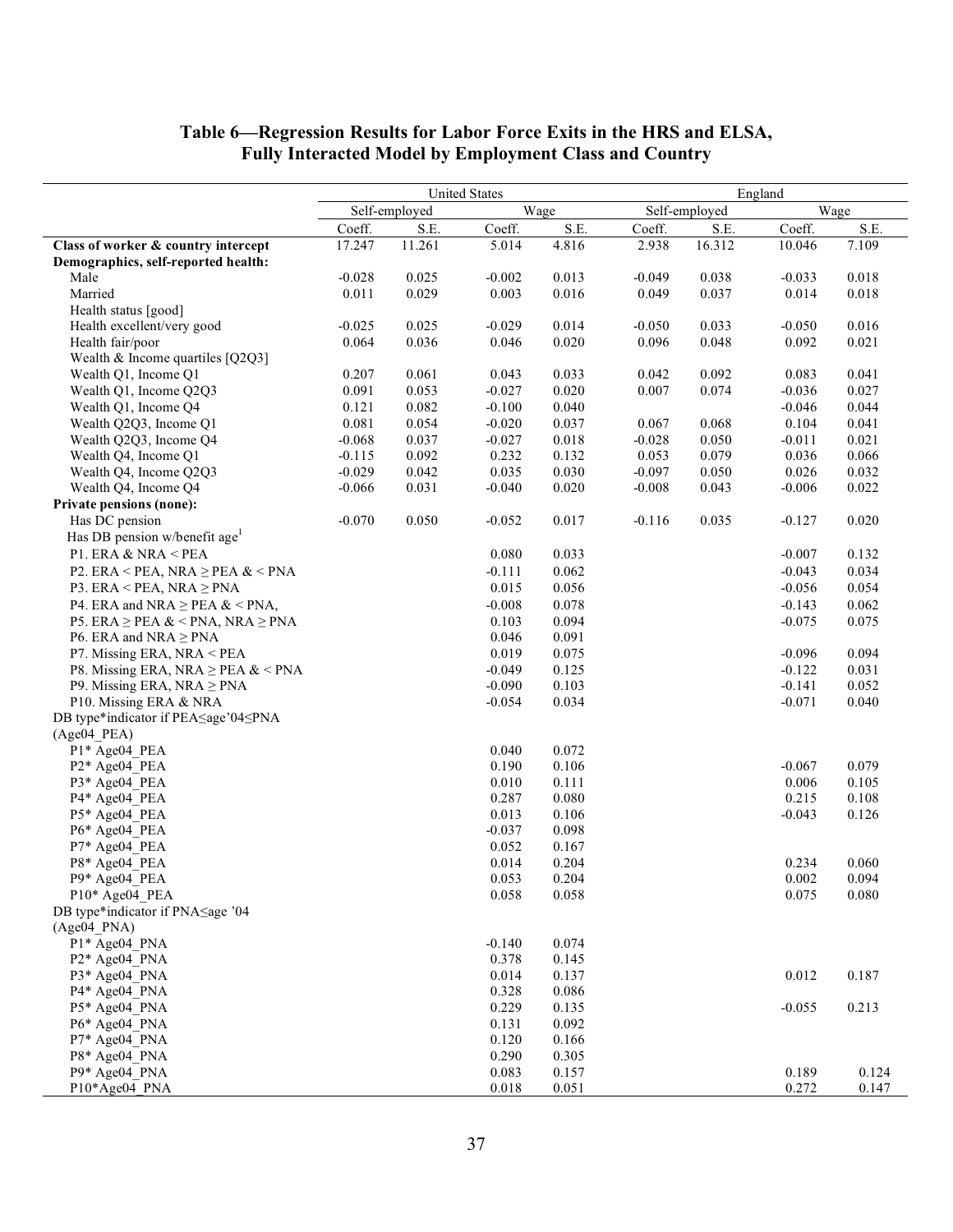#### **Table 6—Regression Results for Transition to Retirement in the HRS and ELSA, Fully Interacted Model by Employment Class and Country, Continued**

|                                            | <b>United States</b> |         |          | England |               |        |           |       |
|--------------------------------------------|----------------------|---------|----------|---------|---------------|--------|-----------|-------|
|                                            | Self-employed        |         | Wage     |         | Self-employed |        | Wage      |       |
|                                            | Coeff.               | S.E.    | Coeff.   | S.E.    | Coeff.        | S.E.   | Coeff.    | S.E.  |
| Age and age interactions:                  |                      |         |          |         |               |        |           |       |
| Age04                                      | $-0.609$             | 0.393   | $-0.178$ | 0.169   | $-0.098$      | 0.587  | $-0.369$  | 0.256 |
| Age04 squared                              | 0.005                | 0.003   | 0.002    | 0.001   | 0.001         | 0.005  | 0.003     | 0.002 |
| Indicator if $PEA \leq age'04 \leq PNA$    |                      |         |          |         |               |        |           |       |
| $(Age04$ PEA)                              | $-80.280$            | 212.786 | 28.615   | 111.079 | $-7.660$      | 16.744 | $-13.593$ | 7.227 |
| Age04 PEA $*$ Age04                        | 2.634                | 6.757   | $-0.860$ | 3.528   | 0.231         | 0.597  | 0.466     | 0.259 |
| Age04 PEA*Age04-squared                    | $-0.022$             | 0.054   | 0.006    | 0.028   | $-0.002$      | 0.005  | $-0.004$  | 0.002 |
| Indicator if $PNA \leq age'04$ (Age04 PNA) | $-17.885$            | 11.430  | $-2.985$ | 5.235   | 3.979         | 17.331 | $-2.567$  | 8.586 |
| Age04 PNA*Age04                            | 0.623                | 0.397   | 0.129    | 0.178   | $-0.085$      | 0.608  | 0.165     | 0.289 |
| Age04 PNA*Age04-squared                    | $-0.005$             | 0.003   | $-0.001$ | 0.002   | 0.000         | 0.005  | $-0.002$  | 0.002 |
| Health insurance and RHB:                  |                      |         |          |         |               |        |           |       |
| Employer HI no RHB and Age04<65            | $-0.002$             | 0.048   | 0.001    | 0.025   |               |        |           |       |
| Spousal HI and Age04<65                    | 0.078                | 0.050   | 0.035    | 0.027   |               |        |           |       |
| Other HI and Age04<65                      | 0.087                | 0.048   | 0.059    | 0.029   |               |        |           |       |
| Employer HI with RHB and Age04<65          |                      |         | 0.011    | 0.030   |               |        |           |       |
| Employer HI w/out RHB and Age04 65+        | $-0.012$             | 0.035   | $-0.023$ | 0.023   |               |        |           |       |
| Spousal HI and Age04 65+                   | 0.059                | 0.049   | $-0.007$ | 0.036   |               |        |           |       |
| Other HI and Age04 65+                     | 0.070                | 0.046   | $-0.006$ | 0.031   |               |        |           |       |
| Employer HI with RHB and Age04 $65+$       |                      |         | 0.088    | 0.049   |               |        |           |       |

NOTES: Columns do not represent separate equations, but rather coefficients refer to the covariate in each row interacted with a variable for the country and class indicated in the column heading. Results based on fully interacted model. Sample size is 8,989. Model R-squared is 0.315. Indicates coefficient is statistically significant at the \*\*\*1 percent, \*\*5 percent, and \*10 percent level.

(1) Few self-employed workers in the U.S. report having DB plans thus the categories of type by age of early and normal benefits are collapsed to two categories with coefficients (standard errors) as follows: ERA & NRA <PEA -0.119 (0.060); ERA or NRA at PEA or PNA -0.011 (0.120).

(2) PEA=Public early eligibility age, PNA=Public normal (standard) eligibility age, ERA=Early retirement age of private pension,

NRA=Normal retirement age of private pension, RHB=Retiree health benefits.

SOURCE: Authors' calculations using the 2002 and 2004 waves of HRS and ELSA.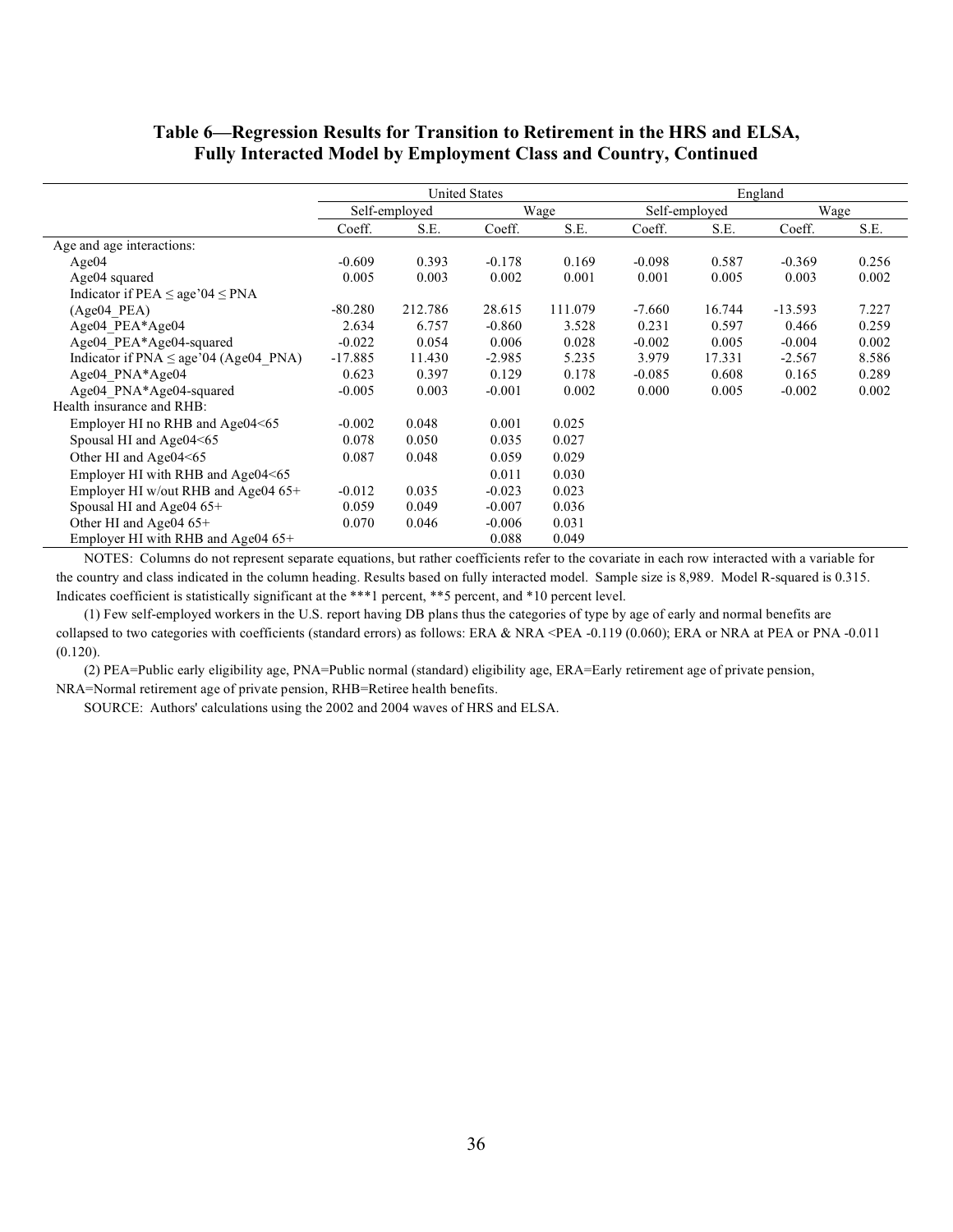#### **Table 7—Predicted Percentage of Workers Exiting Labor Force Between Waves by Employment Class and Age Began Self-Employment Work in the HRS and ELSA**

|     |               | <b>United States</b> |               |               | England |               |
|-----|---------------|----------------------|---------------|---------------|---------|---------------|
|     | Self-employed |                      | Wage & Salary | Self-employed |         | Wage & Salary |
| Age | Before Age 50 | All                  | All           | Before Age 50 | All     | All           |
| 55  | 6.41          | 8.62                 | 13.05         | 9.86          | 19.71   | 16.29         |
| 56  | 5.44          | 7.64                 | 13.35         | 9.97          | 19.61   | 17.64         |
| 57  | 5.29          | 7.74                 | 13.97         | 11.17         | 19.68   | 19.67         |
| 58  | 5.95          | 8.92                 | 14.93         | 13.48         | 19.93   | 22.40         |
| 59  | 7.43          | 11.17                | 16.20         | 16.88         | 20.35   | 25.81         |
| 60  | 9.73          | 14.51                | 17.81         | 21.49         | 23.45   | 30.48         |
| 61  | 12.84         | 18.93                | 19.74         | 23.70         | 26.53   | 33.62         |
| 62  | 18.46         | 20.07                | 24.08         | 25.78         | 29.45   | 36.64         |
| 63  | 14.72         | 19.87                | 21.04         | 27.74         | 32.19   | 39.56         |
| 64  | 16.49         | 16.42                | 19.63         | 29.59         | 34.76   | 42.37         |
| 65  | 11.67         | 16.78                | 36.43         | 37.19         | 48.84   | 60.37         |
| 66  | 11.22         | 17.81                | 36.13         | 36.61         | 47.48   | 59.79         |
| 67  | 11.00         | 18.83                | 35.90         | 36.32         | 46.38   | 59.51         |
| 68  | 11.00         | 19.84                | 35.74         | 36.31         | 45.53   | 59.54         |
| 69  | 11.22         | 20.85                | 35.65         | 36.57         | 44.95   | 59.86         |
| 70  | 11.66         | 21.85                | 35.64         | 37.12         | 44.62   | 60.49         |

NOTES: Results for column 'All' based on predictions from fully interacted model given in Table 6. Sample size is 8,989. Model R-squared is 0.315. Results for columns 'Before Age 50' based on predictions from fully interacted model with self-employed workers who became selfemployed before age 50 and all wage workers. Sample size is 8,203. Model adjusted R-squared is 0.313.

SOURCE: Authors' calculations using the 2002 and 2004 waves of HRS and ELSA.

### **Table 8—Predicted Percentage of Self-Employed Exiting Labor Force Between Waves by Age Began Self-Employment in the HRS and ELSA: Assuming U.S. Self-Employed Have Access to Health Insurance Benefits Through Spouse or Non-employment Source**

|     |               | U.S.: Self-employed |               |  |  |  |
|-----|---------------|---------------------|---------------|--|--|--|
| Age | Before age 50 | All                 | Before age 50 |  |  |  |
| 55  | 22.16         | 16.64               | 9.86          |  |  |  |
| 56  | 21.19         | 15.66               | 9.97          |  |  |  |
| 57  | 21.04         | 15.76               | 11.17         |  |  |  |
| 58  | 21.70         | 16.94               | 13.48         |  |  |  |
| 59  | 23.18         | 19.20               | 16.88         |  |  |  |
| 60  | 25.48         | 22.53               | 21.49         |  |  |  |
| 61  | 28.59         | 26.95               | 23.70         |  |  |  |
| 62  | 34.21         | 28.09               | 25.78         |  |  |  |
| 63  | 30.47         | 27.89               | 27.74         |  |  |  |
| 64  | 32.24         | 24.44               | 29.59         |  |  |  |
| 65  | 36.74         | 30.78               | 37.19         |  |  |  |
| 66  | 36.29         | 31.81               | 36.61         |  |  |  |
| 67  | 36.07         | 32.83               | 36.32         |  |  |  |
| 68  | 36.07         | 33.84               | 36.31         |  |  |  |
| 69  | 36.29         | 34.85               | 36.57         |  |  |  |
| 70  | 36.73         | 35.85               | 37.12         |  |  |  |

NOTES: Results for column 'All' based on predictions from fully interacted model given in Table 6. Sample size is 8,989. Model R-squared is 0.315. Results for columns 'Before Age 50' based on predictions from fully interacted model with self-employed workers who became selfemployed before age 50 and all wage workers. Sample size is 8,203. Model adjusted R-squared is 0.313.

SOURCE: Authors' calculations using the 2002 and 2004 waves of HRS and ELSA.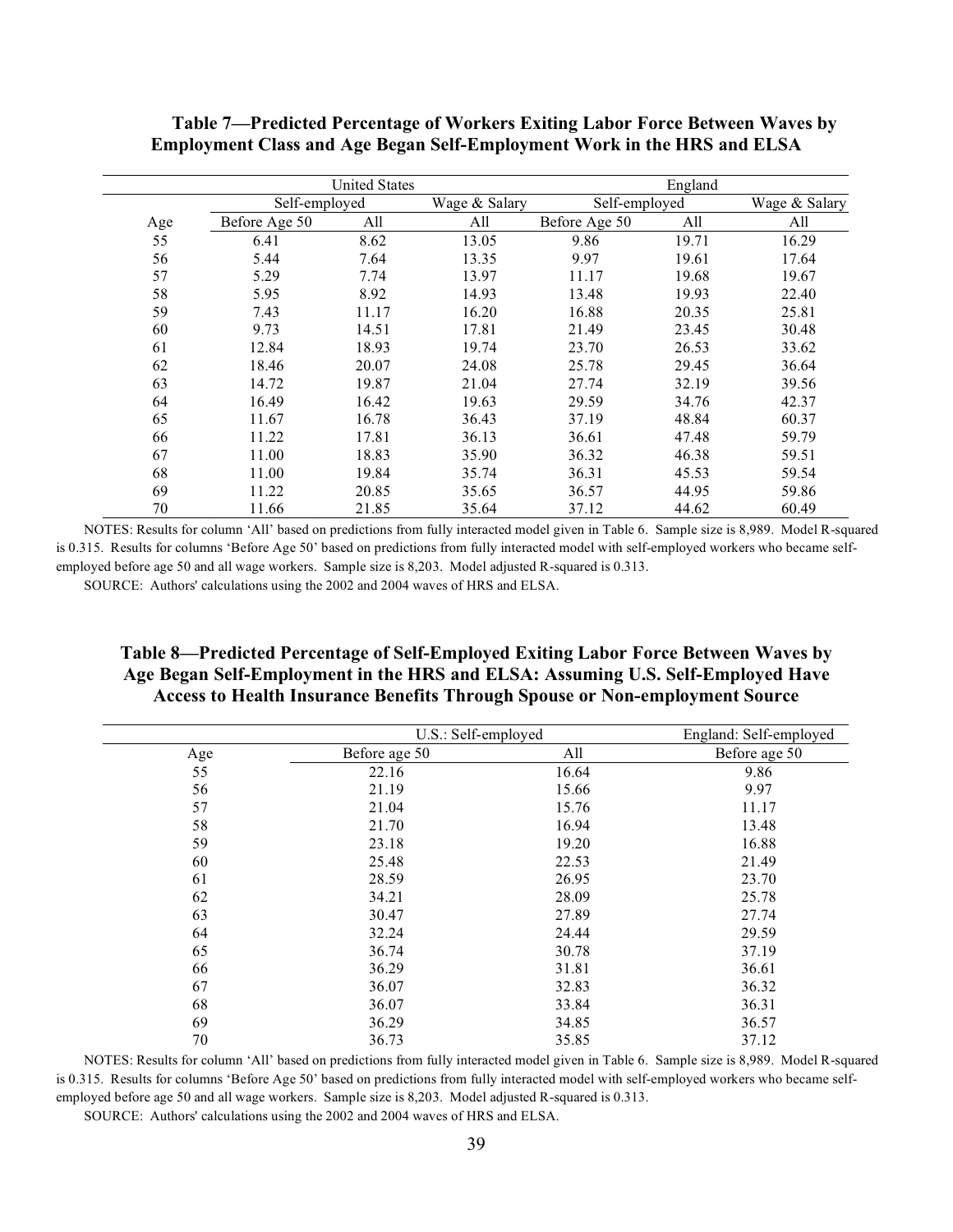

**Figure 1—Pension Plan NRA for Wage Workers in the HRS and ELSA**

NOTE: Sample is individuals age 55 to 70. Percentages have been calculated using HRS and ELSA sampling weights. SOURCE: Authors' calculations using the 2002 waves of HRS and ELSA.



**Figure 2—Pension Plan ERA for Wage Workers in the HRS and ELSA**

NOTE: Sample is individuals age 55 to 70. Percentages have been calculated using HRS and ELSA sampling weights. SOURCE: Authors' calculations using the 2002 waves of HRS and ELSA.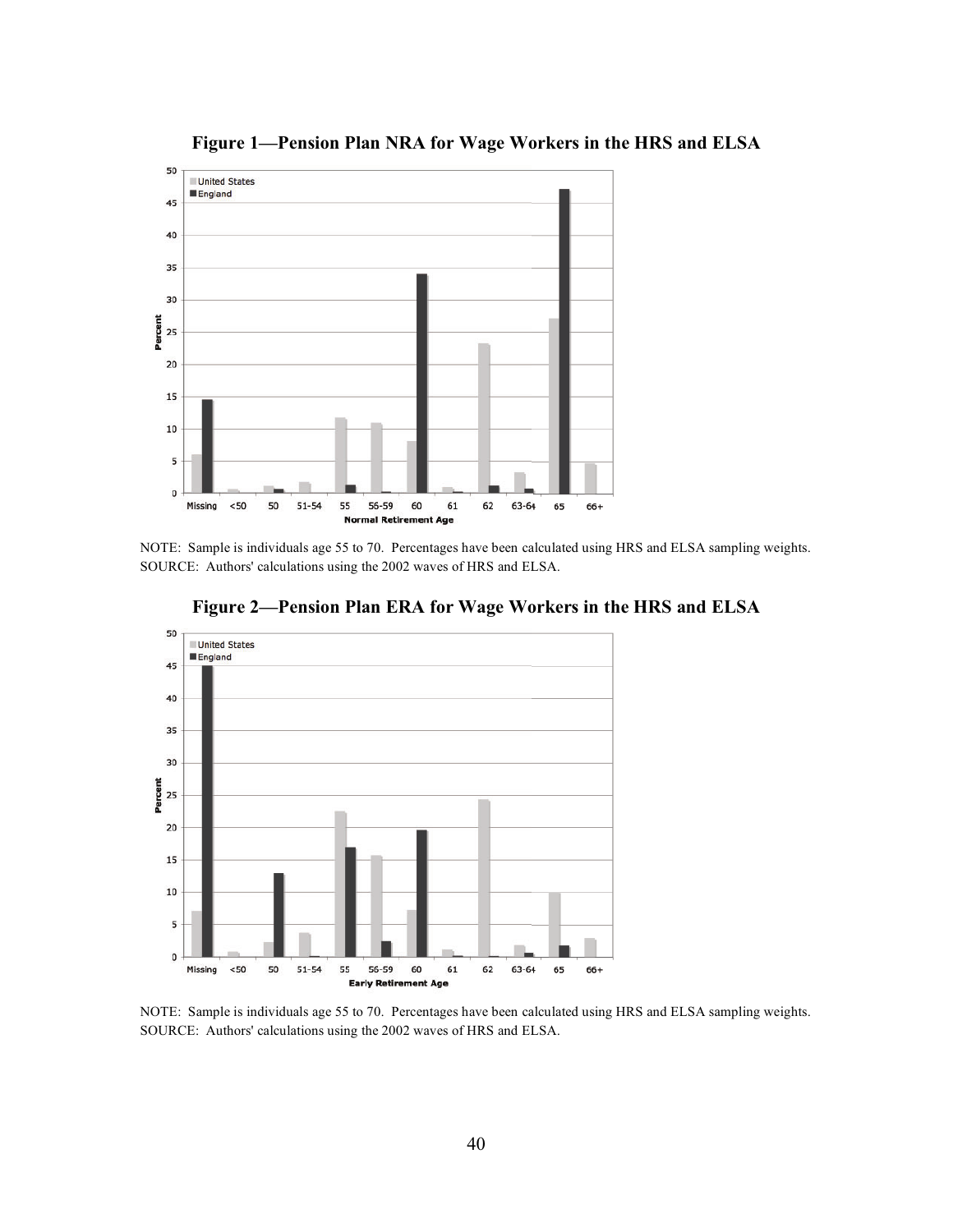#### **Figure 3—Observed Percentage Exiting Labor Force Between Waves by Employment Class in the HRS and ELSA**



NOTE: Results are plotted for individuals age 55 to 70 in 2002. Percentages have been calculated using HRS and ELSA sampling weights.

SOURCE: Authors' calculations using the 2002 and 2004 waves of HRS and ELSA.

### **Figure 4—Predicted Percentage Exiting Labor Force Between Waves by Employment Class in the HRS and ELSA**



NOTE: Predicted probabilities based on regression results reported in Table 6. SOURCE: Authors' calculations using the 2002 and 2004 waves of HRS and ELSA.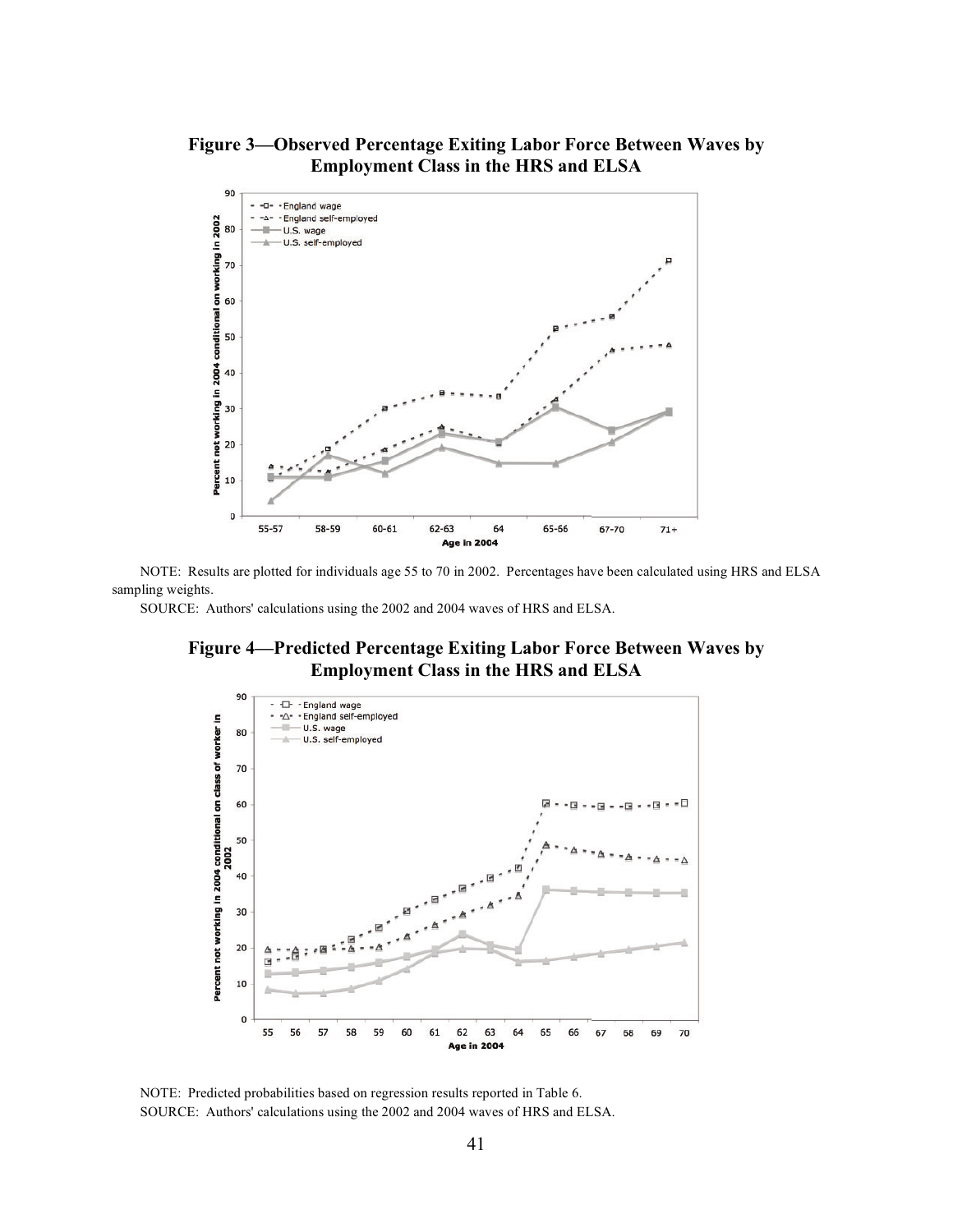**Figure 5—Predicted Percentage Exiting Labor Force Between Waves by Employment Class in the HRS and ELSA: Assuming U.S. Workers Have Access to Nonemployer Provided Health Insurance Benefits or Retiree Benefits**



NOTE: Predicted probabilities based on regression results reported in Table 6. SOURCE: Authors' calculations using the 2002 and 2004 waves of HRS and ELSA.

#### **Figure 6—Predicted Percentage Exiting Labor Force Between Waves by Employment Class in the HRS and ELSA: Wage Workers Have DC Pensions**



NOTE: Predicted probabilities based on regression results reported in Table 6. SOURCE: Authors' calculations using the 2002 and 2004 waves of HRS and ELSA.